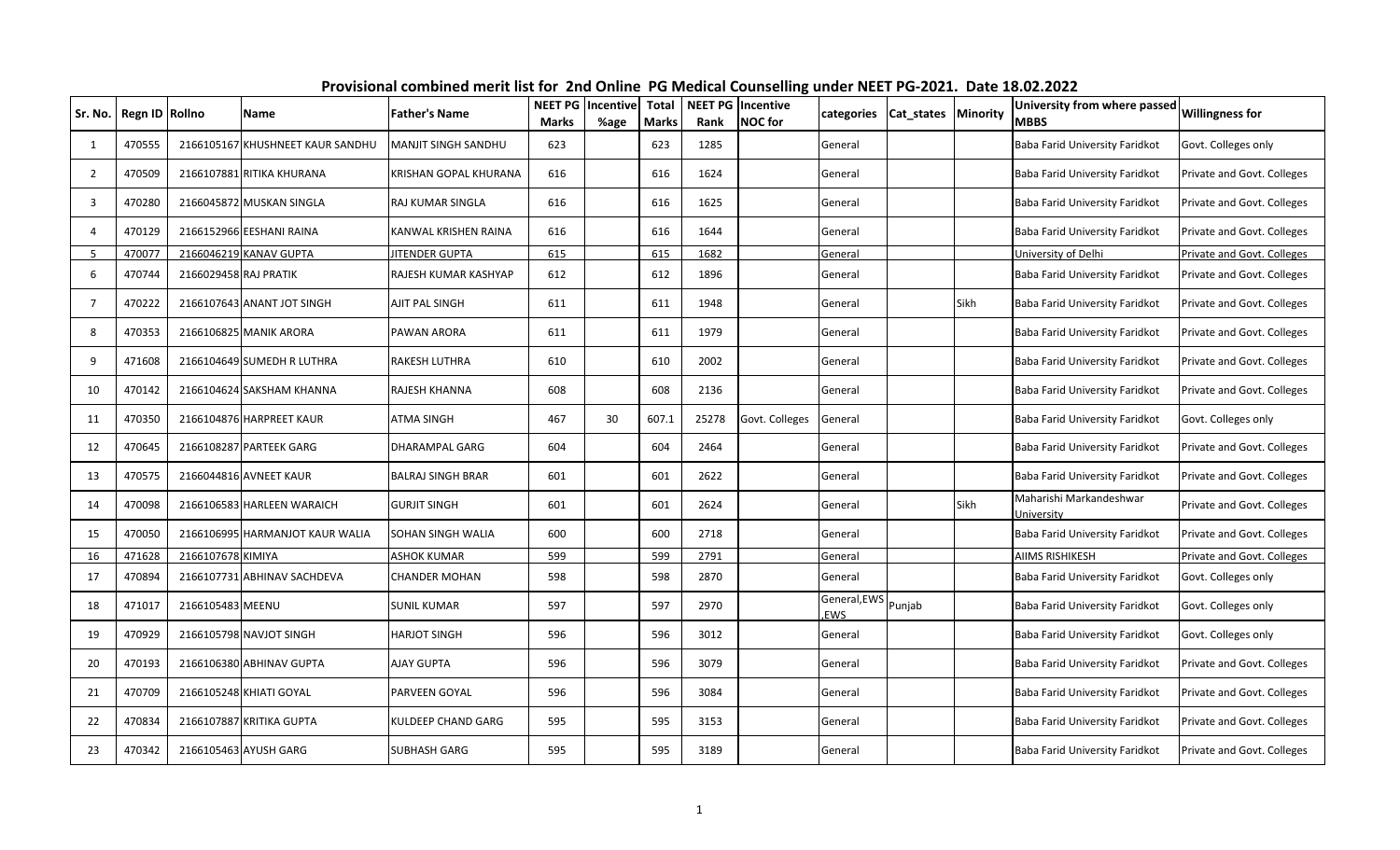| Sr. No. | Regn ID Rollno |                        | Name                         | <b>Father's Name</b> | <b>NEET PG</b><br><b>Marks</b> | Incentive<br>%age | <b>Total</b><br><b>Marks</b> | Rank  | <b>NEET PG Incentive</b><br><b>NOC</b> for | categories              | Cat_states Minority |      | University from where passed<br><b>MBBS</b> | <b>Willingness for</b>     |
|---------|----------------|------------------------|------------------------------|----------------------|--------------------------------|-------------------|------------------------------|-------|--------------------------------------------|-------------------------|---------------------|------|---------------------------------------------|----------------------------|
| 24      | 470557         | 2166024620 KIRTI PURI  |                              | SANJIV PURI          | 595                            |                   | 595                          | 3217  |                                            | General                 |                     |      | Baba Farid University Faridkot              | Private and Govt. Colleges |
| 25      | 470279         | 2166105570 MANUHAAR    |                              | YOGESH KUMAR         | 594                            |                   | 594                          | 3267  |                                            | General                 |                     |      | Baba Farid University Faridkot              | Private and Govt. Colleges |
| 26      | 470308         |                        | 2166104564 YASHIKA SETHI     | NARINDER SETHI       | 591                            |                   | 591                          | 3506  |                                            | General                 |                     |      | Baba Farid University Faridkot              | Private and Govt. Colleges |
| 27      | 470238         |                        | 2166104894 SIMRAT KAUR       | <b>BALKAR SINGH</b>  | 591                            |                   | 591                          | 3507  |                                            | General                 |                     | Sikh | Baba Farid University Faridkot              | Private and Govt. Colleges |
| 28      | 470391         |                        | 2166106752 ARSHIA DHINGRA    | MANOJ KUMAR DHINGRA  | 591                            |                   | 591                          | 3531  |                                            | General                 |                     |      | Baba Farid University Faridkot              | Private and Govt. Colleges |
| 29      | 471008         |                        | 2166105359 HARSH GUPTA       | RAMESH KUMAR         | 590                            |                   | 590                          | 3626  |                                            | General                 |                     |      | Baba Farid University Faridkot              | Private and Govt. Colleges |
| 30      | 470594         |                        | 2166108365 RAMANDEEP VERMA   | SATISH KUMAR VERMA   | 589                            |                   | 589                          | 3683  |                                            | General                 |                     |      | Baba Farid University Faridkot              | Private and Govt. Colleges |
| 31      | 470099         |                        | 2166107388 ASMITA AGGARWAL   | SANJEEV K AGGARWAL   | 589                            |                   | 589                          | 3723  |                                            | General                 |                     |      | Baba Farid University Faridkot              | Private and Govt. Colleges |
| 32      | 471221         |                        | 2166107140 CHARANDEEP SINGH  | GURINDER SINGH       | 587                            |                   | 587                          | 3828  |                                            | BC, General,<br>General | Punjab              |      | Baba Farid University Faridkot              | Govt. Colleges only        |
| 33      | 470305         |                        | 2166108078 LOVISH BATHEJA    | SANDEEP BATHEJA      | 586                            |                   | 586                          | 3890  |                                            | General                 |                     |      | Baba Farid University Faridkot              | Private and Govt. Colleges |
| 34      | 470335         | 2166107043 SAVI SETIA  |                              | SURESH KUMAR SETIA   | 586                            |                   | 586                          | 3936  |                                            | General                 |                     |      | Baba Farid University Faridkot              | Private and Govt. Colleges |
| 35      | 470717         |                        | 2166108039 SUNIL KUMAR       | RAMDIYA              | 585                            |                   | 585                          | 4013  |                                            | General                 |                     |      | Baba Farid University Faridkot              | Govt. Colleges only        |
| 36      | 471123         |                        | 2166106862 SADHNA GUPTA      | RAJEEV KUMAR GUPTA   | 584                            |                   | 584                          | 4128  |                                            | General                 |                     |      | Baba Farid University Faridkot              | Private and Govt. Colleges |
| 37      | 470283         |                        | 2166107598 HARITKI AGGARWAL  | SANJEEV AGGARWAL     | 583                            |                   | 583                          | 4227  |                                            | General                 |                     |      | Baba Farid University Faridkot              | Private and Govt. Colleges |
| 38      | 470135         | 2166106012 TANIA       |                              | TILAK RAJ DHARNI     | 583                            |                   | 583                          | 4233  |                                            | General                 |                     |      | Baba Farid University Faridkot              | Govt. Colleges only        |
| 39      | 470750         | 2166107193 SHRUTI JAIN |                              | <b>KAPIL JAIN</b>    | 583                            |                   | 583                          | 4240  |                                            | General                 |                     |      | Baba Farid University Faridkot              | Govt. Colleges only        |
| 40      | 471297         |                        | 2166105263 KAPIL SHARMA      | PRAHLAD KUMAR SHARMA | 448                            | 30                | 582.4                        | 30511 | Govt. Colleges                             | General                 |                     |      | Baba Farid University Faridkot              | Govt. Colleges only        |
| 41      | 470989         |                        | 2166107074 GAZAL NANDA       | ASHOK KUMAR          | 582                            |                   | 582                          | 4338  |                                            | General                 |                     |      | Baba Farid University Faridkot              | Private and Govt. Colleges |
| 42      | 470755         |                        | 2166106121 GURJOT SINGH      | KULWANT SINGH        | 581                            |                   | 581                          | 4418  |                                            | General                 |                     | Sikh | Baba Farid University Faridkot              | Private and Govt. Colleges |
| 43      | 470349         |                        | 2166105426 SAUGAAT JAIN      | SATISH JAIN          | 581                            |                   | 581                          | 4436  |                                            | General                 |                     |      | Baba Farid University Faridkot              | Private and Govt. Colleges |
| 44      | 470499         |                        | 2166107478 AANSHUL RAI GUPTA | AJAY KUMAR GUPTA     | 580                            |                   | 580                          | 4593  |                                            | General                 |                     |      | Baba Farid University Faridkot              | Private and Govt. Colleges |
| 45      | 470273         |                        | 2166104295 UTKARSH KAPOOR    | ATUL KAPOOR          | 580                            |                   | 580                          | 4594  |                                            | General                 |                     |      | Baba Farid University Faridkot              | Private and Govt. Colleges |
| 46      | 470113         | 2166107974 VAISHALI    |                              | PREM KHURANA         | 580                            |                   | 580                          | 4598  |                                            | General                 |                     |      | Baba Farid University Faridkot              | Govt. Colleges only        |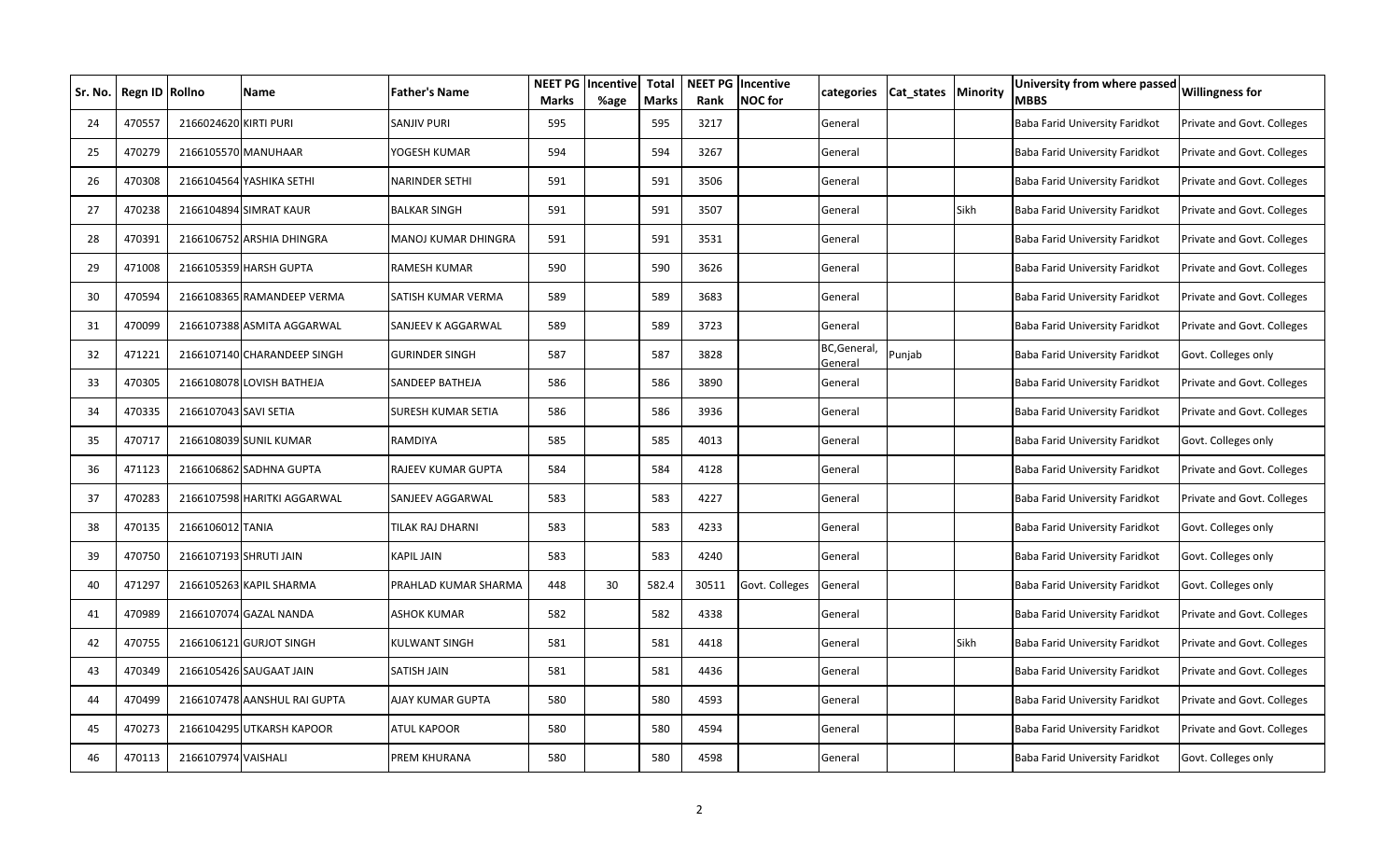| Sr. No. | Regn ID Rollno |                  | Name                       | <b>Father's Name</b>  | Marks | <b>NEET PG Incentive</b><br>%age | <b>Total</b><br><b>Marks</b> | Rank | <b>NEET PG</b> Incentive<br><b>NOC</b> for | categories              | Cat states | <b>Minority</b> | University from where passed<br><b>MBBS</b>     | <b>Willingness for</b>     |
|---------|----------------|------------------|----------------------------|-----------------------|-------|----------------------------------|------------------------------|------|--------------------------------------------|-------------------------|------------|-----------------|-------------------------------------------------|----------------------------|
| 47      | 471172         |                  | 2166108315 LOVELY GOYAL    | <b>MANOJ KUMAR</b>    | 580   |                                  | 580                          | 4601 |                                            | General                 |            |                 | Baba Farid University Faridkot                  | Private and Govt. Colleges |
| 48      | 470299         |                  | 2166104931 ARUSHI JAIN     | <b>BIMAL JAIN</b>     | 579   |                                  | 579                          | 4679 |                                            | EWS, Genera<br>General  | Punjab     |                 | Baba Farid University Faridkot                  | Govt. Colleges only        |
| 49      | 471042         |                  | 2166106927 AASTHA GARG     | RAVINDER GARG         | 577   |                                  | 577                          | 4919 |                                            | General                 |            |                 | UNIVERSITY OF HEALTH<br>SCIENCES ROHTAK HARYANA | Private and Govt. Colleges |
| 50      | 471194         | 2166107079 KOMAL |                            | <b>ASHOK PARIHAR</b>  | 576   |                                  | 576                          | 4946 |                                            | General                 |            |                 | Adesh University Bathinda                       | Private and Govt. Colleges |
| 51      | 470345         |                  | 2166106540 RICHA GUPTA     | <b>DEEPAK GUPTA</b>   | 576   |                                  | 576                          | 4977 |                                            | General                 |            |                 | Baba Farid University Faridkot                  | Private and Govt. Colleges |
| 52      | 470232         |                  | 2166106222 RAMNEEK SINGH   | PARVINDER SINGH       | 575   |                                  | 575                          | 5160 |                                            | General                 |            |                 | Baba Farid University Faridkot                  | Govt. Colleges only        |
| 53      | 470759         |                  | 2166105607 SALONI GUPTA    | ANIL GUPTA            | 575   |                                  | 575                          | 5168 |                                            | General                 |            |                 | Baba Farid University Faridkot                  | Private and Govt. Colleges |
| 54      | 470824         |                  | 2166105365 LAVISH KAKKAR   | RAMESH KUMAR KAKKAR   | 575   |                                  | 575                          | 5173 |                                            | General                 |            |                 | Baba Farid University Faridkot                  | Govt. Colleges only        |
| 55      | 471231         |                  | 2166105623 RADHIKA SHARMA  | ASHOK KUMAR           | 575   |                                  | 575                          | 5175 |                                            | General                 |            |                 | Baba Farid University Faridkot                  | Private and Govt. Colleges |
| 56      | 470027         |                  | 2166106953 YASHI GUPTA     | SANJAY KUMAR GUPTA    | 573   |                                  | 573                          | 5298 |                                            | General                 |            |                 | Baba Farid University Faridkot                  | Govt. Colleges only        |
| 57      | 470293         |                  | 2166105219 AKASH GOYAL     | NIMMI SAGAR           | 573   |                                  | 573                          | 5300 |                                            | General                 |            |                 | Baba Farid University Faridkot                  | Govt. Colleges only        |
| 58      | 470485         | 216610778        | SUPREET SINGH<br>MANCHANDA | <b>GURINDER SINGH</b> | 573   |                                  | 573                          | 5360 |                                            | General                 |            |                 | Baba Farid University Faridkot                  | Private and Govt. Colleges |
| 59      | 471310         |                  | 2166024705 HIMMANK GUPTA   | <b>VIPIN GUPTA</b>    | 573   |                                  | 573                          | 5362 |                                            | General                 |            |                 | Baba Farid University Faridkot                  | Private and Govt. Colleges |
| 60      | 470794         |                  | 2166106155 ARASHDEEP KAUR  | MOHINDER SINGH        | 572   |                                  | 572                          | 5389 |                                            | BC                      | Punjab     |                 | Baba Farid University Faridkot                  | Private and Govt. Colleges |
| 61      | 470911         |                  | 2166042298 SUMEDHA SIROHI  | <b>SATVIR SIROHI</b>  | 572   |                                  | 572                          | 5413 |                                            | General                 |            |                 | Baba Farid University Faridkot                  | Private and Govt. Colleges |
| 62      | 470508         |                  | 2166106088 MAYANK KHULLAR  | KHEMDEEP KHULLAR      | 572   |                                  | 572                          | 5454 |                                            | General                 |            |                 | Baba Farid University Faridkot                  | Private and Govt. Colleges |
| 63      | 470239         |                  | 2166106855 VASUNDHARA      | RAJ KUMAR GOEL        | 572   |                                  | 572                          | 5480 |                                            | General                 |            |                 | Baba Farid University Faridkot                  | Private and Govt. Colleges |
| 64      | 470858         | 2166108059 ROMI  |                            | RAVINDER JINDAL       | 571   |                                  | 571                          | 5570 |                                            | General                 |            |                 | Baba Farid University Faridkot                  | Private and Govt. Colleges |
| 65      | 470197         |                  | 2166104845 ANGEL DHINGRA   | ANIL KUMAR DHINGRA    | 570   |                                  | 570                          | 5661 |                                            | EWS, General<br>General | Punjab     |                 | Baba Farid University Faridkot                  | Govt. Colleges only        |
| 66      | 470445         |                  | 2166104737 SONALI SHARMA   | SUDESH KUMAR SHARMA   | 570   |                                  | 570                          | 5695 |                                            | General                 |            |                 | Baba Farid University Faridkot                  | Private and Govt. Colleges |
| 67      | 470599         |                  | 2166028474 M SOWMYA SIRI   | M MALLIKHARJUNA RAO   | 570   |                                  | 570                          | 5696 |                                            | General                 |            |                 | Baba Farid University Faridkot                  | Private and Govt. Colleges |
| 68      | 471664         |                  | 2166151418 UPLABDHI DAN    | <b>DEEPAK DAN</b>     | 570   |                                  | 570                          | 5748 |                                            | General                 |            | Christian       | The Tamil Nadu Dr MGR Medical<br>Universitv.    | Private and Govt. Colleges |
| 69      | 470626         |                  | 2166106657 JASMEEN KAUR    | IAGMAIL SINGH         | 569   |                                  | 569                          | 5799 |                                            | General                 |            |                 | Baba Farid University Faridkot                  | Private and Govt. Colleges |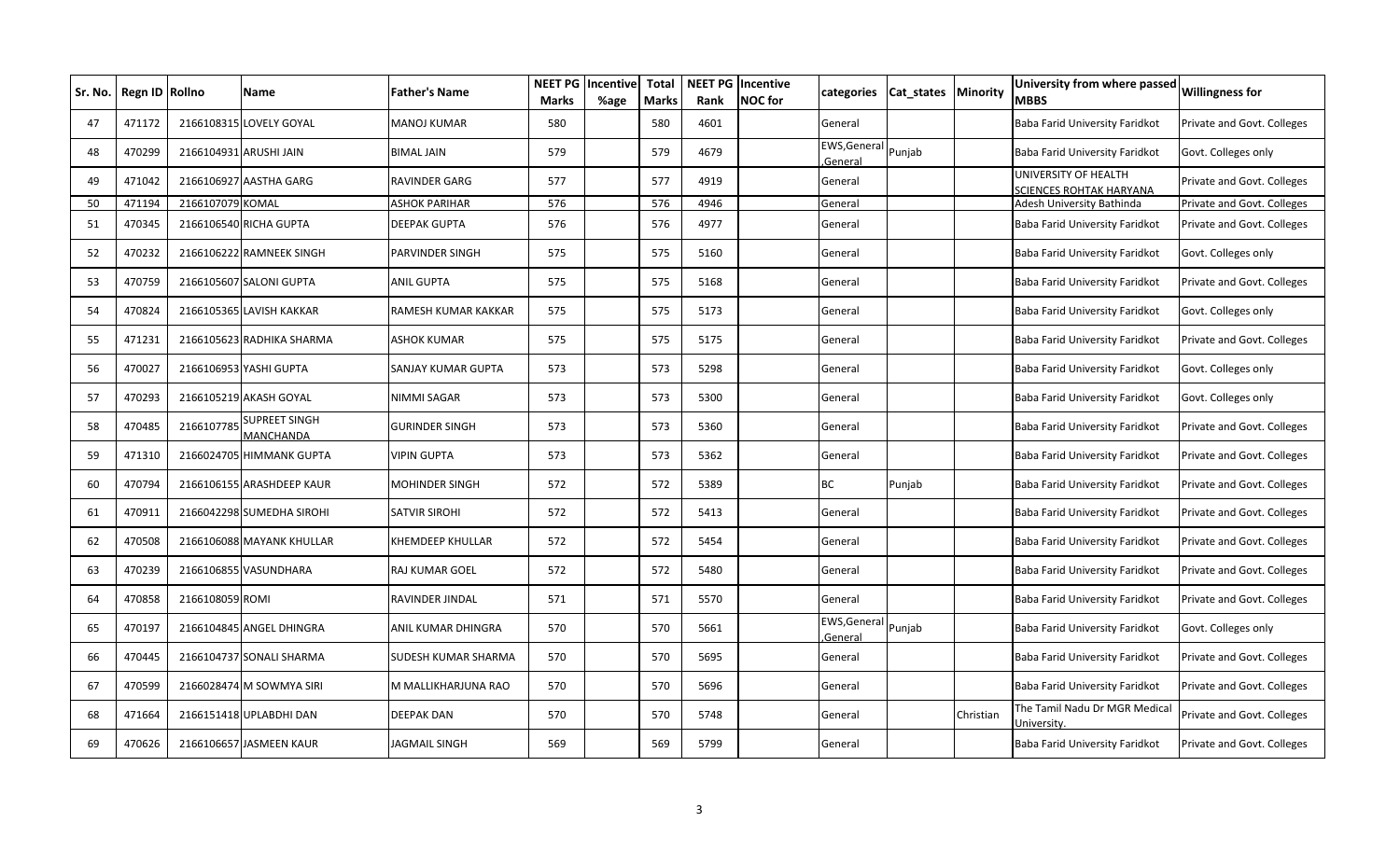| Sr. No. | Regn ID Rollno |                       | Name                        | <b>Father's Name</b>        | <b>NEET PG</b><br><b>Marks</b> | Incentive<br>%age | <b>Total</b><br><b>Marks</b> | Rank  | <b>NEET PG Incentive</b><br><b>NOC</b> for | categories                     | Cat_states Minority |      | University from where passed<br>MBBS | <b>Willingness for</b>     |
|---------|----------------|-----------------------|-----------------------------|-----------------------------|--------------------------------|-------------------|------------------------------|-------|--------------------------------------------|--------------------------------|---------------------|------|--------------------------------------|----------------------------|
| 70      | 470913         |                       | 2166106391 NAVROOP SINGH    | AMARJIT SINGH               | 568                            |                   | 568                          | 5860  |                                            | General, BC, B Punjab          |                     |      | Baba Farid University Faridkot       | Govt. Colleges only        |
| 71      | 470108         |                       | 2166107878 ARSH VERMA       | KIRAN KUMAR VERMA           | 566                            |                   | 566                          | 6149  |                                            | General                        |                     |      | Baba Farid University Faridkot       | Govt. Colleges only        |
| 72      | 470570         |                       | 2166107765 POOJA GUPTA      | <b>DILIP KUMAR GUPTA</b>    | 566                            |                   | 566                          | 6168  |                                            | General                        |                     |      | Baba Farid University Faridkot       | Private and Govt. Colleges |
| 73      | 470676         | 2166108378 MEENALI    |                             | <b>SUNIL KUMAR</b>          | 566                            |                   | 566                          | 6194  |                                            | General                        |                     |      | Baba Farid University Faridkot       | Govt. Colleges only        |
| 74      | 470571         |                       | 2166104559 VANI MAHAJAN     | <b>NARESH MAHAJAN</b>       | 566                            |                   | 566                          | 6200  |                                            | EWS, General Punjab<br>General |                     |      | Baba Farid University Faridkot       | Govt. Colleges only        |
| 75      | 470423         |                       | 2166104852 PUNEET KAUR      | ARMINDER SINGH              | 565                            |                   | 565                          | 6293  |                                            | General                        |                     |      | Baba Farid University Faridkot       | Govt. Colleges only        |
| 76      | 470141         |                       | 2166106909 ABHILASHA SAHIL  | RAMESH MASIH                | 565                            |                   | 565                          | 6339  |                                            | General                        |                     |      | Baba Farid University Faridkot       | Private and Govt. Colleges |
| 77      | 471114         |                       | 2166107000 KAJAL ARORA      | SUBASH CHANDER ARORA        | 565                            |                   | 565                          | 6346  |                                            | General                        |                     |      | Baba Farid University Faridkot       | Govt. Colleges only        |
| 78      | 470522         |                       | 2166106382 JANVI SINGLA     | AJAY KUMAR SINGLA           | 565                            |                   | 565                          | 6361  |                                            | General                        |                     |      | Baba Farid University Faridkot       | Private and Govt. Colleges |
| 79      | 470949         |                       | 2166107653 MANPREET KAUR    | AMARJIT SINGH               | 432                            | 30                | 561.6                        | 35169 | Govt. Colleges                             | General                        |                     |      | Baba Farid University Faridkot       | Govt. Colleges only        |
| 80      | 471225         |                       | 2166105950 SUKHJIT KAUR     | <b>SUBA SINGH</b>           | 561                            |                   | 561                          | 6757  |                                            | General                        |                     | Sikh | Adesh University Bathinda            | Private and Govt. Colleges |
| 81      | 470109         |                       | 2166105618 NAVLEEN KAUR     | ARVINDER SINGH              | 561                            |                   | 561                          | 6769  |                                            | General                        |                     | Sikh | Adesh University Bathinda            | Private and Govt. Colleges |
| 82      | 470951         |                       | 2166108278 RAVINDER RAVI    | BALRAJ SHARMA               | 561                            |                   | 561                          | 6774  |                                            | General                        |                     |      | Baba Farid University Faridkot       | Govt. Colleges only        |
| 83      | 471118         |                       | 2166105195 SWARNJEET SINGH  | <b>NACHATTAR SINGH</b>      | 561                            |                   | 561                          | 6787  |                                            | BC, General,<br>Genera         | Punjab              |      | Baba Farid University Faridkot       | Private and Govt. Colleges |
| 84      | 470563         |                       | 2166042045 AYUSH GUPTA      | <b>BAJINDER KUMAR GUPTA</b> | 560                            |                   | 560                          | 6912  |                                            | General                        |                     |      | Baba Farid University Faridkot       | Private and Govt. Colleges |
| 85      | 471273         | 2166107784            | <b>GURJEET KAUR</b>         | <b>GURDIAL SINGH</b>        | 560                            |                   | 560                          | 6991  |                                            | General                        |                     |      | Baba Farid University Faridkot       | Govt. Colleges only        |
| 86      | 470659         |                       | 2166105371 CHARLES BANSAL   | RAVINDER BANSAL             | 560                            |                   | 560                          | 6997  |                                            | General                        |                     |      | Baba Farid University Faridkot       | Private and Govt. Colleges |
| 87      | 470823         |                       | 2166106257 ROHAN SHARMA     | RAJEEV SHARMA               | 559                            |                   | 559                          | 7064  |                                            | General                        |                     |      | Baba Farid University Faridkot       | Private and Govt. Colleges |
| 88      | 470756         |                       | 2166104411 DEEPAWALI BANSAL | GURPURAN BANSAL             | 559                            |                   | 559                          | 7088  |                                            | General                        |                     |      | Baba Farid University Faridkot       | Private and Govt. Colleges |
| 89      | 470753         |                       | 2166107972 REECHA SINGLA    | PREM CHAND                  | 559                            |                   | 559                          | 7101  |                                            | General                        |                     |      | Baba Farid University Faridkot       | Private and Govt. Colleges |
| 90      | 470680         |                       | 2166106785 SUROHI NANDA     | <b>NAVEEN NANDA</b>         | 559                            |                   | 559                          | 7108  |                                            | General                        |                     |      | Baba Farid University Faridkot       | Private and Govt. Colleges |
| 91      | 470702         |                       | 2166046302 RAVINDER KAUR    | NAZAR SINGH                 | 559                            |                   | 559                          | 7159  |                                            | General                        |                     |      | Baba Farid University Faridkot       | Govt. Colleges only        |
| 92      | 470698         |                       | 2166107334 SHYNA MEHTA      | RAJESH MEHTA                | 559                            |                   | 559                          | 7164  |                                            | EWS, General<br>General        | Punjab              |      | Baba Farid University Faridkot       | Govt. Colleges only        |
| 93      | 470708         | 2166024460 ITISH SOOD |                             | KAMAL SOOD                  | 558                            |                   | 558                          | 7188  |                                            | General                        |                     |      | Baba Farid University Faridkot       | Govt. Colleges only        |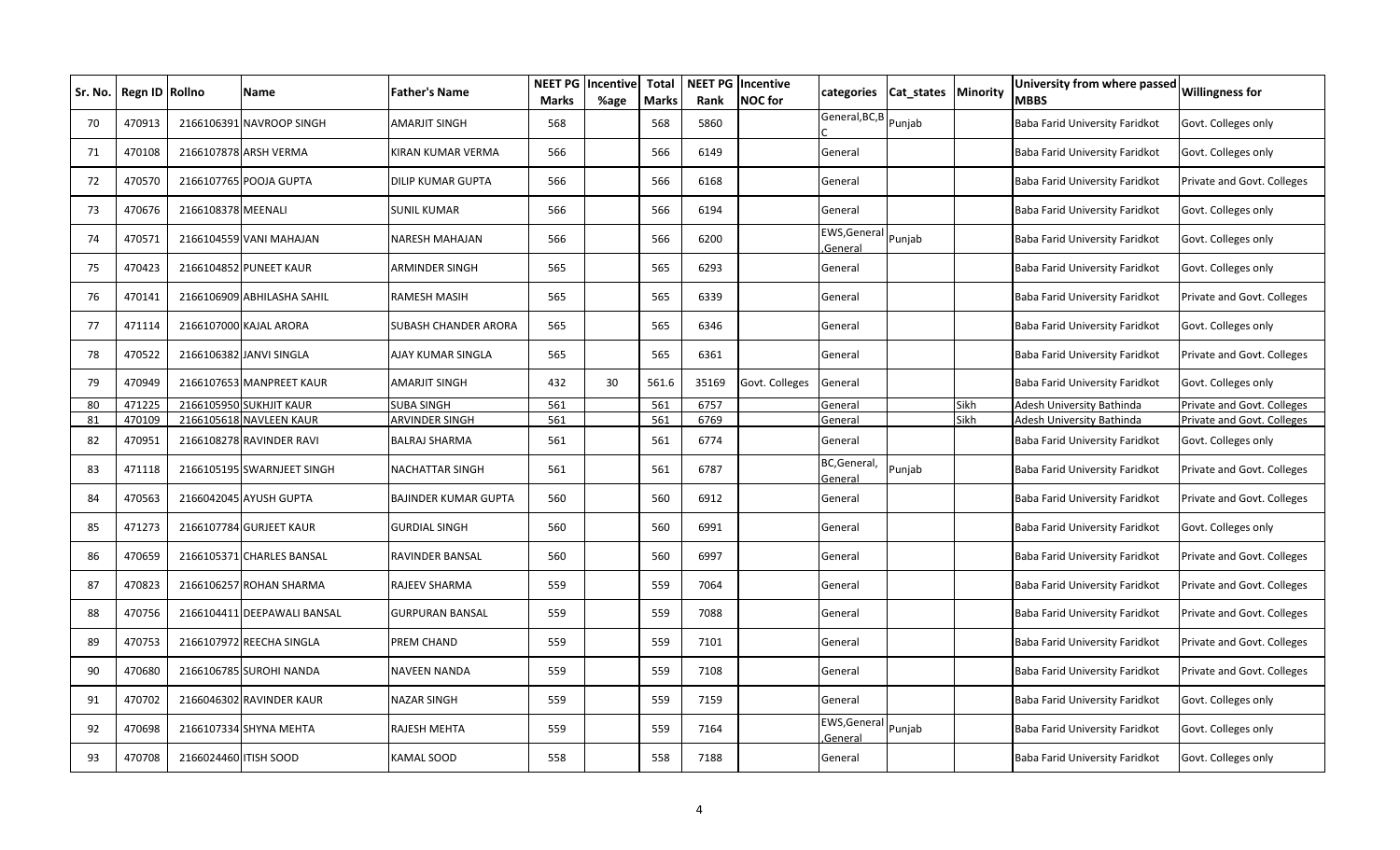|     | Sr. No.   Regn ID   Rollno | <b>Name</b>                      | Father's Name                   | <b>NEET PG</b><br>Marks | Incentive<br>%age | <b>Total</b><br><b>Marks</b> | Rank  | <b>NEET PG Incentive</b><br><b>NOC</b> for | categories                     | Cat_states   Minority |      | University from where passed<br>MBBS                | <b>Willingness for</b>     |
|-----|----------------------------|----------------------------------|---------------------------------|-------------------------|-------------------|------------------------------|-------|--------------------------------------------|--------------------------------|-----------------------|------|-----------------------------------------------------|----------------------------|
| 94  | 470770                     | 2166105538 ANIL KUMAR GARG       | VIJAY KUMAR GARG                | 558                     |                   | 558                          | 7248  |                                            | General                        |                       |      | Baba Farid University Faridkot                      | Govt. Colleges only        |
| 95  | 470622                     | 2166106086 ALISHA GUPTA          | KEWAL KRISHAN GUPTA             | 557                     |                   | 557                          | 7303  |                                            | General                        |                       |      | Baba Farid University Faridkot                      | Private and Govt. Colleges |
| 96  | 470153                     | 2166106735 PRIYA KHURANA         | MAHESH KUMAR                    | 557                     |                   | 557                          | 7367  |                                            | EWS, General Punjab<br>General |                       |      | Baba Farid University Faridkot                      | Govt. Colleges only        |
| 97  | 470467                     | 2166104515 KARANDEEP KAUR        | <b>MAJOR SINGH</b>              | 556                     |                   | 556                          | 7442  |                                            | General                        |                       |      | Baba Farid University Faridkot                      | Private and Govt. Colleges |
| 98  | 470123                     | 2166106977 AAKANKSHA DHUSSA      | SATPAUL DHUSSA                  | 556                     |                   | 556                          | 7463  |                                            | General                        |                       |      | Baba Farid University Faridkot                      | Private and Govt. Colleges |
| 99  | 470436                     | 2166105214 AKRAMBIR SINGH BRAR   | NARINDERPAL SINGH BRAR          | 555                     |                   | 555                          | 7720  |                                            | General                        |                       |      | Baba Farid University Faridkot                      | Govt. Colleges only        |
| 100 | 470888                     | 2166105895 SAKSHI SHARMA         | SANJEEV KUMAR SHARMA            | 554                     |                   | 554                          | 7772  |                                            | General                        |                       |      | Baba Farid University Faridkot                      | Private and Govt. Colleges |
| 101 | 470317                     | 2166106968 VISHAVDEEP SINGH      | SARWAN SINGH                    | 426                     | 30                | 553.8                        | 36888 | Govt. Colleges                             | General                        |                       |      | MAHARASHTRA UNIVERSITY OF<br><b>IEALTH SCIENCES</b> | Govt. Colleges only        |
| 102 | 470432                     | 2166104687 PANKAJ GILL           | SAGAR GILL                      | 425                     | 30                | 552.5                        | 36973 | Govt. Colleges                             | <b>BC</b>                      | Punjab                |      | Baba Farid University Faridkot                      | Govt. Colleges only        |
| 103 | 470726                     | 2166106852 SANDEEP KAUR DHILLON  | RAJ BAHADUR SINGH<br>DHILLON    | 552                     |                   | 552                          | 8002  |                                            | General                        |                       |      | Baba Farid University Faridkot                      | Private and Govt. Colleges |
| 104 | 470442                     | 2166105521 RAJAT SETHI           | TARSEM SETHI                    | 552                     |                   | 552                          | 8061  |                                            | General                        |                       |      | Baba Farid University Faridkot                      | Private and Govt. Colleges |
| 105 | 470721                     | 2166107096 AKANKSHA GUPTA        | BALINDER KUMAR                  | 551                     |                   | 551                          | 8172  |                                            | General                        |                       |      | Baba Farid University Faridkot                      | Govt. Colleges only        |
| 106 | 470286                     | 2166105244 STAFFY GARG           | PARMOD KUMAR GARG               | 551                     |                   | 551                          | 8224  |                                            | General                        |                       |      | Baba Farid University Faridkot                      | Private and Govt. Colleges |
| 107 | 470757                     | 2166105118 SUKHANMEET KAUR       | KAMALJEET SINGH                 | 551                     |                   | 551                          | 8261  |                                            | General                        |                       |      | Baba Farid University Faridkot                      | Private and Govt. Colleges |
| 108 | 471219                     | 2166104816 GAUTAM JAIN           | <b>AJAY JAIN</b>                | 550                     |                   | 550                          | 8308  |                                            | General, EWS<br><b>EWS</b>     | Punjab                |      | Baba Farid University Faridkot                      | Govt. Colleges only        |
| 109 | 471456                     | 2166044544 DUSHYANT KUMAR YADAV  | ROHTAS K YADAV                  | 550                     |                   | 550                          | 8398  |                                            | General                        |                       |      | University of Health Sciences,<br>Rohtak            | Private and Govt. Colleges |
| 110 | 470581                     | 2166105323 GAURAV SHARMA         | RAJINDER PAL SHARMA             | 423                     | 30                | 549.9                        | 37878 | Govt. & Pvt.<br>Colleges                   | General                        |                       |      | Baba Farid University Faridkot                      | Private and Govt. Colleges |
| 111 | 471107                     | 2166107028 JATIN BHALLA          | SUNDER SINGH                    | 422                     | 30                | 548.6                        | 38090 | Govt. & Pvt.<br>Colleges                   | General                        |                       |      | Baba Farid University Faridkot                      | Private and Govt. Colleges |
| 112 | 470514                     | 2166108762 ARJUN SHARMA          | PRAKASH CHANDRA<br><b>HARMA</b> | 548                     |                   | 548                          | 8664  |                                            | General                        |                       |      | Baba Farid University Faridkot                      | Private and Govt. Colleges |
| 113 | 471007                     | 2166106621 HARNOOR KAUR          | HARJINDERPAL SINGH              | 548                     |                   | 548                          | 8707  |                                            | General                        |                       | Sikh | Baba Farid University Faridkot                      | Private and Govt. Colleges |
| 114 | 470188                     | 2166107258 SHREYA JAGGI          | MUKESH KUMAR JAGGI              | 548                     |                   | 548                          | 8716  |                                            | General                        |                       |      | Baba Farid University Faridkot                      | Private and Govt. Colleges |
| 115 | 471687                     | 2166104427 RAJATDEEP SINGH LAMBA | HARJIT SINGH LAMBA              | 548                     |                   | 548                          | 8724  |                                            | General                        |                       |      | Baba Farid University Faridkot                      | Govt. Colleges only        |
| 116 | 470173                     | 2166105220 NIRNHAI SINGH         | NIRBHAI SINGH                   | 421                     | 30                | 547.3                        | 38437 | Govt. Colleges                             | General                        |                       |      | Baba Farid University Faridkot                      | Govt. Colleges only        |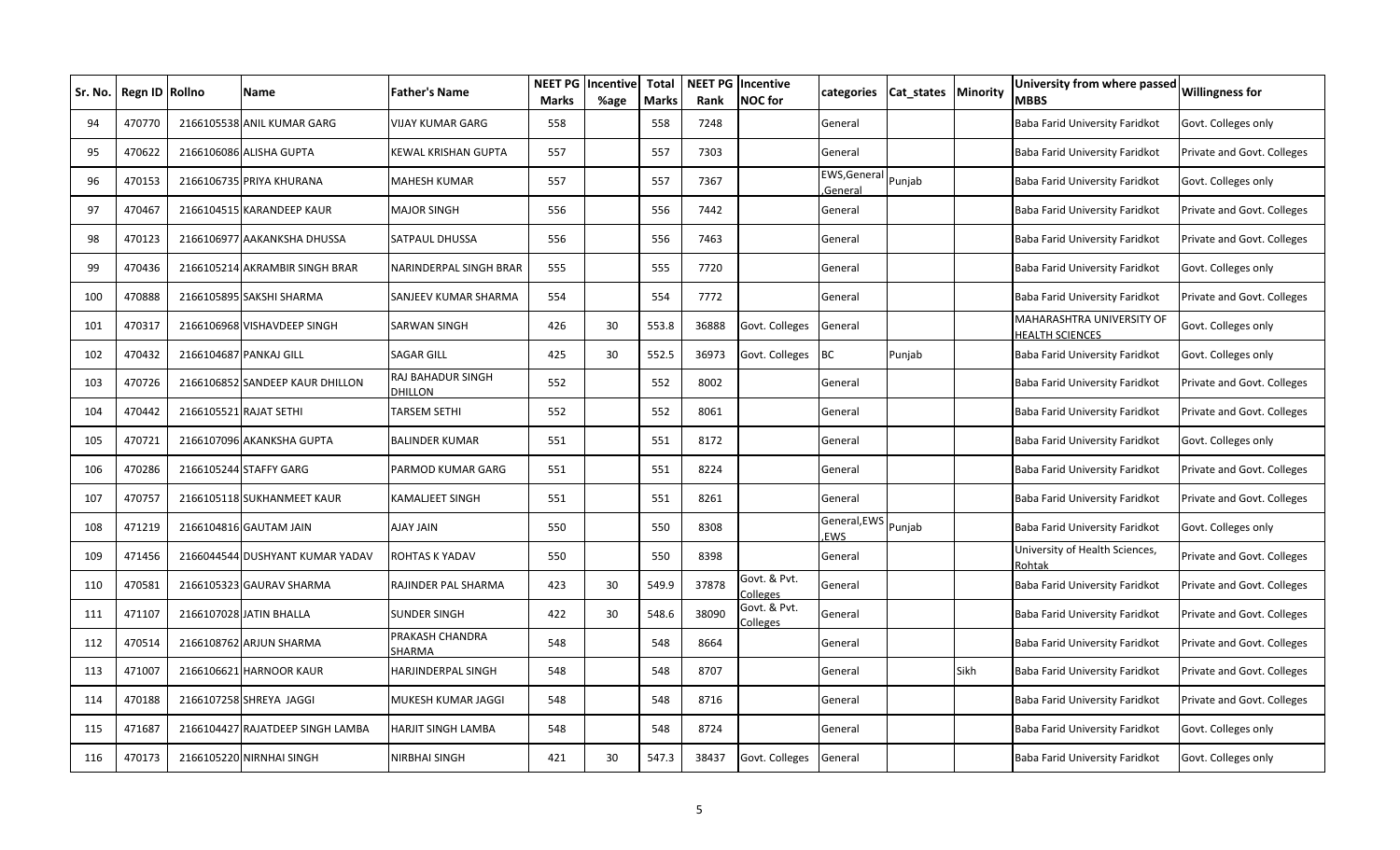| Sr. No. I | Regn ID Rollno |                        | <b>Name</b>                         | Father's Name                   | <b>NEET PG</b><br><b>Marks</b> | Incentive<br>%age | Total<br><b>Marks</b> | Rank  | <b>NEET PG Incentive</b><br><b>NOC</b> for | categories                     | Cat_states   Minority |      | University from where passed<br>MBBS | <b>Willingness for</b>     |
|-----------|----------------|------------------------|-------------------------------------|---------------------------------|--------------------------------|-------------------|-----------------------|-------|--------------------------------------------|--------------------------------|-----------------------|------|--------------------------------------|----------------------------|
| 117       | 470787         |                        | 2166107434 YUVIKA SAINI             | <b>SURESH SAINI</b>             | 547                            |                   | 547                   | 8795  |                                            | BC                             | Punjab                |      | Adesh University Bathinda            | Private and Govt. Colleges |
| 118       | 470905         |                        | 2166107472 JASPREET KAUR            | YOGESHWAR SINGH                 | 547                            |                   | 547                   | 8850  |                                            | <b>BC</b>                      | Punjab                |      | Baba Farid University Faridkot       | Govt. Colleges only        |
| 119       | 471334         |                        | 2166106845 SURVEEN KAUR             | PRITAM SINGH                    | 546                            |                   | 546                   | 9002  |                                            | General                        |                       |      | Adesh University Bathinda            | Private and Govt. Colleges |
| 120       | 470100         |                        | 2166107183 BIKRAM PAL SINGH LONGIA  | JARNAIL SINGH LONGIA            | 546                            |                   | 546                   | 9005  |                                            | <b>BC</b>                      | Punjab                |      | Baba Farid University Faridkot       | Private and Govt. Colleges |
| 121       | 470799         |                        | 2166107696 ANKUSH BHATIA            | BALBIR BHATIA                   | 545                            |                   | 545                   | 9098  |                                            | BC, General,<br>General        | Punjab                |      | Baba Farid University Faridkot       | Private and Govt. Colleges |
| 122       | 470389         | 2166104873 AVISHA      |                                     | ASHWANI KUMAR                   | 545                            |                   | 545                   | 9207  |                                            | General                        |                       |      | Baba Farid University Faridkot       | Private and Govt. Colleges |
| 123       | 470473         | 2166105135 HARSHITA    |                                     | KRISHAN KUMAR                   | 544                            |                   | 544                   | 9286  |                                            | General                        |                       |      | Baba Farid University Faridkot       | Private and Govt. Colleges |
| 124       | 470870         | 2166105117 VANSHIKA    |                                     | KAMAL KUMAR ARORA               | 543                            |                   | 543                   | 9420  |                                            | General                        |                       |      | Baba Farid University Faridkot       | Private and Govt. Colleges |
| 125       | 470492         | 2166108276 VISHU       |                                     | <b>BALDEV RAJ BANSAL</b>        | 543                            |                   | 543                   | 9456  |                                            | General                        |                       |      | Baba Farid University Faridkot       | Private and Govt. Colleges |
| 126       | 470884         |                        | 2166107866 HARLEEN KAUR             | JOGINDERPAL                     | 543                            |                   | 543                   | 9482  |                                            | General                        |                       |      | Baba Farid University Faridkot       | Private and Govt. Colleges |
| 127       | 470393         |                        | 2166106172 NITISH SHARMA            | NARESH KUMAR SHARMA             | 541                            |                   | 541                   | 9678  |                                            | EWS, General Punjab<br>General |                       |      | Baba Farid University Faridkot       | Private and Govt. Colleges |
| 128       | 470534         | 2166108172 ADITI TAYAL |                                     | SUNIL TAYAL                     | 541                            |                   | 541                   | 9694  |                                            | General                        |                       |      | Baba Farid University Faridkot       | Private and Govt. Colleges |
| 129       | 470385         | 2166104834             | PRIYANKA GARG NEE PRINKA<br>RANI    | AMRITPAL                        | 541                            |                   | 541                   | 9739  |                                            | General                        |                       |      | Baba Farid University Faridkot       | Private and Govt. Colleges |
| 130       | 470246         |                        | 2166104354 SMILE SHARDA             | D D SHARDA                      | 541                            |                   | 541                   | 9756  |                                            | General                        |                       |      | Baba Farid University Faridkot       | Private and Govt. Colleges |
| 131       | 470511         |                        | 2166107864 AMANDEEP KAUR            | JOGINDER SINGH                  | 541                            |                   | 541                   | 9810  |                                            | ВC                             | Punjab                |      | Baba Farid University Faridkot       | Private and Govt. Colleges |
| 132       | 470311         |                        | 2166106580 TAVLEEN KAUR             | GURINDER BIR SINGH              | 541                            |                   | 541                   | 9821  |                                            | General                        |                       |      | Baba Farid University Faridkot       | Govt. Colleges only        |
| 133       | 470276         |                        | 2166106870 ANMOL KHOSLA             | RAJESH KHOSLA                   | 540                            |                   | 540                   | 9878  |                                            | General                        |                       |      | Baba Farid University Faridkot       | Private and Govt. Colleges |
| 134       | 470857         |                        | 2166105943 ROOPAM PREET SINGH SETHI | SHIVNINDER PREET SINGH<br>SETHI | 540                            |                   | 540                   | 9909  |                                            | General                        |                       | Sikh | Baba Farid University Faridkot       | Private and Govt. Colleges |
| 135       | 471152         |                        | 2166107882 ASMITA BAJAJ             | KRISHAN KUMAR                   | 540                            |                   | 540                   | 9970  |                                            | General                        |                       |      | Baba Farid University Faridkot       | Private and Govt. Colleges |
| 136       | 471674         |                        | 2166024606 ARUSHI AGGARWAL          | SAMEER AGGARWAL                 | 540                            |                   | 540                   | 9971  |                                            | General                        |                       |      | PANJAB UNIVERSITY                    | Private and Govt. Colleges |
| 137       | 470111         |                        | 2166107763 HIMANSHI SINGLA          | DHARMINDER KUMAR                | 540                            |                   | 540                   | 9981  |                                            | EWS, General Punjab<br>General |                       |      | Baba Farid University Faridkot       | Govt. Colleges only        |
| 138       | 470329         |                        | 2166106755 AMAN GOYAL               | <b>MITHAN LAL</b>               | 538                            |                   | 538                   | 10221 |                                            | General                        |                       |      | Baba Farid University Faridkot       | Private and Govt. Colleges |
| 139       | 470023         |                        | 2166104600 GURPREET SINGH           | PREET MOHINDER SINGH            | 538                            |                   | 538                   | 10260 |                                            | General                        |                       |      | Baba Farid University Faridkot       | Govt. Colleges only        |
| 140       | 471109         |                        | 2166106988 CHETNA SHARMA            | SHEETAL KUMAR SHARMA            | 538                            |                   | 538                   | 10276 |                                            | General                        |                       |      | Baba Farid University Faridkot       | Govt. Colleges only        |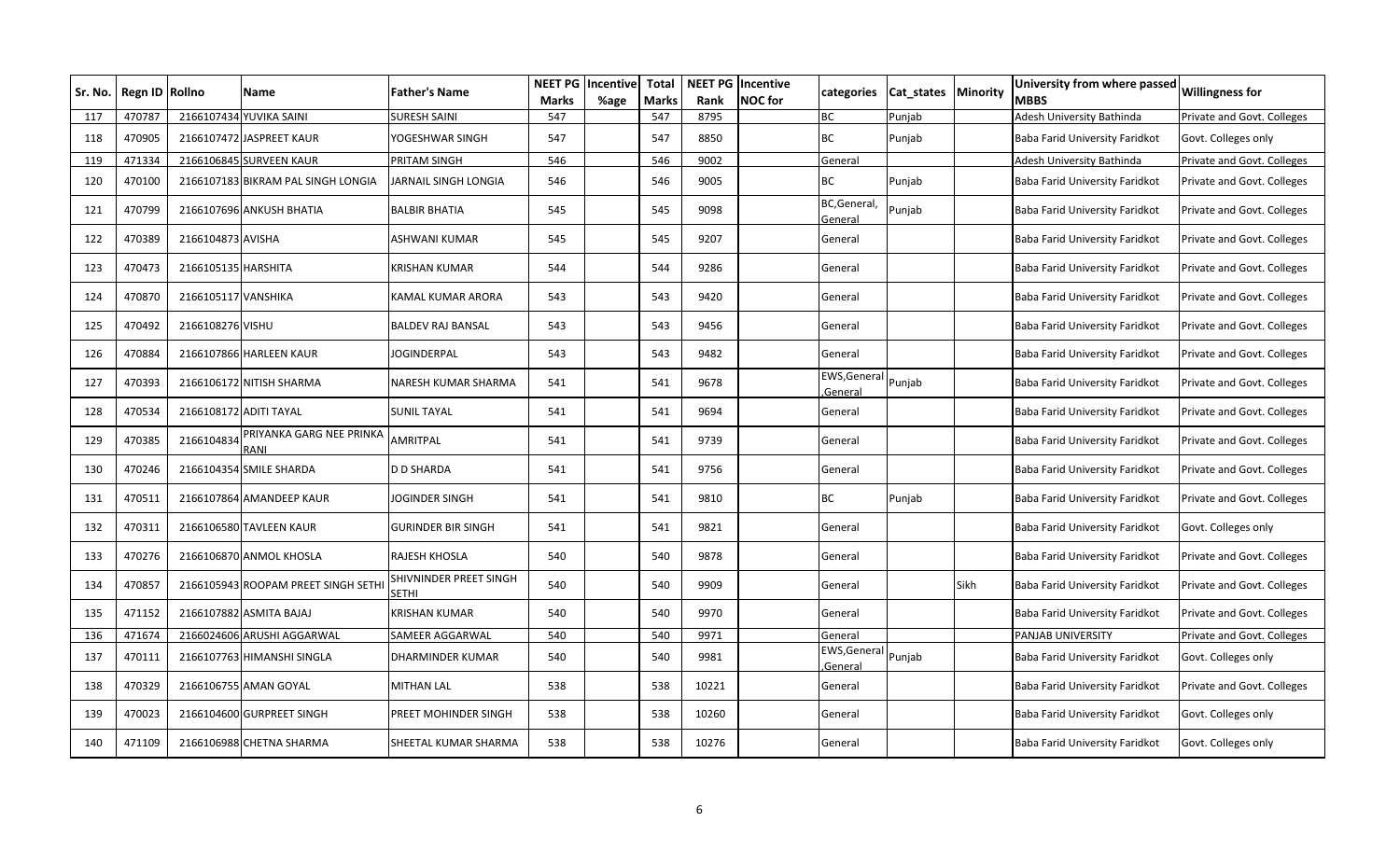| Sr. No. l | Regn ID Rollno |                   | Name                             | <b>Father's Name</b>   | <b>NEET PG</b><br><b>Marks</b> | Incentive<br>%age | <b>Total</b><br>Marks | Rank  | <b>NEET PG Incentive</b><br><b>NOC</b> for | categories                     | Cat states | <b>Minority</b> | University from where passed<br><b>MBBS</b>                     | <b>Willingness for</b>     |
|-----------|----------------|-------------------|----------------------------------|------------------------|--------------------------------|-------------------|-----------------------|-------|--------------------------------------------|--------------------------------|------------|-----------------|-----------------------------------------------------------------|----------------------------|
| 141       | 470106         |                   | 2166024644 ARSHDEEP SINGH SAMRA  | SIRBRINDER SINGH SAMRA | 538                            |                   | 538                   | 10301 |                                            | General                        |            |                 | Baba Farid University Faridkot                                  | Private and Govt. Colleges |
| 142       | 470126         |                   | 2166104953 JASVEER KAUR SIDHU    | DARSHAN SINGH SIDHU    | 413                            | 30                | 536.9                 | 40927 | Govt. Colleges                             | General                        |            |                 | Baba Farid University Faridkot                                  | Govt. Colleges only        |
| 143       | 470531         |                   | 2166104670 JAPJI KAUR SANDHU     | RANJIT SINGH SANDHU    | 536                            |                   | 536                   | 10543 |                                            | General                        |            | Sikh            | Baba Farid University Faridkot                                  | Private and Govt. Colleges |
| 144       | 470774         | 2166043138 KANIKA |                                  | RAVIKANT               | 536                            |                   | 536                   | 10582 |                                            | General                        |            |                 | Baba Farid University Faridkot                                  | Private and Govt. Colleges |
| 145       | 470017         |                   | 2166104803 HARSHIT KUMAR         | VINOD SINGH            | 536                            |                   | 536                   | 10597 |                                            | <b>SC</b>                      | Punjab     |                 | Baba Farid University Faridkot                                  | Private and Govt. Colleges |
| 146       | 470438         |                   | 2166104531 HARMEET SINGH         | <b>MANMOHAN SINGH</b>  | 412                            | 30                | 535.6                 | 41402 | Govt. Colleges                             | BC,BC,Gener                    | Punjab     |                 | LUGANSK STATE MEDICAL<br>UNIVERSITY UKRAINE                     | Govt. Colleges only        |
| 147       | 471066         |                   | 2166152221 SIMRAN DEEP KAUR      | GS CHADDHA             | 535                            |                   | 535                   | 10658 |                                            | General                        |            | Sikh            | Baba Farid University Faridkot                                  | Private and Govt. Colleges |
| 148       | 470623         |                   | 2166105127 ANAMIKA SHARMA        | KIRTI MUKH SHARMA      | 535                            |                   | 535                   | 10705 |                                            | EWS, General<br>General        | Punjab     |                 | Baba Farid University Faridkot                                  | Govt. Colleges only        |
| 149       | 471300         |                   | 2166032030 TANMAY ARORA          | RAVI KANT ARORA        | 535                            |                   | 535                   | 10721 |                                            | General                        |            |                 | Guru Gobind Singh Indraprastha<br>University                    | Private and Govt. Colleges |
| 150       | 470710         |                   | 2166024413 EVENDER KAPOOR        | GURDEEP SINGH KAPOOR   | 535                            |                   | 535                   | 10757 |                                            | General                        |            |                 | Baba Farid University Faridkot                                  | Private and Govt. Colleges |
| 151       | 471485         |                   | 2166105138 ASMITA MITTAL         | KRISHAN MITTAL         | 535                            |                   | 535                   | 10810 |                                            | General                        |            |                 | Baba Farid University Faridkot                                  | Private and Govt. Colleges |
| 152       | 471358         |                   | 2166104582 ANTERPREET KAUR       | PARAMJIT SINGH         | 411                            | 30                | 534.3                 | 41684 | Govt. & Pvt.<br>Colleges                   | <b>BC</b>                      | Punjab     |                 | Baba Farid University Faridkot                                  | Govt. Colleges only        |
| 153       | 470354         | 2166106809 VIDHI  |                                  | PARDEEP PURI           | 534                            |                   | 534                   | 10929 |                                            | General                        |            |                 | Pt. B.D. sharma univerisity of<br>heath sciences,rohtak,haryana | Private and Govt. Colleges |
| 154       | 470484         |                   | 2166106701 ARSHJOT SINGH SETHI   | KAVIRBIR SINGH SETHI   | 532                            |                   | 532                   | 11113 |                                            | General                        |            | Sikh            | Baba Farid University Faridkot                                  | Private and Govt. Colleges |
| 155       | 470815         |                   | 2166106148 SAHIB NOOR SINGH      | MOHANPREET SINGH       | 532                            |                   | 532                   | 11118 |                                            | General                        |            | Sikh            | Baba Farid University Faridkot                                  | Private and Govt. Colleges |
| 156       | 470678         |                   | 2166107837 MEHAK KAUR            | JAGDEV SINGH KALEKA    | 532                            |                   | 532                   | 11136 |                                            | General                        |            | Sikh            | Baba Farid University Faridkot                                  | Private and Govt. Colleges |
| 157       | 470344         |                   | 2166105404 JANAM BANSAL          | SANJEEV BANSAL         | 532                            |                   | 532                   | 11150 |                                            | EWS, General<br><u>General</u> | Punjab     |                 | Baba Farid University Faridkot                                  | Govt. Colleges only        |
| 158       | 470152         |                   | 2166107839 PRANSHU RANI          | JAGDISH KUMAR          | 531                            |                   | 531                   | 11388 |                                            | General                        |            |                 | Baba Farid University Faridkot                                  | Private and Govt. Colleges |
| 159       | 470553         |                   | 2166106814 SIMERPREET KAUR SARAN | PARMINDER SINGH SARAN  | 531                            |                   | 531                   | 11426 |                                            | General                        |            |                 | Baba Farid University Faridkot                                  | Private and Govt. Colleges |
| 160       | 471237         |                   | 2166105235 MIANK GARG            | PARDEEP KUMAR          | 530                            |                   | 530                   | 11490 |                                            | EWS, Genera<br>General         | Punjab     |                 | Baba Farid University Faridkot                                  | Govt. Colleges only        |
| 161       | 470251         |                   | 2166137907 AISHANI CHAWLA        | SANJEEV CHAWLA         | 530                            |                   | 530                   | 11565 |                                            | General                        |            |                 | <b>MANIPAL UNIVERSITY</b>                                       | Private and Govt. Colleges |
| 162       | 470018         |                   | 2166108324 GAGANDEEP SINGH       | NAND BIHARI            | 530                            |                   | 530                   | 11596 |                                            | General                        |            |                 | Baba Farid University Faridkot                                  | Private and Govt. Colleges |
| 163       | 470316         |                   | 2166107564 AMIT KUMAR            | OM PARKASH             | 407                            | 30                | 529.1                 | 42839 | Govt. & Pvt.<br>Colleges                   | BC, General,<br>General        | Punjab     |                 | Baba Farid University Faridkot                                  | Govt. Colleges only        |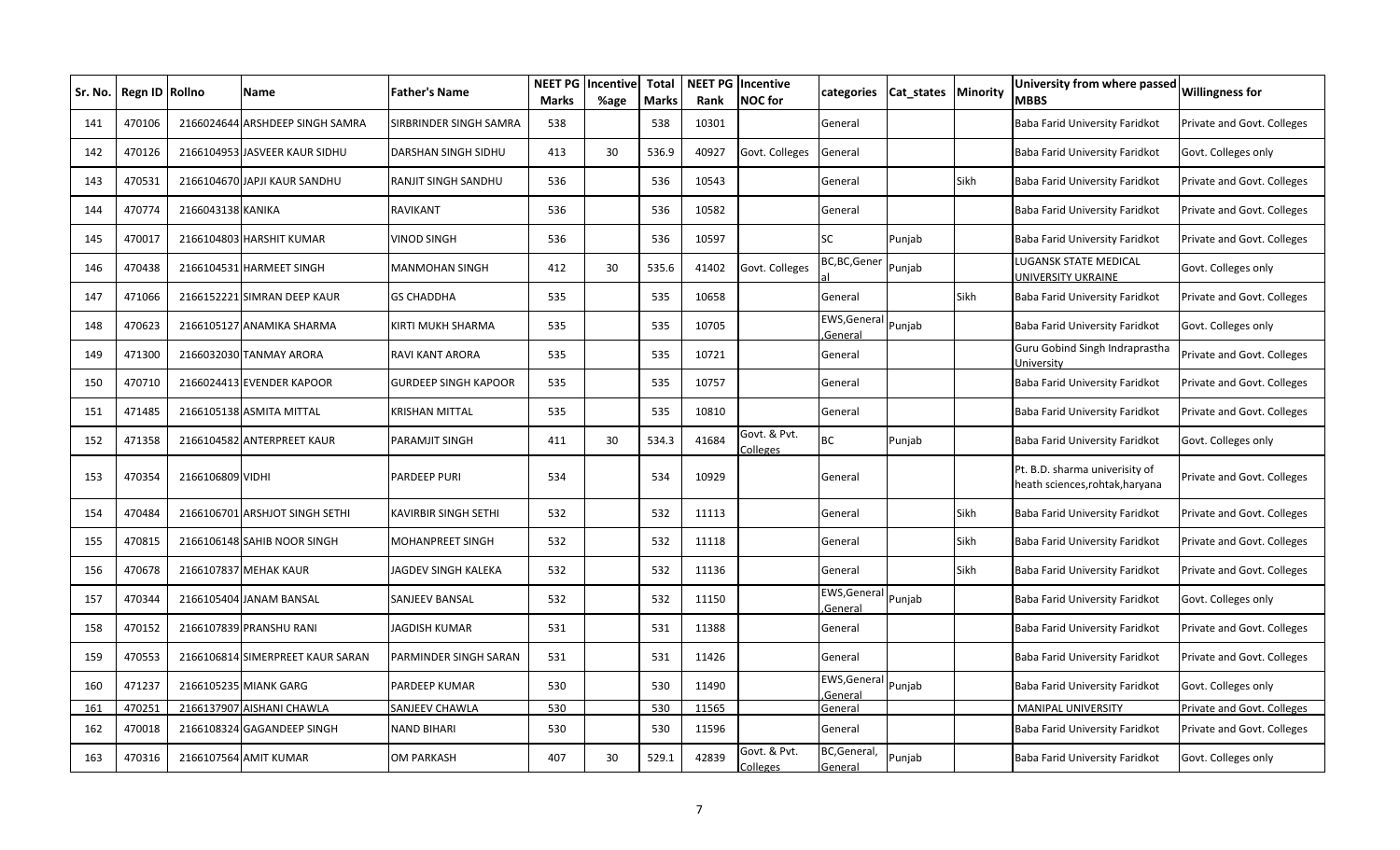| Sr. No. | Regn ID Rollno |                      | <b>Name</b>                       | <b>Father's Name</b>         | <b>NEET PG</b><br><b>Marks</b> | Incentive<br>%age | <b>Total</b><br>Marks | Rank  | <b>NEET PG Incentive</b><br><b>NOC</b> for | categories                      | Cat states | <b>Minority</b> | University from where passed<br><b>MBBS</b> | <b>Willingness for</b>     |
|---------|----------------|----------------------|-----------------------------------|------------------------------|--------------------------------|-------------------|-----------------------|-------|--------------------------------------------|---------------------------------|------------|-----------------|---------------------------------------------|----------------------------|
| 164     | 470740         |                      | 2166042196 KARTIK AGGARWAL        | RAJEEV AGGARWAL              | 529                            |                   | 529                   | 11801 |                                            | General                         |            |                 | Baba Farid University Faridkot              | Private and Govt. Colleges |
| 165     | 470655         | 2166105261 NANCY     |                                   | PIARA LAL                    | 528                            |                   | 528                   | 11843 |                                            | General                         |            |                 | Baba Farid University Faridkot              | Private and Govt. Colleges |
| 166     | 470282         |                      | 2166104712 HAMANSHU BHARDWAJ      | SH. VISHWA MITTER            | 527                            |                   | 527                   | 12099 |                                            | General                         |            |                 | Baba Farid University Faridkot              | Private and Govt. Colleges |
| 167     | 470546         |                      | 2166105374 ARJUN JINDAL           | RAVINDER KUMAR JINDAL        | 527                            |                   | 527                   | 12122 |                                            | General                         |            |                 | Baba Farid University Faridkot              | Private and Govt. Colleges |
| 168     | 470281         |                      | 2166107018 LOVEPREET SINGH        | SUKHMINDER SINGH             | 526                            |                   | 526                   | 12183 |                                            | SC, General, G Punjab<br>eneral |            |                 | Baba Farid University Faridkot              | Private and Govt. Colleges |
| 169     | 471002         |                      | 2166108329 NEHAL JINDAL           | NAVDEEP JINDAL               | 526                            |                   | 526                   | 12215 |                                            | General                         |            |                 | Baba Farid University Faridkot              | Private and Govt. Colleges |
| 170     | 470489         |                      | 2166105343 BINNY GARG             | RAKESH KUMAR GARG            | 526                            |                   | 526                   | 12274 |                                            | General                         |            |                 | Baba Farid University Faridkot              | Private and Govt. Colleges |
| 171     | 470493         |                      | 2166104568 ISHAN SACHDEVA         | NAWAL SACHDEVA               | 526                            |                   | 526                   | 12298 |                                            | EWS, Genera<br>General          | Punjab     |                 | Baba Farid University Faridkot              | Private and Govt. Colleges |
| 172     | 470528         |                      | 2166105963 RAJ KAMAL SINGH        | SUKHCHAIN SINGH              | 525                            |                   | 525                   | 12383 |                                            | SC,SC,Gener                     | Punjab     |                 | Baba Farid University Faridkot              | Private and Govt. Colleges |
| 173     | 470360         |                      | 2166106410 RAJAT GUPTA            | ANIL KUMAR GUPTA             | 525                            |                   | 525                   | 12426 |                                            | General                         |            |                 | Baba Farid University Faridkot              | Private and Govt. Colleges |
| 174     | 471614         |                      | 2166106190 ANMOL SHARMA           | ONKAR SHARMA                 | 525                            |                   | 525                   | 12465 |                                            | General                         |            |                 | Baba Farid University Faridkot              | Private and Govt. Colleges |
| 175     | 470761         |                      | 2166107327 DIVYA MINHAS           | RAJEEV MINHAS                | 525                            |                   | 525                   | 12515 |                                            | General                         |            |                 | Baba Farid University Faridkot              | Private and Govt. Colleges |
| 176     | 470722         | 2166105011 KIRANJOT  |                                   | HAKAM CHAND                  | 525                            |                   | 525                   | 12545 |                                            | BC, General,<br>General         | Punjab     |                 | Adesh University Bathinda                   | Private and Govt. Colleges |
| 177     | 470401         |                      | 2166105785 RAVNEET SINGH RANDHAWA | <b>GURPAL SINGH RANDHAWA</b> | 525                            |                   | 525                   | 12550 |                                            | General                         |            |                 | Baba Farid University Faridkot              | Private and Govt. Colleges |
| 178     | 470266         |                      | 2166153100 ESHEET KAUR BHATIA     | NAVDEEP SINGH BHATIA         | 525                            |                   | 525                   | 12577 |                                            | General                         |            | Sikh            | Baba Farid University Faridkot              | Private and Govt. Colleges |
| 179     | 470407         |                      | 2166104291 SANJEEV CHATRATH       | ASHWANI KUMAR<br>CHATRATH    | 525                            |                   | 525                   | 12596 |                                            | <b>EWS</b>                      | Punjab     |                 | Baba Farid University Faridkot              | Private and Govt. Colleges |
| 180     | 471085         |                      | 2166106822 SAHIL MITTAL           | PARVEEN KUMAR MITTAL         | 437                            | 20                | 524.4                 | 33447 | Govt. & Pvt.<br>Colleges                   | General                         |            |                 | TRIBHUVAN UNIVERSITY<br>KATHMANDU           | Govt. Colleges only        |
| 181     | 470792         | 2166105023 ISHA GARG |                                   | HARINDER MOHAN GARG          | 524                            |                   | 524                   | 12658 |                                            | General                         |            |                 | Baba Farid University Faridkot              | Private and Govt. Colleges |
| 182     | 470838         |                      | 2166108207 SHUBHAM GARG           | TARSEM KUMAR                 | 524                            |                   | 524                   | 12663 |                                            | General, EWS<br>General         | Punjab     |                 | Baba Farid University Faridkot              | Govt. Colleges only        |
| 183     | 471025         |                      | 2166024541 AASHITA GOYAL          | PREM KUMAR                   | 524                            |                   | 524                   | 12671 |                                            | General                         |            |                 | Baba Farid University Faridkot              | Govt. Colleges only        |
| 184     | 470912         |                      | 2166107326 KATYAINI GOYAL         | RAJEEV GOYAL                 | 524                            |                   | 524                   | 12749 |                                            | General                         |            |                 | Baba Farid University Faridkot              | Private and Govt. Colleges |
| 185     | 470923         |                      | 2166108275 REETIKA GOYAL          | BAL KRISHAN GOYAL            | 523                            |                   | 523                   | 12868 |                                            | General                         |            |                 | Baba Farid University Faridkot              | Govt. Colleges only        |
| 186     | 470368         |                      | 2166106631 MANASPREET SINGH       | <b>HARPREET SINGH</b>        | 522                            |                   | 522                   | 13015 |                                            | General                         |            | Sikh            | Baba Farid University Faridkot              | Private and Govt. Colleges |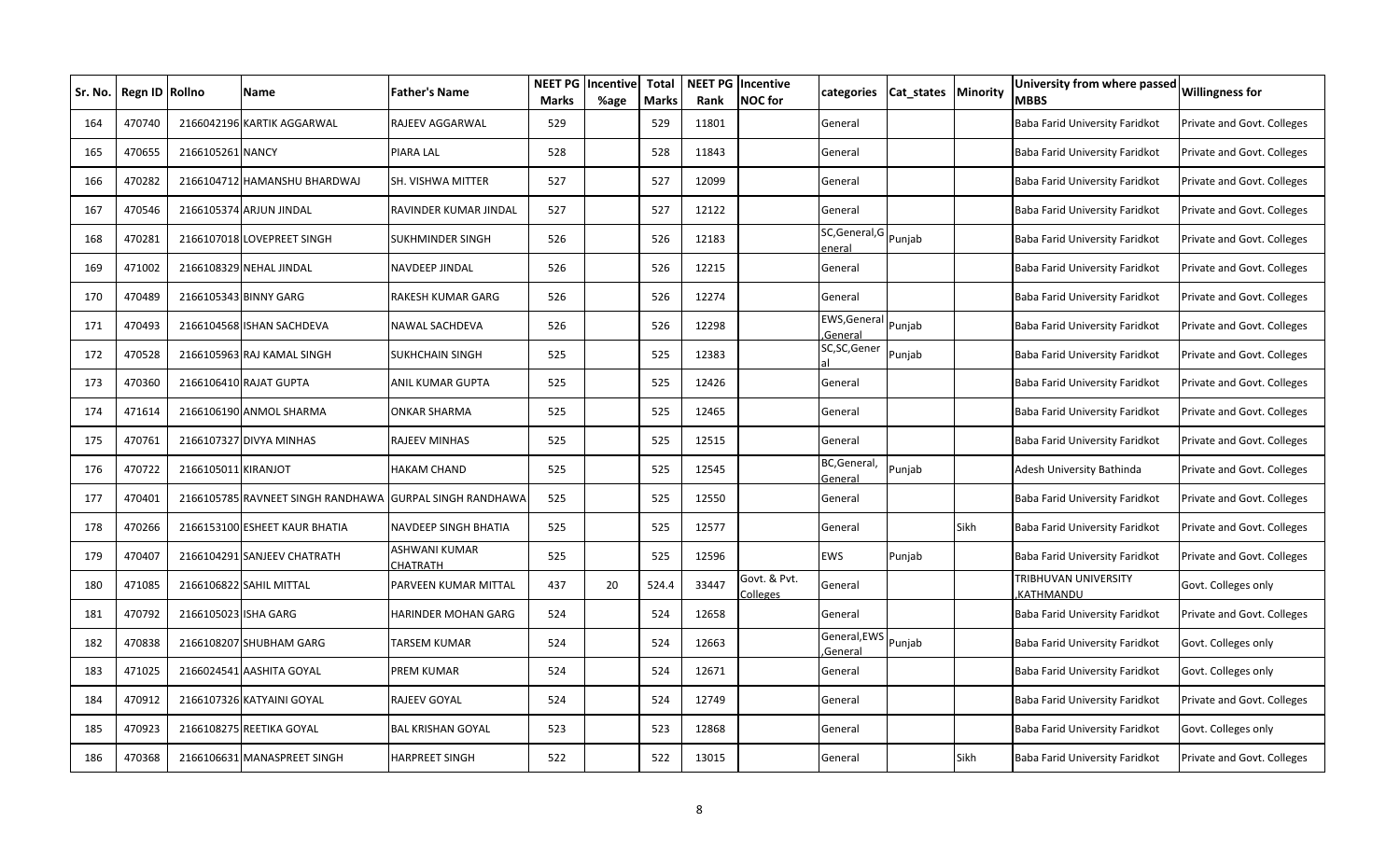| Sr. No. I | Regn ID Rollno |                       | <b>Name</b>                  | <b>Father's Name</b>       | <b>NEET PG</b><br><b>Marks</b> | Incentive<br>%age | <b>Total</b><br>Marks | Rank  | <b>NEET PG Incentive</b><br><b>NOC</b> for | categories                     | Cat states | <b>Minority</b> | University from where passed<br><b>MBBS</b> | <b>Willingness for</b>     |
|-----------|----------------|-----------------------|------------------------------|----------------------------|--------------------------------|-------------------|-----------------------|-------|--------------------------------------------|--------------------------------|------------|-----------------|---------------------------------------------|----------------------------|
| 187       | 470932         |                       | 2166106258 RIDHIMA SHARMA    | RAJEEV SHARMA              | 522                            |                   | 522                   | 13041 |                                            | General                        |            |                 | Baba Farid University Faridkot              | Private and Govt. Colleges |
| 188       | 470177         |                       | 2166024678 SHUBHAM PANDEY    | TRILOK CHAND PANDEY        | 521                            |                   | 521                   | 13183 |                                            | General                        |            |                 | Baba Farid University Faridkot              | Govt. Colleges only        |
| 189       | 470783         |                       | 2166104465 AMRIT PAL SINGH   | JODH KUMAR                 | 521                            |                   | 521                   | 13192 |                                            | <b>SC</b>                      | Punjab     |                 | Baba Farid University Faridkot              | Private and Govt. Colleges |
| 190       | 471117         |                       | 2166107149 AMANAT KAUR VIRK  | <b>GURPREET SINGH VIRK</b> | 521                            |                   | 521                   | 13204 |                                            | General                        |            |                 | Baba Farid University Faridkot              | Private and Govt. Colleges |
| 191       | 470992         |                       | 2166105628 PULKIT NAGPAL     | ASHOK KUMAR NAGPAL         | 521                            |                   | 521                   | 13270 |                                            | General                        |            |                 | Baba Farid University Faridkot              | Private and Govt. Colleges |
| 192       | 471125         |                       | 2166105102 JENNY GOYAL       | JATINDER MOHAN GOYAL       | 520                            |                   | 520                   | 13419 |                                            | General                        |            |                 | Baba Farid University Faridkot              | Private and Govt. Colleges |
| 193       | 470788         |                       | 2166106759 PARMINDER KAUR    | MOHINDER SINGH             | 520                            |                   | 520                   | 13495 |                                            | General                        |            |                 | Baba Farid University Faridkot              | Govt. Colleges only        |
| 194       | 471020         |                       | 2166105002 RUPINDERJEET KAUR | GURMAIL SINGH              | 400                            | 30                | 520                   | 45324 | Govt. & Pvt.<br>Colleges                   | General                        |            |                 | Baba Farid University Faridkot              | Govt. Colleges only        |
| 195       | 471046         | 2166104627 SURBHI     |                              | RAJESH KUMAR               | 519                            |                   | 519                   | 13548 |                                            | <b>BC</b>                      | Punjab     |                 | Baba Farid University Faridkot              | Private and Govt. Colleges |
| 196       | 471022         |                       | 2166108303 POOJAN MARKEN     | JASPAL MARKEN              | 519                            |                   | 519                   | 13570 |                                            | EWS, EWS, Ge<br>neral          | Punjab     |                 | Adesh University Bathinda                   | Private and Govt. Colleges |
| 197       | 470234         |                       | 2166108356 SONALI RAO        | RAMESH RAO                 | 519                            |                   | 519                   | 13630 |                                            | BC, General,<br>General        | Punjab     |                 | Baba Farid University Faridkot              | Govt. Colleges only        |
| 198       | 470917         |                       | 2166117201 AKSHIT SHARMA     | AMIT SHARMA                | 519                            |                   | 519                   | 13673 |                                            | General                        |            |                 | Baba Farid University Faridkot              | Private and Govt. Colleges |
| 199       | 470617         | 2166107727 ARPIT JAIN |                              | <b>BRISHBHAN JAIN</b>      | 518                            |                   | 518                   | 13718 |                                            | General                        |            |                 | Baba Farid University Faridkot              | Private and Govt. Colleges |
| 200       | 471075         |                       | 2166043161 SUMIT KATHURIA    | SATISH KATHURIA            | 518                            |                   | 518                   | 13791 |                                            | General                        |            |                 | Baba Farid University Faridkot              | Private and Govt. Colleges |
| 201       | 471212         | 2166107913 SIMRAN     |                              | <b>MANOHAR LAL</b>         | 518                            |                   | 518                   | 13843 |                                            | SC                             | Punjab     |                 | Baba Farid University Faridkot              | Private and Govt. Colleges |
| 202       | 470458         |                       | 2166107806 KOMALPREET KAUR   | <b>HAKAM SINGH</b>         | 517                            |                   | 517                   | 13917 |                                            | General                        |            |                 | Baba Farid University Faridkot              | Private and Govt. Colleges |
| 203       | 470627         |                       | 2166104289 RISHABH RIKHYE    | ASHWANI KUMAR              | 517                            |                   | 517                   | 13969 |                                            | General                        |            |                 | Baba Farid University Faridkot              | Private and Govt. Colleges |
| 204       | 470490         |                       | 2166105242 EKAMJOT KAUR      | PARMJEET SINGH             | 517                            |                   | 517                   | 14007 |                                            | General                        |            | Sikh            | Baba Farid University Faridkot              | Private and Govt. Colleges |
| 205       | 470632         |                       | 2166106329 MANISH KUMAR JHA  | TRIPTI NARAYAN JHA         | 516                            |                   | 516                   | 14059 |                                            | EWS, General Punjab<br>General |            |                 | Baba Farid University Faridkot              | Govt. Colleges only        |
| 206       | 471043         |                       | 2166107940 ROHAN GARG        | <b>NEELAM KUMAR</b>        | 516                            |                   | 516                   | 14191 |                                            | General                        |            |                 | Baba Farid University Faridkot              | Private and Govt. Colleges |
| 207       | 470980         | 2166105246 ISHAN      |                              | PARMOD KUMAR JUNEJA        | 516                            |                   | 516                   | 14200 |                                            | General                        |            |                 | Baba Farid University Faridkot              | Private and Govt. Colleges |
| 208       | 470933         |                       | 2166108316 YESHA GUPTA       | MANOJ KUMAR GARG           | 516                            |                   | 516                   | 14204 |                                            | General                        |            |                 | Baba Farid University Faridkot              | Private and Govt. Colleges |
| 209       | 471420         |                       | 2166106975 RITESH ARORA      | SATPAL                     | 515                            |                   | 515                   | 14275 |                                            | <b>EWS</b>                     | Punjab     |                 | Baba Farid University Faridkot              | Govt. Colleges only        |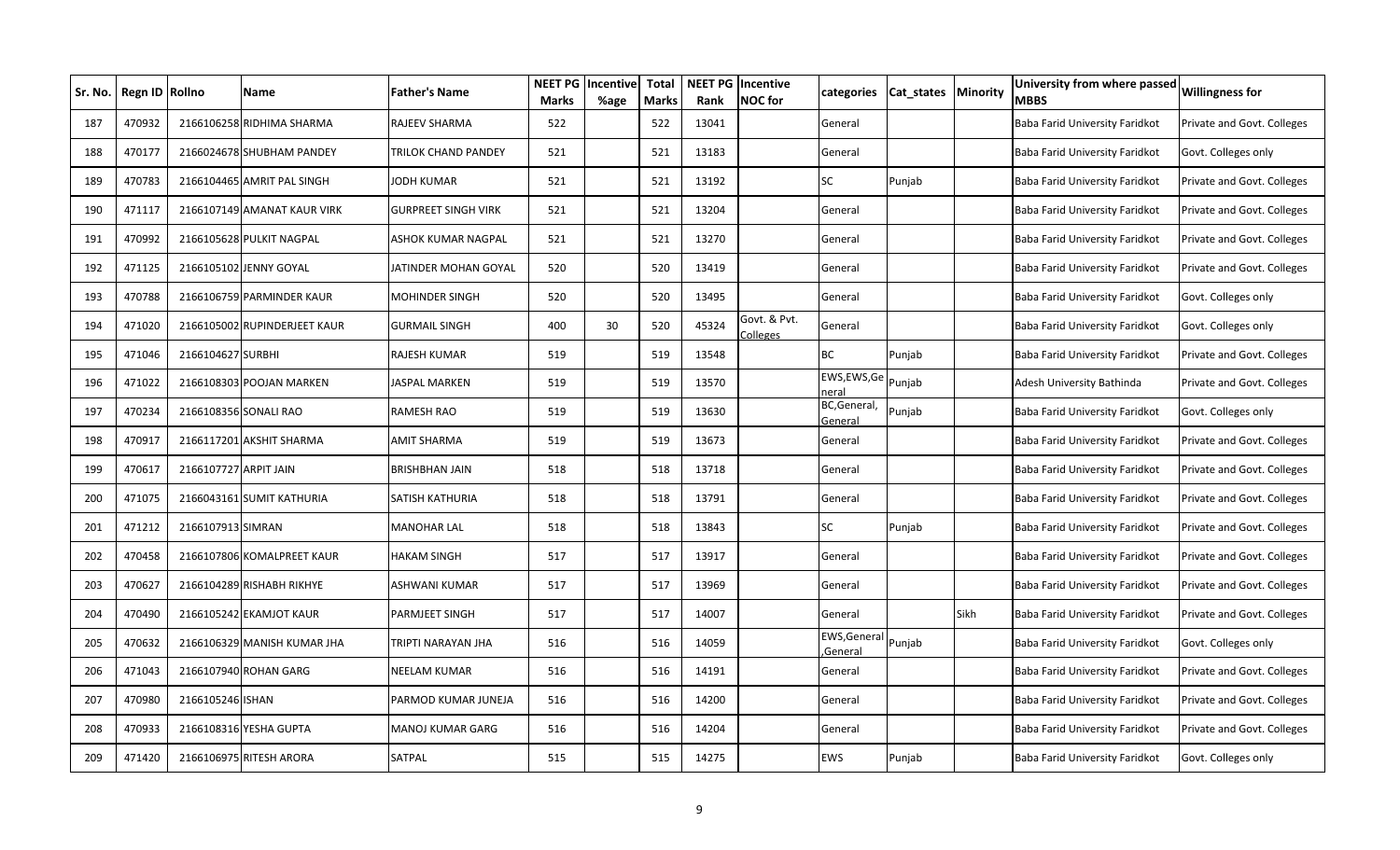| Sr. No. | Regn ID Rollno |                     | <b>Name</b>                        | <b>Father's Name</b>        | NEET PG<br><b>Marks</b> | Incentive<br>%age | <b>Total</b><br><b>Marks</b> | Rank  | <b>NEET PG Incentive</b><br><b>NOC</b> for | categories               | Cat states | Minority  | University from where passed<br><b>MBBS</b>                 | <b>Willingness for</b>     |
|---------|----------------|---------------------|------------------------------------|-----------------------------|-------------------------|-------------------|------------------------------|-------|--------------------------------------------|--------------------------|------------|-----------|-------------------------------------------------------------|----------------------------|
| 210     | 470229         |                     | 2166105637 SHEFALI SHARMA          | ASHWANI KUMAR               | 515                     |                   | 515                          | 14377 |                                            | General                  |            |           | Baba Farid University Faridkot                              | Govt. Colleges only        |
| 211     | 470886         |                     | 2166105485 DIVYA SHARMA            | <b>SUNIL SHARMA</b>         | 515                     |                   | 515                          | 14445 |                                            | General                  |            |           | Baba Farid University Faridkot                              | Private and Govt. Colleges |
| 212     | 471496         |                     | 2166104400 GURSIMRAN SINGH         | <b>GURMEET SINGH</b>        | 396                     | 30                | 514.8                        | 46474 | Govt. Colleges                             | General                  |            |           | Baba Farid University Faridkot                              | Govt. Colleges only        |
| 213     | 470921         |                     | 2166105967 TANVEER KAUR            | <b>SUKHDEV SINGH</b>        | 514                     |                   | 514                          | 14589 |                                            | General                  |            |           | Baba Farid University Faridkot                              | Govt. Colleges only        |
| 214     | 470871         |                     | 2166107966 MEGHA CHAUDHARY         | PAWAN KUMAR                 | 514                     |                   | 514                          | 14614 |                                            | General                  |            |           | Baba Farid University Faridkot                              | Private and Govt. Colleges |
| 215     | 470136         |                     | 2166105038 GURKIRAT SINGH BAKSHI   | HARVINDER SINGH BAKSHI      | 513                     |                   | 513                          | 14680 |                                            | General                  |            |           | Baba Farid University Faridkot                              | Private and Govt. Colleges |
| 216     | 470175         |                     | 2166105947 RAMAN KANT              | SOHAN LAL                   | 394                     | 30                | 512.2                        | 47237 | Govt. Colleges                             | SC                       | Punjab     |           | Baba Farid University Faridkot                              | Govt. Colleges only        |
| 217     | 470343         |                     | 2166106264 PRERNA MITTAL           | RAJESH KUMAR MITTAL         | 512                     |                   | 512                          | 14937 |                                            | General                  |            |           | Baba Farid University Faridkot                              | Govt. Colleges only        |
| 218     | 470381         |                     | 2166104337 MANPREET KAUR           | <b>BIKRAMJIT SINGH</b>      | 511                     |                   | 511                          | 15005 |                                            | General                  |            | Sikh      | Baba Farid University Faridkot                              | Private and Govt. Colleges |
| 219     | 470183         |                     | 2166107782 ANMOL SIDHU             | GURDEEP SINGH               | 511                     |                   | 511                          | 15016 |                                            | EWS, General<br>General  | Punjab     |           | Baba Farid University Faridkot                              | Govt. Colleges only        |
| 220     | 471011         |                     | 2166105158 ALISHA GUPTA            | MANAK LAL GARG              | 510                     |                   | 510                          | 15300 |                                            | General                  |            |           | Baba Farid University Faridkot                              | Private and Govt. Colleges |
| 221     | 471180         |                     | 2166069935 ROSHINI. M. ANIL        | ANIL. M. T                  | 510                     |                   | 510                          | 15314 |                                            | General                  |            | Christian | Kerala University of Health<br>Sciences, Thrissur, Kerala   | Private and Govt. Colleges |
| 222     | 470478         |                     | 2166089219 LINGALA SANJEET SOLOMON | SOLOMON SIMON LINGALA       | 510                     |                   | 510                          | 15382 |                                            | General                  |            | Christian | <b>MAHARASHTRA UNIVERSITY OF</b><br>HEALTH SCIENCES, NASHIK | Private and Govt. Colleges |
| 223     | 470611         |                     | 2166106655 GURMAN KAUR PANNU       | JAGJIT SINGH PANNU          | 510                     |                   | 510                          | 15466 |                                            | General                  |            |           | Baba Farid University Faridkot                              | Private and Govt. Colleges |
| 224     | 470769         |                     | 2166106039 VARUN KUMAR             | <b>VINEY KUMAR</b>          | 509                     |                   | 509                          | 15535 |                                            | General                  |            |           | Baba Farid University Faridkot                              | Private and Govt. Colleges |
| 225     | 471658         |                     | 2166024387 LAVANYA RISHI           | <b>DHARAM BIR RISHI</b>     | 509                     |                   | 509                          | 15548 |                                            | General                  |            |           | Swami Rama Himalayan<br><b>Jniversity</b>                   | Private and Govt. Colleges |
| 226     | 470995         |                     | 2166105681 HARMEET SINGH GILL      | <b>BALWINDER SINGH GILL</b> | 508                     |                   | 508                          | 15651 |                                            | EWS, General<br>.General | Punjab     | Sikh      | Baba Farid University Faridkot                              | Private and Govt. Colleges |
| 227     | 471001         |                     | 2166107565 AASHIMA MAHAJAN         | PARDEEP KUMAR               | 508                     |                   | 508                          | 15664 |                                            | General                  |            |           | Baba Farid University Faridkot                              | Private and Govt. Colleges |
| 228     | 470796         |                     | 2166107968 SARANG MITTAL           | PAWAN KUMAR MITTAL          | 508                     |                   | 508                          | 15816 |                                            | General                  |            |           | Baba Farid University Faridkot                              | Private and Govt. Colleges |
| 229     | 471186         | 2166107645 AJAYDEEP |                                    | AMANDEEP SHARMA             | 507                     |                   | 507                          | 15881 |                                            | EWS, General<br>General  | Punjab     |           | Baba Farid University Faridkot                              | Govt. Colleges only        |
| 230     | 471168         |                     | 2166109910 SUYASH DWIVEDI          | SURENDRA KUMAR<br>dwivedi   | 507                     |                   | 507                          | 15905 |                                            | General                  |            |           | Baba Farid University Faridkot                              | Private and Govt. Colleges |
| 231     | 470959         |                     | 2166106272 KASHISH DHINGRA         | RAJINDER KUMAR<br>DHINGRA   | 507                     |                   | 507                          | 15931 |                                            | General                  |            |           | Baba Farid University Faridkot                              | Private and Govt. Colleges |
| 232     | 470616         | 2166105289 RICHA    |                                    | RAJ KUMAR GUPTA             | 507                     |                   | 507                          | 15953 |                                            | General                  |            |           | Baba Farid University Faridkot                              | Govt. Colleges only        |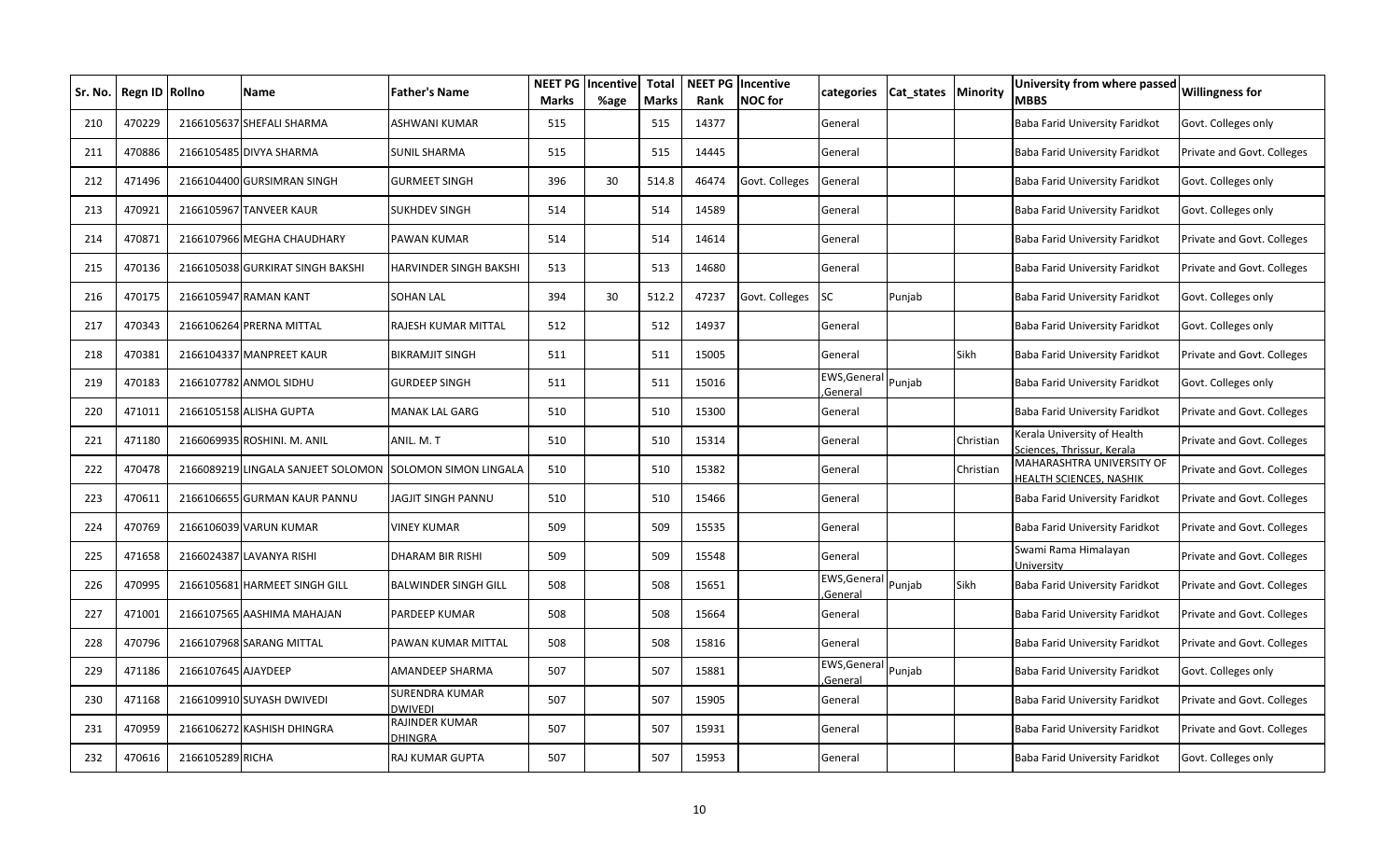| Sr. No. | Regn ID Rollno |                   | <b>Name</b>                               | <b>Father's Name</b>         | <b>NEET PG</b><br><b>Marks</b> | Incentive<br>%age | <b>Total</b><br>Marks | Rank  | <b>NEET PG Incentive</b><br><b>NOC</b> for | categories               | Cat states | <b>Minority</b> | University from where passed<br><b>MBBS</b> | <b>Willingness for</b>     |
|---------|----------------|-------------------|-------------------------------------------|------------------------------|--------------------------------|-------------------|-----------------------|-------|--------------------------------------------|--------------------------|------------|-----------------|---------------------------------------------|----------------------------|
| 233     | 471161         | 2166106570        | <b>MAHEEP SINGH SACHDEVA</b>              | <b>GURBIR SINGH</b>          | 390                            | 30                | 507                   | 48387 | Govt. Colleges                             | General                  |            |                 | Baba Farid University Faridkot              | Govt. Colleges only        |
| 234     | 470819         | 2166105236 ANKITA |                                           | PARDEEP KUMAR GROVER         | 390                            | 30                | 507                   | 48681 | Govt. Colleges                             | General                  |            |                 | UNIVERSTY OF MAURITIUS                      | Govt. Colleges only        |
| 235     | 470457         |                   | 2166105049 SIMARANJEET KAUR               | <b>IQBAL SINGH</b>           | 390                            | 30                | 507                   | 48827 | Govt. & Pvt.<br><b>Colleges</b>            | General                  |            |                 | Baba Farid University Faridkot              | Private and Govt. Colleges |
| 236     | 470213         | 2166104412        | <b>RASLEEN KAUR</b>                       | <b>GURSHARAN SINGH</b>       | 390                            | 30                | 507                   | 48860 | Govt. Colleges                             | General                  |            |                 | Baba Farid University Faridkot              | Private and Govt. Colleges |
| 237     | 470683         |                   | 2166104902 MANDEEP SINGH                  | <b>BALWINDER SINGH</b>       | 506                            |                   | 506                   | 16065 |                                            | SC                       | Punjab     |                 | Baba Farid University Faridkot              | Govt. Colleges only        |
| 238     | 470988         |                   | 2166104626 GAURAV TREHAN                  | RAJESH KUMAR                 | 506                            |                   | 506                   | 16143 |                                            | General                  |            |                 | Baba Farid University Faridkot              | Private and Govt. Colleges |
| 239     | 470979         | 2166104844        | <b>MANAV BABBAR</b>                       | ANIL KUMAR BABBAR            | 506                            |                   | 506                   | 16153 |                                            | EWS, General<br>Genera   | Punjab     |                 | Baba Farid University Faridkot              | Govt. Colleges only        |
| 240     | 470931         |                   | 2166104765 AMRITPAL SINGH KAHLON          | <b>SURJIT SINGH KAHLON</b>   | 506                            |                   | 506                   | 16177 |                                            | General                  |            | Sikh            | Baba Farid University Faridkot              | Private and Govt. Colleges |
| 241     | 470453         | 2166024308        | <b>IASKEERAT SINGH</b><br><b>MALHOTRA</b> | AJIT SINGH MALHOTRA          | 506                            |                   | 506                   | 16193 |                                            | General                  |            |                 | Baba Farid University Faridkot              | Govt. Colleges only        |
| 242     | 471631         | 2166106452        | <b>INDERRAJ SINGH</b>                     | <b>BALBIR SINGH</b>          | 505                            |                   | 505                   | 16245 |                                            | General                  |            |                 | Baba Farid University Faridkot              | Private and Govt. Colleges |
| 243     | 470656         | 2166104823        | <b>MANJOT SINGH BHAURA</b>                | <b>AMARJEET SINGH BHAURA</b> | 505                            |                   | 505                   | 16296 |                                            | SC                       | Punjab     |                 | Baba Farid University Faridkot              | Private and Govt. Colleges |
| 244     | 470451         |                   | 2166104526 SUKHMANJIT KAUR                | <b>MANJIT SINGH</b>          | 505                            |                   | 505                   | 16325 |                                            | General                  |            | Sikh            | Baba Farid University Faridkot              | Private and Govt. Colleges |
| 245     | 470042         |                   | 2166105381 VENUS GARG                     | ROOP CHAND                   | 505                            |                   | 505                   | 16372 |                                            | General                  |            |                 | Baba Farid University Faridkot              | Govt. Colleges only        |
| 246     | 470483         |                   | 2166024305 SHIVANGI GUPTA                 | <b>AJAY GUPTA</b>            | 505                            |                   | 505                   | 16475 |                                            | General                  |            |                 | Baba Farid University Faridkot              | Private and Govt. Colleges |
| 247     | 470048         |                   | 2166105653 MOHIT CHANDER                  | <b>BALBIR CHANDER</b>        | 388                            | 30                | 504.4                 | 49518 | Govt. Colleges                             | SC, General, G<br>eneral | Punjab     |                 | Baba Farid University Faridkot              | Govt. Colleges only        |
| 248     | 471335         |                   | 2166158280 KHUSHBOO SALUJA                | <b>NARENDER SINGH</b>        | 504                            |                   | 504                   | 16636 |                                            | General                  |            |                 | Baba Farid University Faridkot              | Private and Govt. Colleges |
| 249     | 470138         |                   | 2166107403 MONIKA SHARMA                  | <b>SATPAL KAUSHIK</b>        | 504                            |                   | 504                   | 16641 |                                            | General                  |            |                 | Baba Farid University Faridkot              | Private and Govt. Colleges |
| 250     | 470517         |                   | 2166105831 MOHIT BASRA                    | <b>JASVIR SINGH</b>          | 504                            |                   | 504                   | 16719 |                                            | SC,General,G<br>eneral   | Punjab     |                 | Panjab University                           | Govt. Colleges only        |
| 251     | 471656         |                   | 2166060613 ALMA RACHEL KOSHY              | <b>BIJU GEORGE KOSHY</b>     | 504                            |                   | 504                   | 16720 |                                            | General                  |            | Christian       | Baba Farid University Faridkot              | Private and Govt. Colleges |
| 252     | 470289         |                   | 2166104837 ABHINAV GARG                   | <b>ANIL GARG</b>             | 503                            |                   | 503                   | 16848 |                                            | General                  |            |                 | Baba Farid University Faridkot              | Private and Govt. Colleges |
| 253     | 470583         | 2166107833        | <b>GUNITINDER SINGH AUJLA</b>             | <b>HOSHIAR SINGH AUJLA</b>   | 503                            |                   | 503                   | 16917 |                                            | General                  |            |                 | Baba Farid University Faridkot              | Govt. Colleges only        |
| 254     | 470658         |                   | 2166108005 MARSHAL NAGPAL                 | <b>RAJIV KUMAR</b>           | 502                            |                   | 502                   | 17014 |                                            | General                  |            |                 | Baba Farid University Faridkot              | Private and Govt. Colleges |
| 255     | 470235         |                   | 2166104281 MRIDUL BANSAL                  | ARUN KUMAR BANSAL            | 502                            |                   | 502                   | 17020 |                                            | General                  |            |                 | Baba Farid University Faridkot              | Private and Govt. Colleges |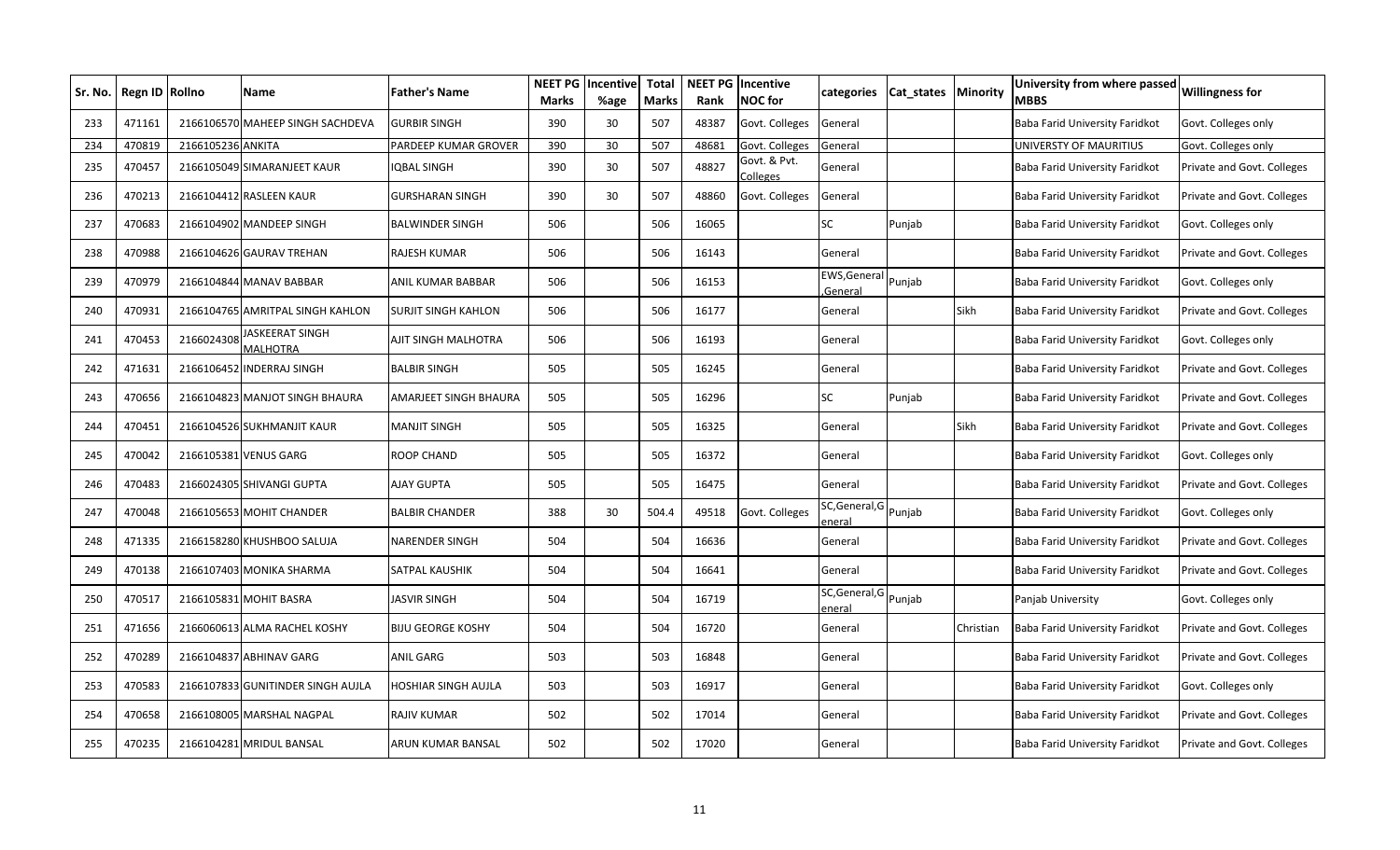| Sr. No. | Regn ID Rollno |                       | <b>Name</b>                    | Father's Name         | <b>NEET PG</b><br><b>Marks</b> | Incentive<br>%age | <b>Total</b><br><b>Marks</b> | Rank  | <b>NEET PG Incentive</b><br><b>NOC</b> for | categories                 | Cat_states   Minority |           | University from where passed<br>MBBS                     | <b>Willingness for</b>     |
|---------|----------------|-----------------------|--------------------------------|-----------------------|--------------------------------|-------------------|------------------------------|-------|--------------------------------------------|----------------------------|-----------------------|-----------|----------------------------------------------------------|----------------------------|
| 256     | 470070         | 2166104623 ANIKA JAIN |                                | RAJESH JAIN           | 502                            |                   | 502                          | 17057 |                                            | General                    |                       |           | Baba Farid University Faridkot                           | Govt. Colleges only        |
| 257     | 471650         |                       | 2166061305 ANU ANNA BINNY      | BINNY JOHN            | 502                            |                   | 502                          | 17091 |                                            | General                    |                       |           | THE TAMIL NADU DR. M.G.R.<br>MEDICAL UNIVERSITY, CHENNAI | Private and Govt. Colleges |
| 258     | 471098         | 2166105407 ASHIMA     |                                | SANJEEV KUMAR         | 501                            |                   | 501                          | 17132 |                                            | General                    |                       |           | Adesh University Bathinda                                | Private and Govt. Colleges |
| 259     | 470809         |                       | 2166106722 NAVDEEP SINGH SIDHU | KULWINDER SINGH SIDHU | 501                            |                   | 501                          | 17146 |                                            | General                    |                       | Sikh      | Baba Farid University Faridkot                           | Private and Govt. Colleges |
| 260     | 470881         |                       | 2166106042 NRIP KUMAR          | VINOD KUMAR JINDAL    | 501                            |                   | 501                          | 17191 |                                            | General                    |                       |           | Baba Farid University Faridkot                           | Private and Govt. Colleges |
| 261     | 470217         |                       | 2166108025 MANSI VASHIST       | RAM AVTAR VASHIST     | 501                            |                   | 501                          | 17243 |                                            | General                    |                       |           | Baba Farid University Faridkot                           | Private and Govt. Colleges |
| 262     | 471183         |                       | 2166105770 LOVLEEN SANDHU      | GURDEV SINGH SANDHU   | 501                            |                   | 501                          | 17263 |                                            | General                    |                       |           | Baba Farid University Faridkot                           | Private and Govt. Colleges |
| 263     | 471068         |                       | 2166105128 DIKSHA YADAV        | KOMAL KUMAR           | 501                            |                   | 501                          | 17279 |                                            | BC, General,<br>General    | Punjab                |           | Baba Farid University Faridkot                           | Govt. Colleges only        |
| 264     | 470585         |                       | 2166105615 ANUPREET KAUR       | ANUP SINGH            | 501                            |                   | 501                          | 17325 |                                            | General                    |                       | Sikh      | Baba Farid University Faridkot                           | Private and Govt. Colleges |
| 265     | 471506         |                       | 2166104561 SUMEET ARORA        | NARINDER MOHAN ARORA  | 385                            | 30                | 500.5                        | 50369 | Govt. Colleges                             | General                    |                       |           | Baba Farid University Faridkot                           | Govt. Colleges only        |
| 266     | 471101         |                       | 2166108185 NEESHU BALA         | SURINDER KUMAR        | 500                            |                   | 500                          | 17405 |                                            | EWS,EWS,Ge Punjab<br>าeral |                       |           | Baba Farid University Faridkot                           | Private and Govt. Colleges |
| 267     | 471026         |                       | 2166104884 NAVDEEP BACHAN      | BACHAN DASS           | 500                            |                   | 500                          | 17547 |                                            | SC                         | Punjab                |           | Baba Farid University Faridkot                           | Govt. Colleges only        |
| 268     | 470730         | 2166104794 GUNJAN     |                                | VIJAY KUMAR           | 500                            |                   | 500                          | 17565 |                                            | General                    |                       |           | Baba Farid University Faridkot                           | Private and Govt. Colleges |
| 269     | 470635         |                       | 2166062666 JOMY JOSEPH         | JOSEPH T P            | 499                            |                   | 499                          | 17664 |                                            | General                    |                       | Christian | KERALA UNIVERSITY OF HEALTH<br><b>SCIENCES</b>           | Private and Govt. Colleges |
| 270     | 470270         |                       | 2166042101 HARSHDEEP GULIANI   | IASBIR SINGH GULIANI  | 499                            |                   | 499                          | 17673 |                                            | General                    |                       |           | Baba Farid University Faridkot                           | Private and Govt. Colleges |
| 271     | 470491         |                       | 2166107933 JEEVAN KUMAR        | NARESH KUMAR          | 499                            |                   | 499                          | 17709 |                                            | General, EWS<br>General    | Punjab                |           | Baba Farid University Faridkot                           | Private and Govt. Colleges |
| 272     | 471675         |                       | 2166108271 NAVDEEP GOYAL       | AMRIK GOYAL           | 499                            |                   | 499                          | 17723 |                                            | General                    |                       |           | Baba Farid University Faridkot                           | Private and Govt. Colleges |
| 273     | 470413         |                       | 2166106044 SAMEERA KOHLI       | VIPAN CHANDER KOHLI   | 498                            |                   | 498                          | 17996 |                                            | General                    |                       |           | Baba Farid University Faridkot                           | Private and Govt. Colleges |
| 274     | 470566         |                       | 2166104694 PURNIMA BHANOT      | SANJEEV BHANOT        | 497                            |                   | 497                          | 18096 |                                            | General                    |                       |           | Baba Farid University Faridkot                           | Private and Govt. Colleges |
| 275     | 470714         | 2166107774 NAVI GARG  |                                | <b>GIAN CHAND</b>     | 497                            |                   | 497                          | 18149 |                                            | General                    |                       |           | Baba Farid University Faridkot                           | Private and Govt. Colleges |
| 276     | 471383         |                       | 2166105189 PRAISEE SINGLA      | MOHINDER PAUL SINGLA  | 497                            |                   | 497                          | 18177 |                                            | General                    |                       |           | Baba Farid University Faridkot                           | Private and Govt. Colleges |
| 277     | 470776         |                       | 2166107631 SAHIL VERMA         | VIPAN KUMAR           | 496                            |                   | 496                          | 18425 |                                            | BC,BC,Gener                | Punjab                |           | Baba Farid University Faridkot                           | Private and Govt. Colleges |
| 278     | 470418         |                       | 2166106125 NITASHA PATHANIA    | LAKHBIR PATHANIA      | 496                            |                   | 496                          | 18442 |                                            | General                    |                       |           | Baba Farid University Faridkot                           | Private and Govt. Colleges |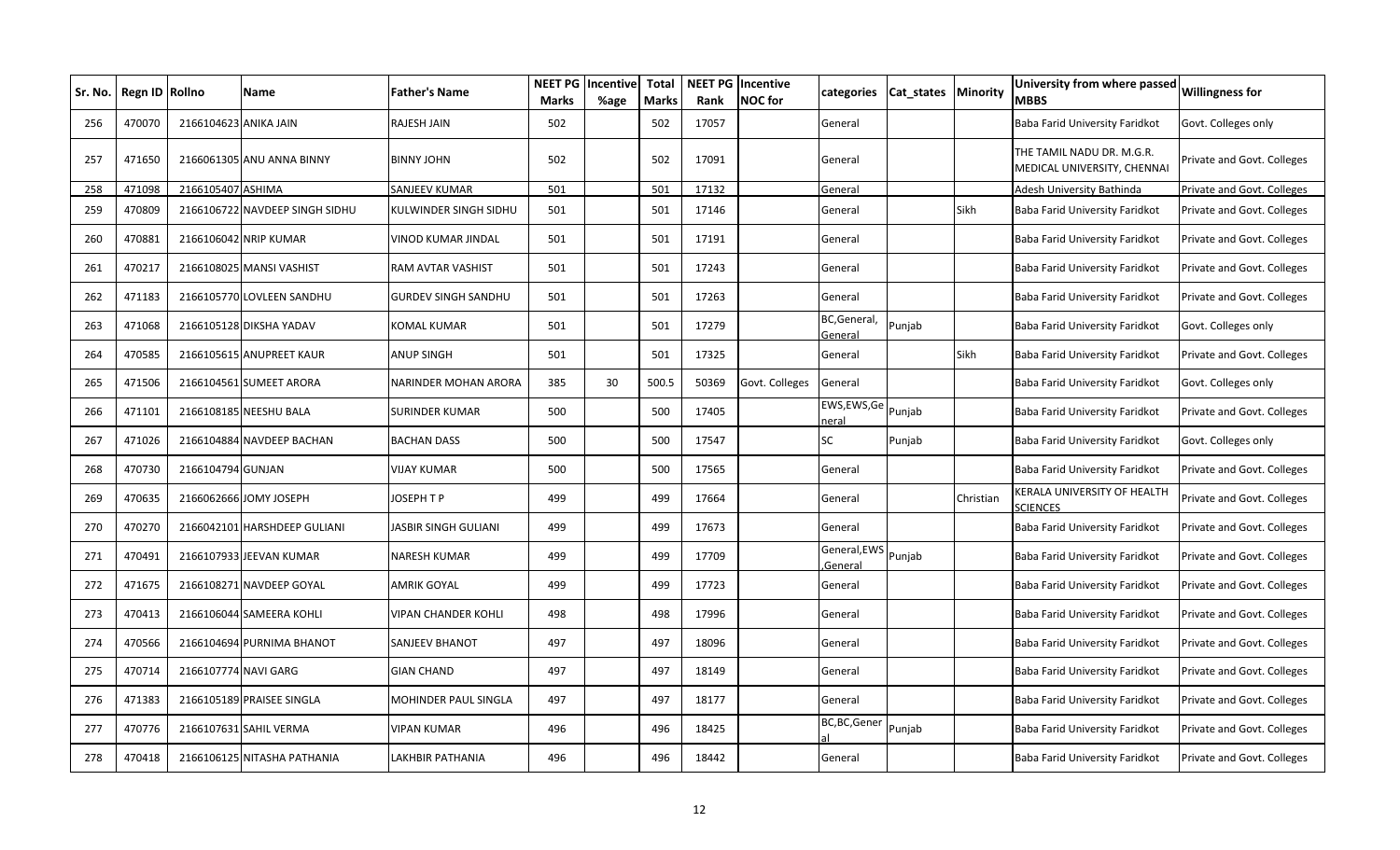| Sr. No. | Regn ID | <b>Rollno</b>      | Name                         | <b>Father's Name</b>  | <b>NEET PG</b><br><b>Marks</b> | Incentive<br>%age | <b>Total</b><br>Marks | Rank  | <b>NEET PG Incentive</b><br><b>NOC</b> for | categories              | Cat states | <b>Minority</b> | University from where passed<br><b>MBBS</b>            | <b>Willingness for</b>     |
|---------|---------|--------------------|------------------------------|-----------------------|--------------------------------|-------------------|-----------------------|-------|--------------------------------------------|-------------------------|------------|-----------------|--------------------------------------------------------|----------------------------|
| 279     | 470369  |                    | 2166104715 KRITIKA SHARMA    | SHAM SUNDER SHARMA    | 495                            |                   | 495                   | 18573 |                                            | General                 |            |                 | Baba Farid University Faridkot                         | Private and Govt. Colleges |
| 280     | 471363  |                    | 2166104921 ROBINPREET KAUR   | <b>BHOLA SINGH</b>    | 495                            |                   | 495                   | 18602 |                                            | General                 |            |                 | Baba Farid University Faridkot                         | Govt. Colleges only        |
| 281     | 470957  |                    | 2166108186 REIYA GOYAL       | <b>SURINDER KUMAR</b> | 495                            |                   | 495                   | 18702 |                                            | <b>EWS</b>              | Punjab     |                 | Baba Farid University Faridkot                         | Govt. Colleges only        |
| 282     | 470772  |                    | 2166105124 RAHUL GOYAL       | <b>KEWAL KRISHAN</b>  | 494                            |                   | 494                   | 18776 |                                            | General                 |            |                 | Baba Farid University Faridkot                         | Private and Govt. Colleges |
| 283     | 471062  | 2166105388 PALAK   |                              | SANDEEP GARG          | 494                            |                   | 494                   | 18842 |                                            | General                 |            |                 | Baba Farid University Faridkot                         | Govt. Colleges only        |
| 284     | 470265  | 2166107973 SONIKA  |                              | PREM CHAND            | 493                            |                   | 493                   | 19028 |                                            | EWS, General<br>General | Punjab     |                 | Baba Farid University Faridkot                         | Govt. Colleges only        |
| 285     | 470964  |                    | 2166104956 RAJAT SINGLA      | DAVINDER SINGLA       | 493                            |                   | 493                   | 19109 |                                            | General                 |            |                 | Baba Farid University Faridkot                         | Private and Govt. Colleges |
| 286     | 471079  |                    | 2166107975 KRITIKA RANI      | PREM KUMAR            | 493                            |                   | 493                   | 19126 |                                            | BC, General,<br>General | Punjab     |                 | Baba Farid University Faridkot                         | Private and Govt. Colleges |
| 287     | 470552  |                    | 2166024449 HARINDER SINGH    | JASVIR SINGH          | 379                            | 30                | 492.7                 | 52740 | Govt. Colleges                             | <b>SC</b>               | Punjab     |                 | Baba Farid University Faridkot                         | Govt. Colleges only        |
| 288     | 470257  |                    | 2166105466 LOHIT SHARMA      | SUDHIR SHARMA         | 492                            |                   | 492                   | 19224 |                                            | General                 |            |                 | Baba Farid University Faridkot                         | Private and Govt. Colleges |
| 289     | 470738  |                    | 2166106350 VANIE GULATI      | VINEET GULATI         | 491                            |                   | 491                   | 19381 |                                            | General                 |            |                 | Baba Farid University Faridkot                         | Private and Govt. Colleges |
| 290     | 471131  |                    | 2166108336 MEGHNA SINGLA     | PARDEEP SINGLA        | 491                            |                   | 491                   | 19420 |                                            | General                 |            |                 | Baba Farid University Faridkot                         | Private and Govt. Colleges |
| 291     | 471208  |                    | 2166105397 GARIMA SOOD       | SANDEEP SOOD          | 491                            |                   | 491                   | 19489 |                                            | General                 |            |                 | Baba Farid University Faridkot                         | Private and Govt. Colleges |
| 292     | 470309  |                    | 2166105338 PARTH ARORA       | RAKESH KUMAR          | 491                            |                   | 491                   | 19509 |                                            | General                 |            |                 | Baba Farid University Faridkot                         | Private and Govt. Colleges |
| 293     | 470379  |                    | 2166043482 JASGUN AULAKH     | JASPAL SINGH AULAKH   | 491                            |                   | 491                   | 19549 |                                            | General                 |            | Sikh            | Baba Farid University Faridkot                         | Private and Govt. Colleges |
| 294     | 470667  |                    | 2166107059 GURINDERJIT SINGH | AMRIK SINGH           | 490                            |                   | 490                   | 19647 |                                            | SC                      | Punjab     |                 | Baba Farid University Faridkot                         | Private and Govt. Colleges |
| 295     | 470867  |                    | 2166106227 SHUBHAM ARORA     | PAWAN KUMAR ARORA     | 490                            |                   | 490                   | 19734 |                                            | General                 |            |                 | Baba Farid University Faridkot                         | Private and Govt. Colleges |
| 296     | 470161  |                    | 2166104254 SUYASHA SHARMA    | ALOK NARAYAN SHARMA   | 489                            |                   | 489                   | 19895 |                                            | General                 |            |                 | Baba Farid University Faridkot                         | Private and Govt. Colleges |
| 297     | 470927  |                    | 2166107362 SHUBHAM LONGIA    | RAMPAL LONGIA         | 489                            |                   | 489                   | 19983 |                                            | General                 |            |                 | Baba Farid University Faridkot                         | Private and Govt. Colleges |
| 298     | 471031  |                    | 2166058563 JASLEEN KAUR HURA | INDERJEET SINGH HURA  | 489                            |                   | 489                   | 20034 |                                            | General                 |            | Sikh            | JSS Academy of Higher Education<br>and Research Mysore | Private and Govt. Colleges |
| 299     | 471609  | 2166105152 SUCHITA |                              | MADAN MOHAN           | 489                            |                   | 489                   | 20048 |                                            | BC                      | Punjab     |                 | <b>Baba Farid University Faridkot</b>                  | Private and Govt. Colleges |
| 300     | 470330  |                    | 2166119143 KAVNEET SINGH     | AMANDEEP SINGH        | 488                            |                   | 488                   | 20111 |                                            | General                 |            | Sikh            | <b>JAMIA HAMDARD</b>                                   | Private and Govt. Colleges |
| 301     | 471646  |                    | 2166067422 NIKHIL C JOHN     | JOHN C K              | 488                            |                   | 488                   | 20139 |                                            | General                 |            | Christian       | Kerala University of Health<br><u>Sciences</u>         | Private and Govt. Colleges |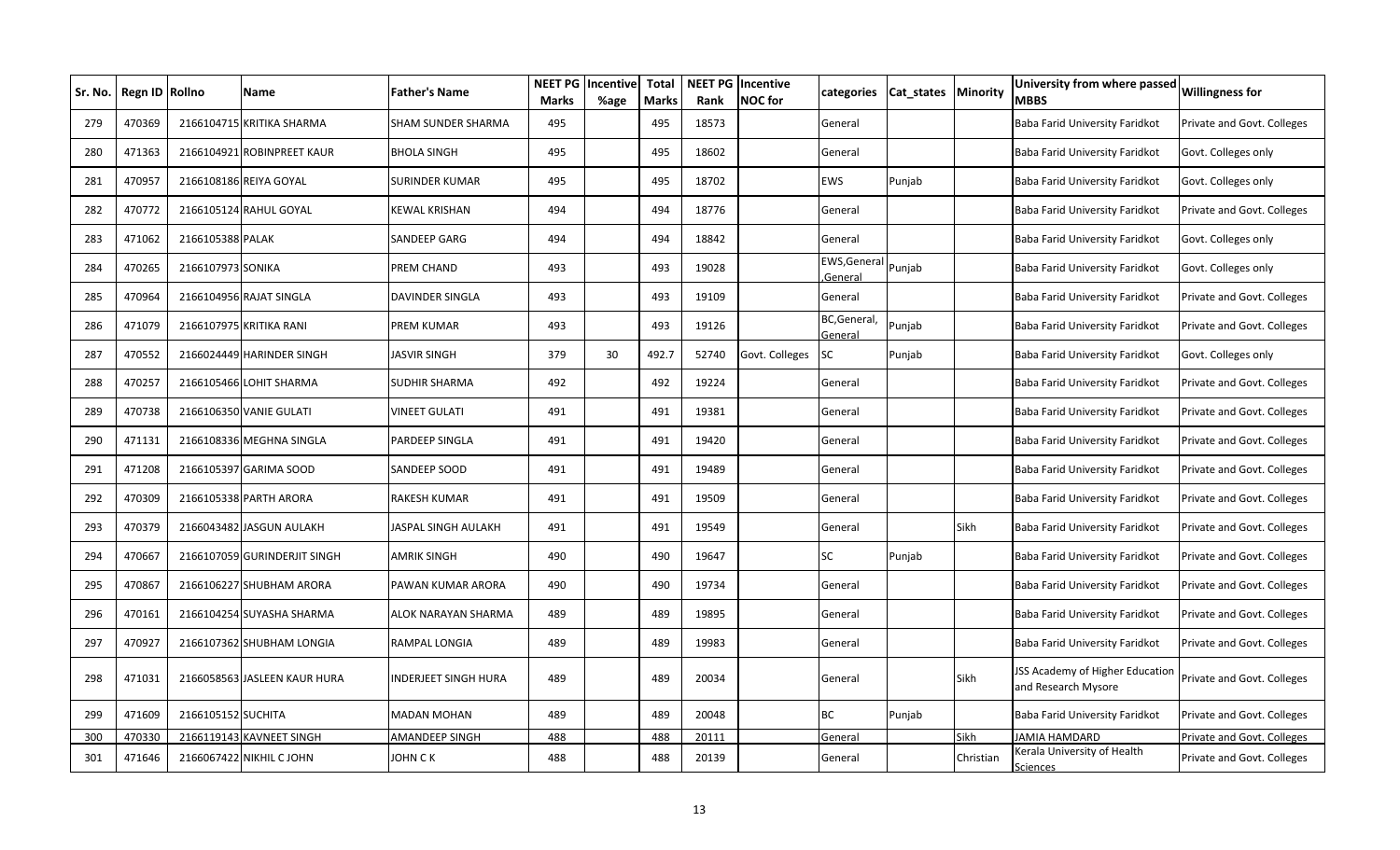| Sr. No. | Regn ID Rollno |                     | Name                          | <b>Father's Name</b>                     | <b>NEET PG</b><br>Marks | Incentive<br>%age | <b>Total</b><br><b>Marks</b> | Rank  | <b>NEET PG Incentive</b><br>NOC for | categories                     | Cat states | Minority | University from where passed<br>MBBS                  | <b>Willingness for</b>     |
|---------|----------------|---------------------|-------------------------------|------------------------------------------|-------------------------|-------------------|------------------------------|-------|-------------------------------------|--------------------------------|------------|----------|-------------------------------------------------------|----------------------------|
| 302     | 470521         | 2166104260          | <b>PARNEET KAUR SIDHU</b>     | <b>AMANPREET SINGH</b>                   | 488                     |                   | 488                          | 20162 |                                     | General                        |            | Sikh     | Baba Farid University Faridkot                        | Private and Govt. Colleges |
| 303     | 470854         |                     | 2166105278 MONIKA BAGHLA      | <b>RADHEY SHAM</b>                       | 488                     |                   | 488                          | 20190 |                                     | General                        |            |          | Adesh University Bathinda                             | Private and Govt. Colleges |
| 304     | 470118         |                     | 2166044135 NISHANT KAMBOJ     | KASHMIR KAMBOJ                           | 488                     |                   | 488                          | 20234 |                                     | General                        |            |          | Baba Farid University Faridkot                        | Private and Govt. Colleges |
| 305     | 470086         |                     | 2166104609 AARZOO KAMBOJ      | RADHA KRISHAN                            | 488                     |                   | 488                          | 20249 |                                     | ВC                             | Punjab     |          | Baba Farid University Faridkot                        | Private and Govt. Colleges |
| 306     | 470131         | 2166107644 SHAGUFTA |                               | <b>AKBAR ALI</b>                         | 487                     |                   | 487                          | 20325 |                                     | BC, General,<br><u>General</u> | Punjab     |          | Baba Farid University Faridkot                        | Govt. Colleges only        |
| 307     | 470044         |                     | 2166108023 KOMAL MITTAL       | RAKESH MITTAL                            | 487                     |                   | 487                          | 20369 |                                     | General                        |            |          | Baba Farid University Faridkot                        | Private and Govt. Colleges |
| 308     | 470669         | 2166106091          | <b>RAHUL</b>                  | <b>KISHORE KUMAR</b>                     | 374                     | 30                | 486.2                        | 54268 | Govt. Colleges                      | SC, General, G<br>enera        | Punjab     |          | Baba Farid University Faridkot                        | Govt. Colleges only        |
| 309     | 470224         |                     | 2166107015 JASKIRAT KAUR      | <b>SUKHJINDER SINGH</b>                  | 486                     |                   | 486                          | 20543 |                                     | General                        |            | Sikh     | Adesh University Bathinda                             | Private and Govt. Colleges |
| 310     | 470159         |                     | 2166104764 GURNOOR SINGH      | <b>SURJIT SINGH</b>                      | 486                     |                   | 486                          | 20641 |                                     | General                        |            |          | Bareilly International University                     | Private and Govt. Colleges |
| 311     | 470940         |                     | 2166107114 JYOTISHNA DANIA    | <b>DAVINDER KUMAR</b>                    | 486                     |                   | 486                          | 20644 |                                     | General                        |            |          | Baba Farid University Faridkot                        | Private and Govt. Colleges |
| 312     | 470832         |                     | 2166104661 BHAWYA CHUGH       | <b>RAMESH CHUGH</b>                      | 486                     |                   | 486                          | 20651 |                                     | General                        |            |          | Baba Farid University Faridkot                        | Private and Govt. Colleges |
| 313     | 470119         |                     | 2166107779 MANPREET SINGH     | <b>GURCHARAN SINGH</b>                   | 486                     |                   | 486                          | 20710 |                                     | BC,General,<br><u>General</u>  | Punjab     | Sikh     | Manipal academy of higher<br><b>ducation</b> .Manipal | Private and Govt. Colleges |
| 314     | 470069         |                     | 2166107343 PARMINDER SINGH    | RAJINDERPAL SINGH                        | 485                     |                   | 485                          | 20815 |                                     | <b>EWS</b>                     | Punjab     |          | <b>JAMMU UNIVERSITY</b>                               | Govt. Colleges only        |
| 315     | 470801         |                     | 2166104918 SALONI GOYAL       | <b>BHIM SAIN GOYAL</b>                   | 485                     |                   | 485                          | 20874 |                                     | General                        |            |          | Baba Farid University Faridkot                        | Private and Govt. Colleges |
| 316     | 470544         |                     | 2166105547 DIVYA WADHWA       | VIJAY WADHWA                             | 485                     |                   | 485                          | 20909 |                                     | General                        |            |          | Baba Farid University Faridkot                        | Private and Govt. Colleges |
| 317     | 470210         |                     | 2166106763 GUNTAS KAUR        | <b>MOHINDERPAL SINGH</b>                 | 485                     |                   | 485                          | 20985 |                                     | General                        |            |          | Baba Farid University Faridkot                        | Private and Govt. Colleges |
| 318     | 470148         |                     | 2166108249 EISHAN BANSAL      | <b>VINAY BANSAL</b>                      | 373                     | 30                | 484.9                        | 54700 | Govt. Colleges                      | General                        |            |          | Baba Farid University Faridkot                        | Govt. Colleges only        |
| 319     | 471262         |                     | 2166106384 DIVYA PHOOL        | AJIT SINGH                               | 484                     |                   | 484                          | 21030 |                                     | BC, General,<br><u>Genera</u>  | Punjab     |          | Adesh University Bathinda                             | Govt. Colleges only        |
| 320     | 470397         | 2166029213 PREETIKA |                               | <b>CHANDER SHEKHAR</b><br><b>/ASUDEV</b> | 484                     |                   | 484                          | 21189 |                                     | General                        |            |          | Baba Farid University Faridkot                        | Private and Govt. Colleges |
| 321     | 471435         |                     | 2166106913 NAVDEEP KAUR SIDHU | <b>RAMINDER SINGH</b>                    | 483                     |                   | 483                          | 21254 |                                     | General                        |            |          | Adesh University Bathinda                             | Private and Govt. Colleges |
| 322     | 470510         |                     | 2166104856 ARUN NANDA         | ARVIND NANDA                             | 483                     |                   | 483                          | 21323 |                                     | EWS, General<br>Genera         | Punjab     |          | Baba Farid University Faridkot                        | Govt. Colleges only        |
| 323     | 470747         |                     | 2166107790 JASHANPREET KAUR   | <b>GURJIT SINGH</b>                      | 483                     |                   | 483                          | 21379 |                                     | General                        |            |          | Baba Farid University Faridkot                        | Private and Govt. Colleges |
| 324     | 470352         |                     | 2166107424 BABANJOT KAUR      | <b>SUKHMINDER SINGH</b>                  | 483                     |                   | 483                          | 21434 |                                     | General                        |            | Sikh     | Baba Farid University Faridkot                        | Private and Govt. Colleges |
| 325     | 470486         | 2166042331 TANU     |                               | <b>SITA RAM</b>                          | 483                     |                   | 483                          | 21435 |                                     | SC                             | Punjab     |          | Baba Farid University Faridkot                        | Private and Govt. Colleges |
| 326     | 470827         |                     | 2166108352 SATWINDER KAUR     | <b>RAM SINGH</b>                         | 482                     |                   | 482                          | 21514 |                                     | <b>EWS</b>                     | Punjab     | Sikh     | Baba Farid University Faridkot                        | Private and Govt. Colleges |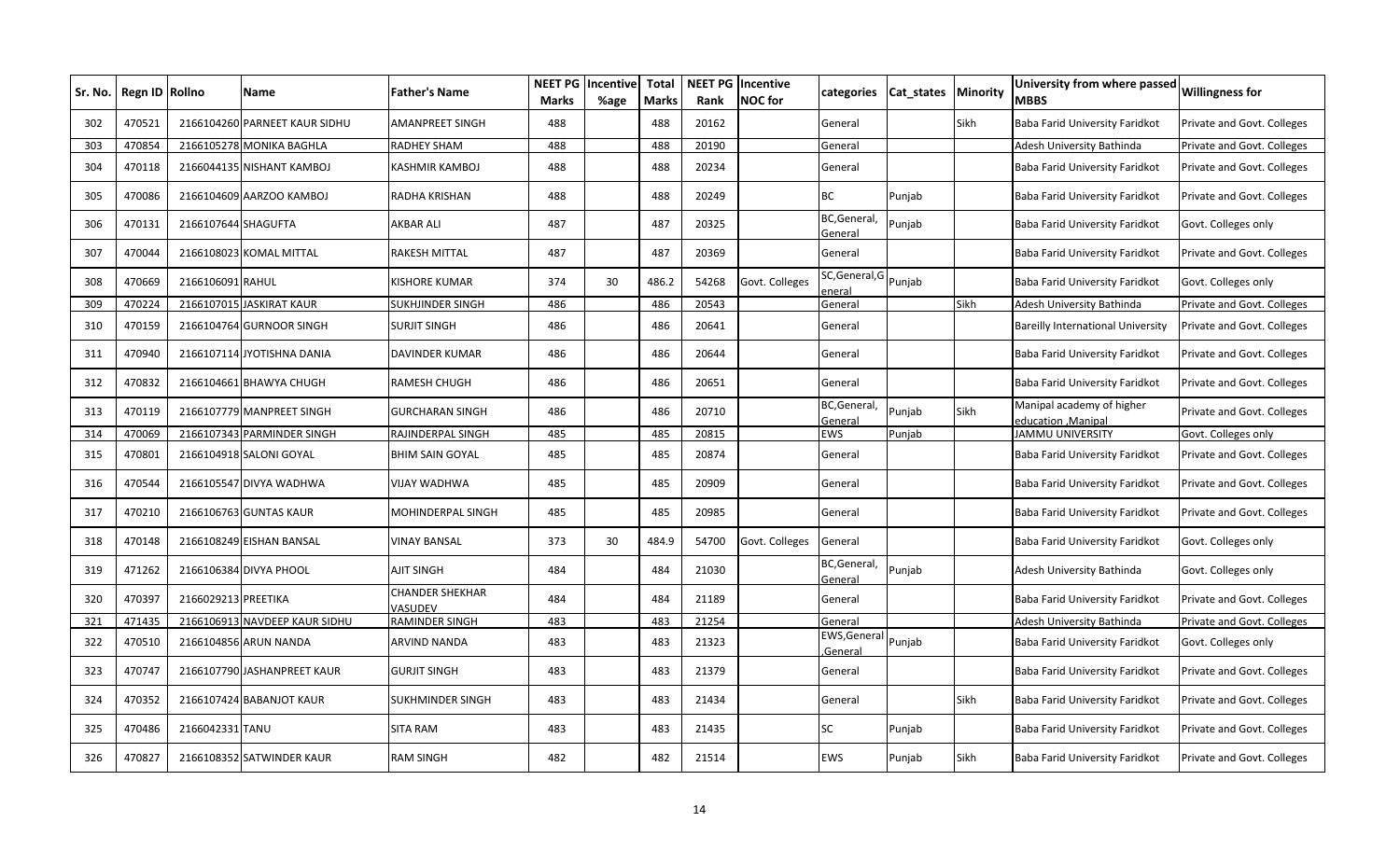| Sr. No. | Regn ID Rollno |                    | Name                                 | Father's Name        | <b>NEET PG</b><br><b>Marks</b> | Incentive<br>%age | <b>Total</b><br><b>Marks</b> | Rank  | <b>NEET PG Incentive</b><br><b>NOC</b> for | categories                      | Cat_states   Minority |      | University from where passed<br>MBBS                    | <b>Willingness for</b>     |
|---------|----------------|--------------------|--------------------------------------|----------------------|--------------------------------|-------------------|------------------------------|-------|--------------------------------------------|---------------------------------|-----------------------|------|---------------------------------------------------------|----------------------------|
| 327     | 470476         |                    | 2166106592 SUKHMAN BUTTAR            | GURMEET SINGH BUTTAR | 482                            |                   | 482                          | 21534 |                                            | General                         |                       | Sikh | Maharishi Markandeshwar<br>Jniversity, Mullana, Haryana | Private and Govt. Colleges |
| 328     | 471328         |                    | 2166104865 VARUN BANSAL              | ASHOK KUMAR BANSAL   | 481                            |                   | 481                          | 21740 |                                            | EWS, General<br>General         | Punjab                |      | Baba Farid University Faridkot                          | Govt. Colleges only        |
| 329     | 470479         |                    | 2166043544 SUNIL YADAV               | LAXMAN SINGH         | 481                            |                   | 481                          | 21758 |                                            | ВC                              | Haryana               |      | yerevan state medical university                        | Govt. Colleges only        |
| 330     | 470692         |                    | 2166104829 MANVEET KAUR              | AMRIK SINGH          | 481                            |                   | 481                          | 21773 |                                            | General                         |                       | Sikh | Baba Farid University Faridkot                          | Private and Govt. Colleges |
| 331     | 470739         |                    | 2166108386 PULKIT JINDAL             | VIJAY KUMAR JINDAL   | 370                            | 30                | 481                          | 55999 | Govt. & Pvt.<br>Colleges                   | General                         |                       |      | MJP Rohilkhand university                               | Govt. Colleges only        |
| 332     | 470408         |                    | 2166105259 AMAN BANSAL               | PAWAN KUMAR BANSAL   | 480                            |                   | 480                          | 22008 |                                            | General                         |                       |      | Baba Farid University Faridkot                          | Private and Govt. Colleges |
| 333     | 470542         |                    | 2166107495 NIRMAL SINGH              | BALKAR SINGH         | 480                            |                   | 480                          | 22009 |                                            | SC                              | Punjab                |      | Baba Farid University Faridkot                          | Govt. Colleges only        |
| 334     | 470706         | 2166105979         | OM BADHAN ALIAS OM<br><b>PARKASH</b> | SURINDER KUMAR       | 369                            | 30                | 479.7                        | 56045 | Govt. Colleges                             | SC, General, G Punjab<br>eneral |                       |      | Baba Farid University Faridkot                          | Govt. Colleges only        |
| 335     | 470063         |                    | 2166024709 SRISHTI SHARMA            | VISHAL SHARMA        | 479                            |                   | 479                          | 22223 |                                            | General                         |                       |      | Baba Farid University Faridkot                          | Govt. Colleges only        |
| 336     | 470211         |                    | 2166106192 AMOLPREET KAUR            | PADAMPREET SINGH     | 479                            |                   | 479                          | 22241 |                                            | General                         |                       | Sikh | Baba Farid University Faridkot                          | Private and Govt. Colleges |
| 337     | 471021         | 2166051397 TULIKA  |                                      | VIJAY SHANKAR        | 479                            |                   | 479                          | 22345 |                                            | General                         |                       |      | Baba Farid University Faridkot                          | Private and Govt. Colleges |
| 338     | 471065         |                    | 2166042207 MADHURI GARG              | RAJESH KUMAR GARG    | 479                            |                   | 479                          | 22350 |                                            | General                         |                       |      | Baba Farid University Faridkot                          | Govt. Colleges only        |
| 339     | 470606         |                    | 2166046272 ASHISH BANSAL             | MATE RAM BANSAL      | 478                            |                   | 478                          | 22439 |                                            | General                         |                       |      | Baba Farid University Faridkot                          | Private and Govt. Colleges |
| 340     | 470994         |                    | 2166104439 HARMANJIT KAUR            | JAGJIT SINGH         | 478                            |                   | 478                          | 22567 |                                            | General                         |                       | Sikh | Baba Farid University Faridkot                          | Private and Govt. Colleges |
| 341     | 470415         |                    | 2166104777 HARLEEN KAUR              | TAJINDER SINGH       | 477                            |                   | 477                          | 22623 |                                            | General                         |                       | Sikh | Baba Farid University Faridkot                          | Private and Govt. Colleges |
| 342     | 470409         |                    | 2166106622 GURPREET SINGH            | <b>HARJIT SINGH</b>  | 477                            |                   | 477                          | 22657 |                                            | SC, General, G Punjab<br>eneral |                       |      | PANJAB UNIVERSITY                                       | Private and Govt. Colleges |
| 343     | 471177         |                    | 2166105164 CHARANJIT SINGH           | MANJEET SINGH        | 477                            |                   | 477                          | 22754 |                                            | EWS                             | Punjab                |      | Baba Farid University Faridkot                          | Govt. Colleges only        |
| 344     | 470741         |                    | 2166106353 KUNAL VINOD GUPTA         | VINOD GUPTA          | 475                            |                   | 475                          | 23185 |                                            | General                         |                       |      | Baba Farid University Faridkot                          | Private and Govt. Colleges |
| 345     | 471369         | 2166105982 NAVNEET |                                      | SURINDER PAL         | 475                            |                   | 475                          | 23186 |                                            | SC                              | Punjab                |      | Baba Farid University Faridkot                          | Private and Govt. Colleges |
| 346     | 470969         |                    | 2166104612 MANDEEP SINGH             | RAJ KUMAR            | 475                            |                   | 475                          | 23385 |                                            | SC                              | Punjab                |      | Baba Farid University Faridkot                          | Govt. Colleges only        |
| 347     | 470803         | 2166105335 RIA     |                                      | RAKESH JUNEJA        | 475                            |                   | 475                          | 23390 |                                            | General                         |                       |      | Baba Farid University Faridkot                          | Private and Govt. Colleges |
| 348     | 470361         |                    | 2166105144 RAVEENA KAUR              | <b>KULWANT SINGH</b> | 474                            |                   | 474                          | 23443 |                                            | General                         |                       | Sikh | Baba Farid University Faridkot                          | Private and Govt. Colleges |
| 349     | 470701         | 2166045649 MUSKAAN |                                      | TARSEM SINGLA        | 474                            |                   | 474                          | 23460 |                                            | General                         |                       |      | Baba Farid University Faridkot                          | Private and Govt. Colleges |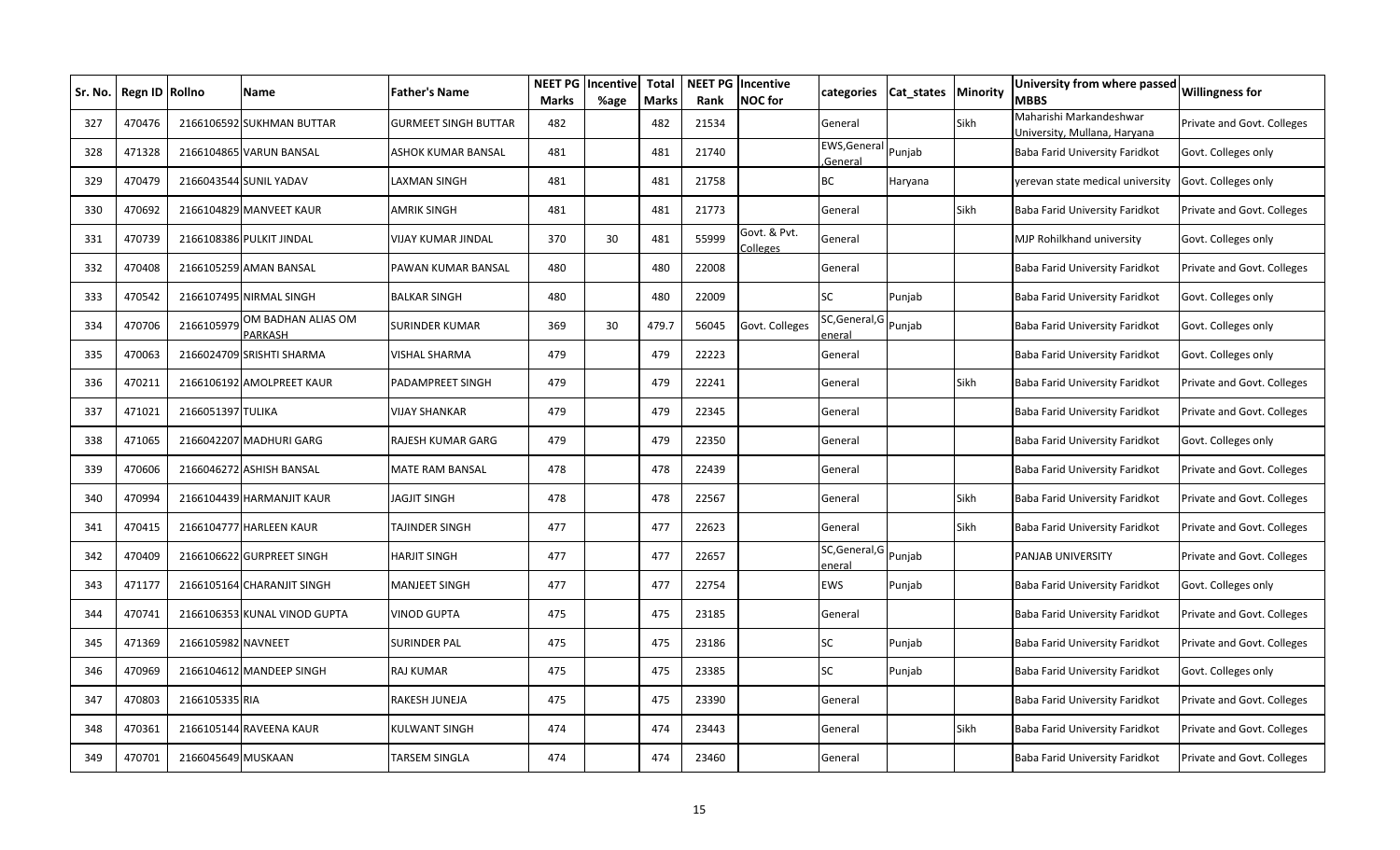| Sr. No. | Regn ID | <b>Rollno</b>         | Name                        | <b>Father's Name</b>            | NEET PG<br><b>Marks</b> | Incentive<br>%age | <b>Total</b><br><b>Marks</b> | Rank  | <b>NEET PG Incentive</b><br><b>NOC</b> for | categories                      | Cat states | Minority | University from where passed<br><b>MBBS</b>                     | <b>Willingness for</b>     |
|---------|---------|-----------------------|-----------------------------|---------------------------------|-------------------------|-------------------|------------------------------|-------|--------------------------------------------|---------------------------------|------------|----------|-----------------------------------------------------------------|----------------------------|
| 350     | 470468  |                       | 2166108220 SURAJ KUMAR      | TRIBHUWAN PRASAD                | 474                     |                   | 474                          | 23498 |                                            | <b>SC</b>                       | Punjab     |          | Baba Farid University Faridkot                                  | Private and Govt. Colleges |
| 351     | 470125  |                       | 2166046537 ASMITA SHARMA    | AVINASH KUMAR SHARMA            | 474                     |                   | 474                          | 23510 |                                            | General                         |            |          | Maharishi Markandeshwar<br>University Solan Himachal<br>Pradesh | Private and Govt. Colleges |
| 352     | 470589  | 2166105800 STEPHEN    |                             | <b>HARMESH LAL</b>              | 474                     |                   | 474                          | 23515 |                                            | SC                              | Punjab     |          | Baba Farid University Faridkot                                  | Private and Govt. Colleges |
| 353     | 470584  |                       | 2166106884 TEJPREET SINGH   | RAJINDER SINGH                  | 474                     |                   | 474                          | 23600 |                                            | General                         |            | Sikh     | Adesh University Bathinda                                       | Private and Govt. Colleges |
| 354     | 470439  |                       | 2166104900 GAGANDEEP KAUR   | <b>BALWANT SINGH</b>            | 474                     |                   | 474                          | 23601 |                                            | General                         |            |          | Baba Farid University Faridkot                                  | Govt. Colleges only        |
| 355     | 470998  | 2166107618 HIMIKA     |                             | SUSHIL KUMAR                    | 473                     |                   | 473                          | 23745 |                                            | SC, General, G Punjab<br>eneral |            |          | Baba Farid University Faridkot                                  | Govt. Colleges only        |
| 356     | 470791  |                       | 2166105727 AARUSH PAUL      | DES RAJ PAUL                    | 473                     |                   | 473                          | 23778 |                                            | <b>SC</b>                       | Punjab     |          | <b>Baba Farid University Faridkot</b>                           | Private and Govt. Colleges |
| 357     | 471126  |                       | 2166042897 AKANKSHA KAUL    | RAMESH KAUL                     | 472                     |                   | 472                          | 23895 |                                            | General                         |            |          | Baba Farid University Faridkot                                  | Private and Govt. Colleges |
| 358     | 470695  | 2166105864 ANCHAL     |                             | RAMESH KUMAR                    | 472                     |                   | 472                          | 23972 |                                            | SC                              | Punjab     |          | Baba Farid University Faridkot                                  | Govt. Colleges only        |
| 359     | 470777  |                       | 2166105611 HIMANSHI SHARMA  | ANOOP K SHARMA                  | 472                     |                   | 472                          | 24016 |                                            | General                         |            |          | Baba Farid University Faridkot                                  | Govt. Colleges only        |
| 360     | 471304  | 2166108337 PRIYA RANI |                             | PARSHOTAM LAL                   | 471                     |                   | 471                          | 24278 |                                            | General                         |            |          | Baba Farid University Faridkot                                  | Govt. Colleges only        |
| 361     | 471577  |                       | 2166108206 NAVDEEP KHANGURA | TARLOCHAN SINGH                 | 471                     |                   | 471                          | 24289 |                                            | General                         |            |          | Baba Farid University Faridkot                                  | Govt. Colleges only        |
| 362     | 471033  |                       | 2166107829 RAVNEET KAUR     | HARSIMRAN SINGH                 | 362                     | 30                | 470.6                        | 58546 | Govt. Colleges                             | General                         |            |          | <b>B N Mandal University,</b><br>Laloonagar, Madhepura, Bihar   | Govt. Colleges only        |
| 363     | 470340  |                       | 2166106163 PARTH MEHTA      | MUNISH MEHTA                    | 470                     |                   | 470                          | 24518 |                                            | General                         |            |          | Baba Farid University Faridkot                                  | Private and Govt. Colleges |
| 364     | 470114  |                       | 2166105603 LOVEPREET SINGH  | AMRIK SINGH                     | 470                     |                   | 470                          | 24563 |                                            | General, SC, G Punjab<br>eneral |            |          | Baba Farid University Faridkot                                  | Private and Govt. Colleges |
| 365     | 471247  |                       | 2166108148 ANKUSH GOYAL     | <b>SUDARSHAN KUMAR</b><br>GOYAL | 361                     | 30                | 469.3                        | 58939 | Govt. & Pvt.<br>Colleges                   | General                         |            |          | Baba Farid University Faridkot                                  | Govt. Colleges only        |
| 366     | 470895  |                       | 2166105352 BABITA RANI      | RAM PARKASH                     | 361                     | 30                | 469.3                        | 59189 | Govt. Colleges                             | General                         |            |          | Danylo Halytsky National Med.<br>University, Lviv               | Govt. Colleges only        |
| 367     | 470842  |                       | 2166107238 EKANSH BANSAL    | <b>MANOJ BANSAL</b>             | 469                     |                   | 469                          | 24698 |                                            | General                         |            |          | Baba Farid University Faridkot                                  | Private and Govt. Colleges |
| 368     | 471119  |                       | 2166105914 SHAN GOYAL       | SATINDER GOYAL                  | 469                     |                   | 469                          | 24779 |                                            | General                         |            |          | Baba Farid University Faridkot                                  | Govt. Colleges only        |
| 369     | 471591  |                       | 2166105974 CHAITANYA GUPTA  | SUNIL PARVESH GUPTA             | 469                     |                   | 469                          | 24795 |                                            | General                         |            |          | Swami Vivekanand Subharti<br>Jniversity                         | Private and Govt. Colleges |
| 370     | 470403  |                       | 2166108279 RAMANDEEP KAUR   | <b>BHAGWANT SINGH</b>           | 468                     |                   | 468                          | 24961 |                                            | General                         |            |          | Baba Farid University Faridkot                                  | Private and Govt. Colleges |
| 371     | 470047  |                       | 2166106801 SUKHJINDER SINGH | PARAMJIT SINGH                  | 360                     | 30                | 468                          | 59267 | Govt. Colleges                             | <b>SC</b>                       | Punjab     |          | Baba Farid University Faridkot                                  | Govt. Colleges only        |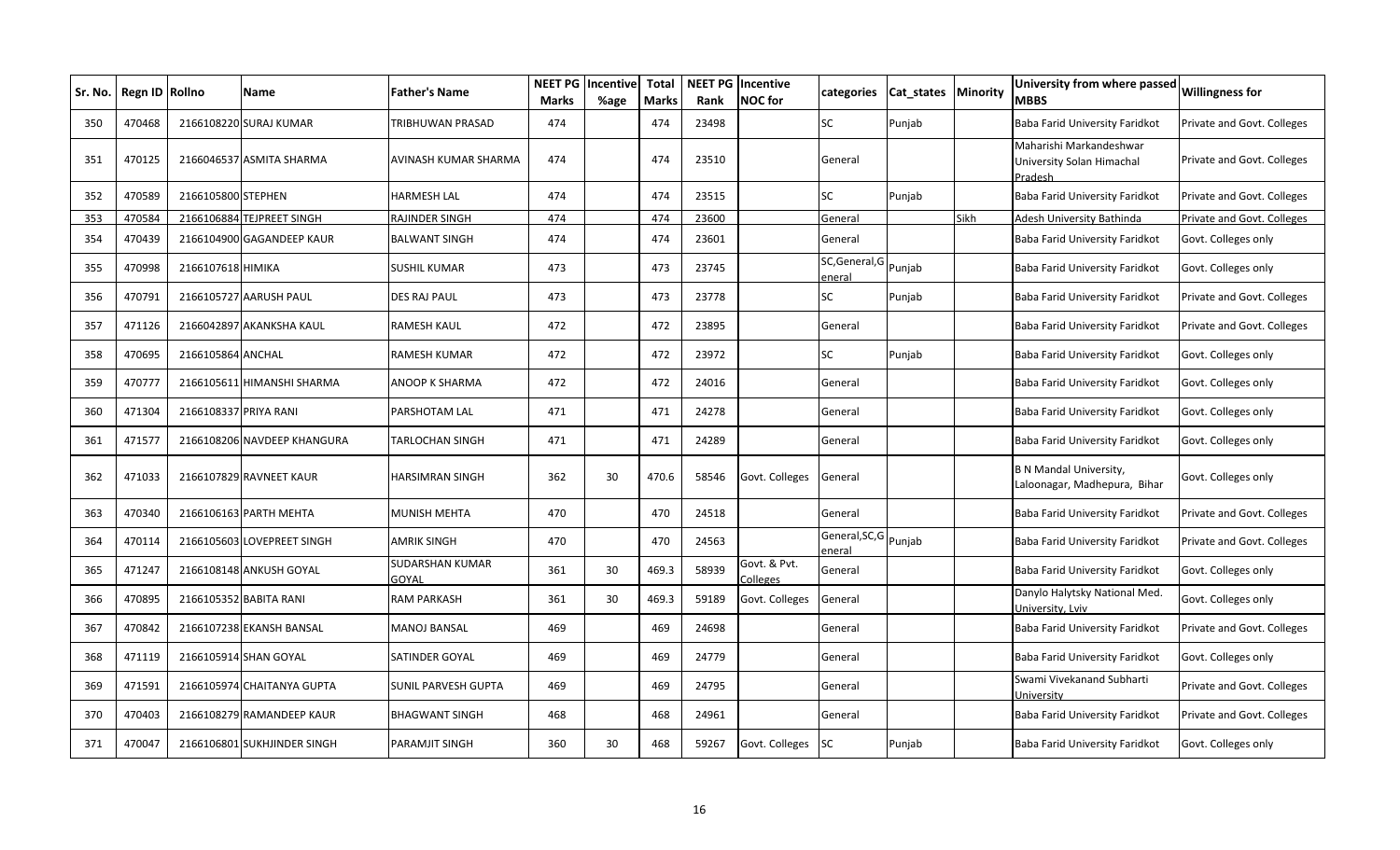| Sr. No. I | Regn ID Rollno |                       | Name                           | <b>Father's Name</b> | <b>NEET PG</b><br><b>Marks</b> | Incentive<br>%age | <b>Total</b><br><b>Marks</b> | Rank  | <b>NEET PG Incentive</b><br><b>NOC</b> for | categories                     | Cat_states   Minority |           | University from where passed<br>MBBS                     | <b>Willingness for</b>     |
|-----------|----------------|-----------------------|--------------------------------|----------------------|--------------------------------|-------------------|------------------------------|-------|--------------------------------------------|--------------------------------|-----------------------|-----------|----------------------------------------------------------|----------------------------|
| 372       | 471071         |                       | 2166106204 NAVKIRAT SINGH      | PARAMJIT SINGH       | 467                            |                   | 467                          | 25127 |                                            | General                        |                       |           | Baba Farid University Faridkot                           | Govt. Colleges only        |
| 373       | 470603         | 2166105154 NEERAJ     |                                | MAHENDRA PAL         | 467                            |                   | 467                          | 25246 |                                            | General                        |                       |           | Baba Farid University Faridkot                           | Private and Govt. Colleges |
| 374       | 470559         |                       | 2166165691 MUSKAN KATARIA      | SURANDER KATARIA     | 467                            |                   | 467                          | 25295 |                                            | General                        |                       |           | Baba Farid University Faridkot                           | Private and Govt. Colleges |
| 375       | 471360         |                       | 2166104498 AMANPREET SINGH     | KULDIP SINGH         | 359                            | 30                | 466.7                        | 59987 | Govt. & Pvt.<br>Colleges                   | <b>BC</b>                      | Punjab                |           | Baba Farid University Faridkot                           | Private and Govt. Colleges |
| 376       | 471260         |                       | 2166106702 JAGTARAN SINGH      | KAWALJIT SINGH       | 466                            |                   | 466                          | 25413 |                                            | General                        |                       |           | Baba Farid University Faridkot                           | Govt. Colleges only        |
| 377       | 470696         | 2166044893 SAHIL VAID |                                | DEEPAK VAID          | 466                            |                   | 466                          | 25470 |                                            | General                        |                       |           | <b>Baba Farid University Faridkot</b>                    | Private and Govt. Colleges |
| 378       | 471688         |                       | 2166011799 AMOS DASARI         | DASARI SUNDARADAS    | 466                            |                   | 466                          | 25502 |                                            | General                        |                       | Christian | Dr. NTR Univeristy of Health<br>Sciences                 | Private and Govt. Colleges |
| 379       | 471048         |                       | 2166105277 HASSAN SARDAR SINGH | RACHHPAL SINGH       | 466                            |                   | 466                          | 25558 |                                            | General                        |                       |           | MAHARISHI MARKANDESWAR<br><b>JNIVERSITY</b>              | Private and Govt. Colleges |
| 380       | 470648         |                       | 2166046481 NITESH SNEHI        | RATTAN LAL           | 465                            |                   | 465                          | 25664 |                                            | SC                             | Punjab                |           | Baba Farid University Faridkot                           | Private and Govt. Colleges |
| 381       | 470477         |                       | 2166024616 LOVE KHANNA         | SANJAY KHANNA        | 465                            |                   | 465                          | 25733 |                                            | General                        |                       |           | Baba Farid University Faridkot                           | Private and Govt. Colleges |
| 382       | 470928         |                       | 2166024411 GURPREET SINGH      | GURDEEP SINGH        | 465                            |                   | 465                          | 25869 |                                            | General                        |                       |           | Baba Farid University Faridkot                           | Govt. Colleges only        |
| 383       | 470608         |                       | 2166106066 VISHALDEEP SINGH    | IATINDERPAL SINGH    | 464                            |                   | 464                          | 25995 |                                            | <b>BC</b>                      | Punjab                |           | Baba Farid University Faridkot                           | Private and Govt. Colleges |
| 384       | 470033         |                       | 2166105504 NAVPREET MEHRA      | SURINDER PAL MEHRA   | 464                            |                   | 464                          | 26063 |                                            | SC                             | Punjab                |           | Baba Farid University Faridkot                           | Private and Govt. Colleges |
| 385       | 470724         | 2166104817 LOVELEEN   |                                | AJAY KUMAR           | 464                            |                   | 464                          | 26075 |                                            | General                        |                       |           | Baba Farid University Faridkot                           | Govt. Colleges only        |
| 386       | 470347         |                       | 2166106663 ILMJOT KAUR TIWANA  | JARNAIL SINGH TIWANA | 464                            |                   | 464                          | 26152 |                                            | General                        |                       |           | Baba Farid University Faridkot                           | Private and Govt. Colleges |
| 387       | 470178         |                       | 2166105782 RANJODH SINGH       | <b>GURPAL SINGH</b>  | 463                            |                   | 463                          | 26214 |                                            | General                        |                       | Sikh      | Baba Farid University Faridkot                           | Private and Govt. Colleges |
| 388       | 471070         |                       | 2166106137 GURSANDEEP SINGH    | MALKIAT SINGH        | 463                            |                   | 463                          | 26294 |                                            | General                        |                       |           | Baba Farid University Faridkot                           | Govt. Colleges only        |
| 389       | 470083         | 2166168315 NIYA ROY   |                                | ROY C MATHAI         | 463                            |                   | 463                          | 26338 |                                            | General                        |                       |           | NATIONAL PIROGOV MEMORIAL<br>MEDICAL UNIVERSITY, UKRAINE | Private and Govt. Colleges |
| 390       | 470582         |                       | 2166104297 ADAB ALWINDER SINGH | AVNINDER PAUL SINGH  | 463                            |                   | 463                          | 26365 |                                            | EWS, General Punjab<br>General |                       | Sikh      | Baba Farid University Faridkot                           | Private and Govt. Colleges |
| 391       | 470285         |                       | 2166106050 TAMANNA MADAAN      | YASH PAUL MADAAN     | 463                            |                   | 463                          | 26423 |                                            | General                        |                       |           | Baba Farid University Faridkot                           | Private and Govt. Colleges |
| 392       | 471159         |                       | 2166108153 MAHIP KAUR          | SUDIP SINGH          | 356                            | 30                | 462.8                        | 60911 | Govt. Colleges                             | General                        |                       |           | Baba Farid University Faridkot                           | Govt. Colleges only        |
| 393       | 471036         |                       | 2166105018 MANDEEP KAUR BAL    | HARDEV SINGH BAL     | 356                            | 30                | 462.8                        | 61097 | Govt. Colleges                             | General                        |                       |           | Baba Farid University Faridkot                           | Govt. Colleges only        |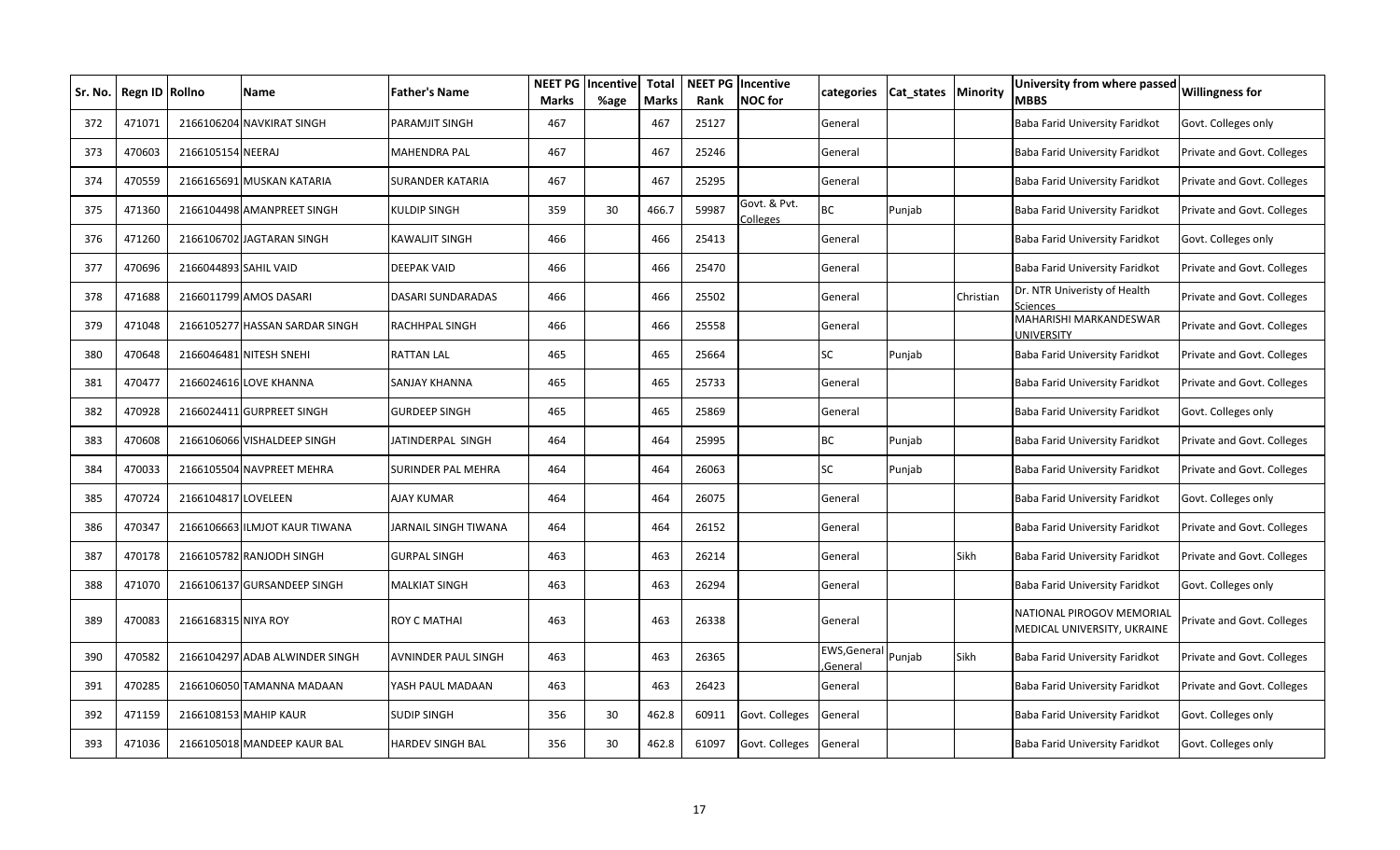| Sr. No. | Regn ID Rollno |                         | Name                                              | <b>Father's Name</b>  | NEET PG<br><b>Marks</b> | Incentive<br>%age | <b>Total</b><br><b>Marks</b> | Rank  | <b>NEET PG Incentive</b><br><b>NOC</b> for | categories                      | Cat states   Minority |           | University from where passed<br><b>MBBS</b>           | <b>Willingness for</b>     |
|---------|----------------|-------------------------|---------------------------------------------------|-----------------------|-------------------------|-------------------|------------------------------|-------|--------------------------------------------|---------------------------------|-----------------------|-----------|-------------------------------------------------------|----------------------------|
| 394     | 470830         |                         | 2166106212 SAHIL WALIA                            | <b>PARDEEP WALIA</b>  | 462                     |                   | 462                          | 26495 |                                            | General                         |                       |           | Baba Farid University Faridkot                        | Private and Govt. Colleges |
| 395     | 470671         |                         | 2166107930 YUDHISHTER ARORA                       | <b>NARESH ARORA</b>   | 462                     |                   | 462                          | 26572 |                                            | EWS, General Punjab<br>General  |                       |           | Baba Farid University Faridkot                        | Private and Govt. Colleges |
| 396     | 471299         |                         | 2166042213 ESHA MAHESHWARI                        | RAJNEESH MAHESWARI    | 461                     |                   | 461                          | 26911 |                                            | General                         |                       |           | Pt B.D.sharma University of<br>ealth sciences, rohtak | Private and Govt. Colleges |
| 397     | 470966         |                         | 2166104874 SHIVAM SETHI                           | ASHWANI KUMAR SETHI   | 460                     |                   | 460                          | 27070 |                                            | General                         |                       |           | Baba Farid University Faridkot                        | Private and Govt. Colleges |
| 398     | 471140         |                         | 2166107569 RITIKA VISAKHA                         | PRABH DAYAL           | 460                     |                   | 460                          | 27281 |                                            | BC, General,<br>General         | Punjab                |           | Baba Farid University Faridkot                        | Govt. Colleges only        |
| 399     | 470662         |                         | 2166105655 GURLEEN KAUR                           | <b>BALBIR SINGH</b>   | 459                     |                   | 459                          | 27403 |                                            | General                         |                       | Sikh      | Baba Farid University Faridkot                        | Private and Govt. Colleges |
| 400     | 470916         |                         | 2166106407 LAVEENA GUPTA                          | <b>ANIL KUMAR</b>     | 459                     |                   | 459                          | 27473 |                                            | General                         |                       |           | Baba Farid University Faridkot                        | Private and Govt. Colleges |
| 401     | 470373         | 2166105989 ANMOL        |                                                   | <b>SURJIT SINGH</b>   | 459                     |                   | 459                          | 27491 |                                            | SC                              | Punjab                |           | Veer Kunwar Singh University,<br>Ara.(Bihar)          | Private and Govt. Colleges |
| 402     | 470938         |                         | 2166104587 ANKUSH KUMAR                           | PARMOD KUMAR          | 458                     |                   | 458                          | 27564 |                                            | SC, General, G Punjab<br>enera  |                       |           | Baba Farid University Faridkot                        | Govt. Colleges only        |
| 403     | 470036         |                         | 2166105869 TANUSHA SAINI                          | RASHPAL SINGH         | 458                     |                   | 458                          | 27688 |                                            | <b>BC</b>                       | Punjab                |           | Baba Farid University Faridkot                        | Private and Govt. Colleges |
| 404     | 470429         |                         | 2166107848 RAVISHEK JINDAL                        | <b>JAGWINDER PAL</b>  | 457                     |                   | 457                          | 27801 |                                            | General                         |                       |           | Adesh University Bathinda                             | Private and Govt. Colleges |
| 405     | 470049         |                         | 2166106636 LOVEPREET RATTU                        | <b>HUSAN LAL</b>      | 457                     |                   | 457                          | 27973 |                                            | SC                              | Punjab                |           | Baba Farid University Faridkot                        | Private and Govt. Colleges |
| 406     | 470924         |                         | 2166105539 AMIT GUGLANY                           | VIJAY KUMAR GUGLANY   | 351                     | 30                | 456.3                        | 62768 | Govt. & Pvt.<br>Colleges                   | General                         |                       |           | Baba Farid University Faridkot                        | Private and Govt. Colleges |
| 407     | 470820         |                         | 2166106402 SANDEEP PAL SINGH                      | <b>AMRIK SINGH</b>    | 456                     |                   | 456                          | 28159 |                                            | General                         |                       | Sikh      | Baba Farid University Faridkot                        | Private and Govt. Colleges |
| 408     | 470158         | 2166107253 JITISH SETIA |                                                   | MOHINDER KUMAR        | 456                     |                   | 456                          | 28247 |                                            | General                         |                       |           | Baba Farid University Faridkot                        | Private and Govt. Colleges |
| 409     | 471655         |                         | 2166060824 BLESSO V CHERIAN                       | <b>REJI CHERIAN</b>   | 455                     |                   | 455                          | 28449 |                                            | General                         |                       | Christian | Baba Farid University Faridkot                        | Private and Govt. Colleges |
| 410     | 470705         | 2166104848 ANZORY       |                                                   | ANIL KUMAR PATHAK     | 455                     |                   | 455                          | 28487 |                                            | General                         |                       |           | Baba Farid University Faridkot                        | Private and Govt. Colleges |
| 411     | 470419         |                         | 2166107917 SONALIKA SHARMA                        | MANU RAJ KAUSHAL      | 455                     |                   | 455                          | 28496 |                                            | General                         |                       |           | Baba Farid University Faridkot                        | Private and Govt. Colleges |
| 412     | 470449         |                         | 2166104741 ARSHDEEP KAUR                          | <b>SUKHDEEP SINGH</b> | 455                     |                   | 455                          | 28659 |                                            | General                         |                       | Sikh      | Baba Farid University Faridkot                        | Private and Govt. Colleges |
| 413     | 470107         |                         | 2166105168 BHUPINDER KUMAR SHARMA MANMOHAN SHARMA |                       | 349                     | 30                | 453.7                        | 63718 | Govt. & Pvt.<br>Colleges                   | General                         |                       |           | Baba Farid University Faridkot                        | Govt. Colleges only        |
| 414     | 470593         |                         | 2166043200 NEHA HALDER                            | <b>SUNIL HALDER</b>   | 349                     | 30                | 453.7                        | 63722 | Govt. & Pvt.<br><b>Colleges</b>            | SC                              | Punjab                |           | Baba Farid University Faridkot                        | Govt. Colleges only        |
| 415     | 470043         |                         | 2166106720 GURLEEN KAUR                           | KULWANT SINGH         | 453                     |                   | 453                          | 29025 |                                            | SC, General, G Punjab<br>eneral |                       |           | Baba Farid University Faridkot                        | Private and Govt. Colleges |
| 416     | 470253         |                         | 2166107007 PRAGYA SHARMA                          | <b>SUDHIR SHARMA</b>  | 453                     |                   | 453                          | 29033 |                                            | General                         |                       |           | Baba Farid University Faridkot                        | Private and Govt. Colleges |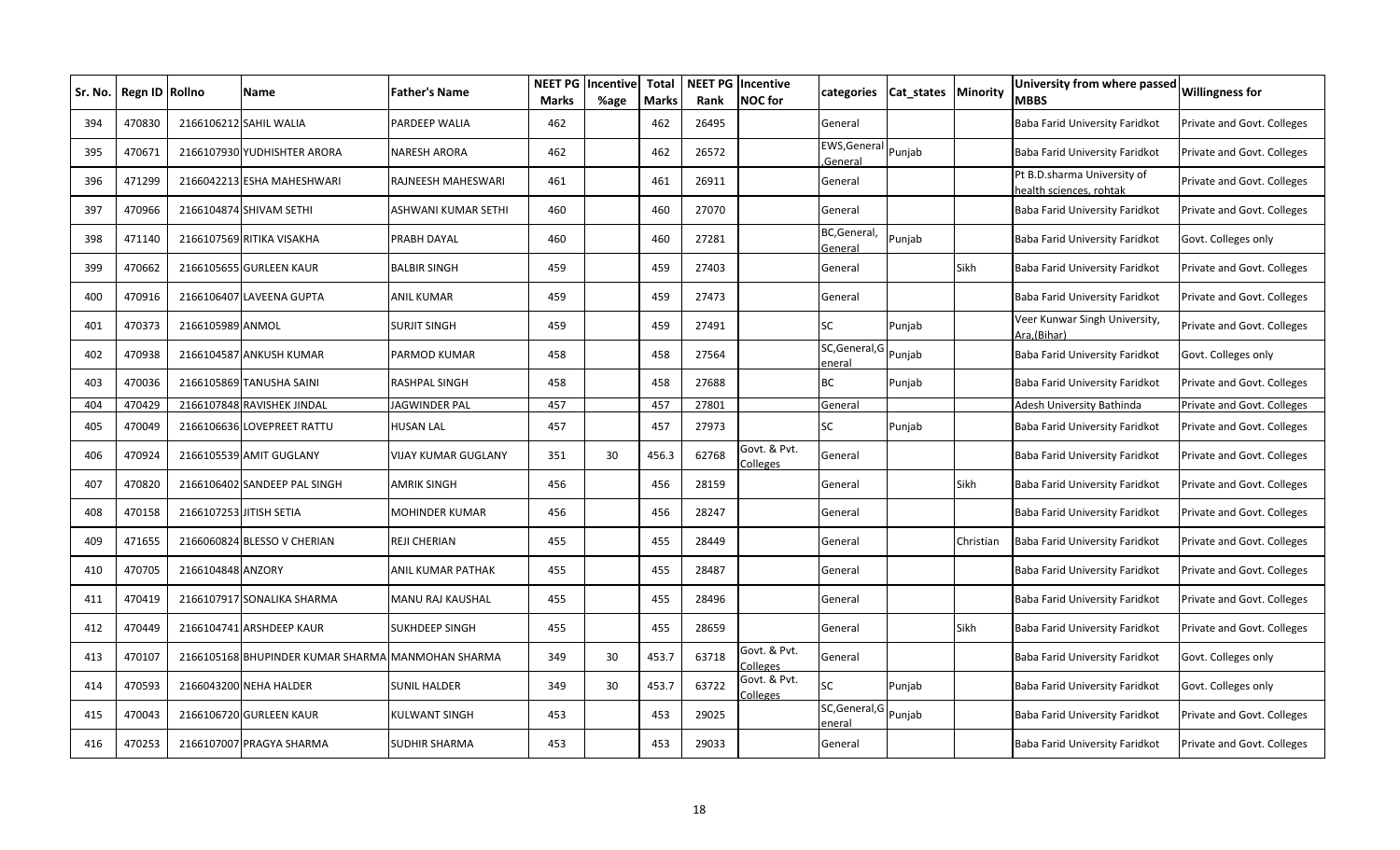| Sr. No. I | <b>Regn ID</b> | <b>Rollno</b>         | Name                               | <b>Father's Name</b>        | <b>NEET PG</b><br><b>Marks</b> | Incentive<br>%age | <b>Total</b><br><b>Marks</b> | Rank  | <b>NEET PG</b> Incentive<br><b>NOC</b> for | categories              | Cat states | <b>Minority</b> | University from where passed<br><b>MBBS</b>     | <b>Willingness for</b>     |
|-----------|----------------|-----------------------|------------------------------------|-----------------------------|--------------------------------|-------------------|------------------------------|-------|--------------------------------------------|-------------------------|------------|-----------------|-------------------------------------------------|----------------------------|
| 417       | 470249         |                       | 2166106075 SANJAMJOT SINGH SURI    | KAMALJIT SINGH SURI         | 453                            |                   | 453                          | 29061 |                                            | BC, General,<br>General | Punjab     |                 | Baba Farid University Faridkot                  | Private and Govt. Colleges |
| 418       | 470597         |                       | 2166108115 JASKIRAN KAUR           | SAWINDER SINGH              | 348                            | 30                | 452.4                        | 63922 | Govt. Colleges                             | General                 |            |                 | Baba Farid University Faridkot                  | Govt. Colleges only        |
| 419       | 470518         | 2166105293 SANCHI     |                                    | RAJA RAM CHHABRA            | 452                            |                   | 452                          | 29249 |                                            | General                 |            |                 | Baba Farid University Faridkot                  | Private and Govt. Colleges |
| 420       | 471652         |                       | 2166095804 SAKTE REENA ANAND       | SAKTE ANAND BABU            | 452                            |                   | 452                          | 29339 |                                            | General                 |            | Christian       | Tamil Nadu Dr MGR University                    | Private and Govt. Colleges |
| 421       | 471228         |                       | 2166106807 ROHIT AGGARWAL          | PARDEEP KUMAR               | 452                            |                   | 452                          | 29340 |                                            | General                 |            |                 | Baba Farid University Faridkot                  | Private and Govt. Colleges |
| 422       | 471429         |                       | 2166105326 SUBEEN INDER KAUR       | RAJINDER SINGH              | 347                            | 30                | 451.1                        | 64604 | Govt. Colleges                             | General                 |            |                 | Baba Farid University Faridkot                  | Govt. Colleges only        |
| 423       | 470899         |                       | 2166107898 GOPI CHAND              | <b>MADAN LAL</b>            | 451                            |                   | 451                          | 29545 |                                            | General                 |            |                 | Baba Farid University Faridkot                  | Govt. Colleges only        |
| 424       | 470392         |                       | 2166108021 ANUPRIYA ARORA          | RAKESH KUMAR ARORA          | 451                            |                   | 451                          | 29647 |                                            | General                 |            |                 | Baba Farid University Faridkot                  | Private and Govt. Colleges |
| 425       | 470096         | 2166106057 KISHAN RAI |                                    | JASWINDER SINGH RAI         | 450                            |                   | 450                          | 29779 |                                            | <b>SC</b>               | Punjab     |                 | Baba Farid University Faridkot                  | Govt. Colleges only        |
| 426       | 470539         |                       | 2166107012 AMRITJOT SINGH          | SUKHDEV SINGH               | 346                            | 30                | 449.8                        | 64727 | Govt. & Pvt.<br>Colleges                   | BC, General,<br>General | Punjab     |                 | <b>B.N</b> mandal University<br>madhepura bihar | Private and Govt. Colleges |
| 427       | 470094         |                       | 2166024684 JAIDEEP SINGH BRAR      | UPJEET SINGH BRAR           | 346                            | 30                | 449.8                        | 64811 | Govt. Colleges                             | General                 |            |                 | Baba Farid University Faridkot                  | Govt. Colleges only        |
| 428       | 471311         |                       | 2166107629 AANCHAL MAHAJAN         | VINAY MAHAJAN               | 449                            |                   | 449                          | 30079 |                                            | General                 |            |                 | Baba Farid University Faridkot                  | Govt. Colleges only        |
| 429       | 470512         |                       | 2166106171 VERONICA BANAL          | NARESH KUMAR BANAL          | 449                            |                   | 449                          | 30196 |                                            | <b>SC</b>               | Punjab     |                 | Baba Farid University Faridkot                  | Private and Govt. Colleges |
| 430       | 471233         |                       | 2166105716 RAJVINDER KAUR          | <b>DALJIT SINGH</b>         | 449                            |                   | 449                          | 30231 |                                            | SC                      | Punjab     |                 | Baba Farid University Faridkot                  | Govt. Colleges only        |
| 431       | 470301         |                       | 2166103168 MADHURIMA BARIK         | <b>DILLIP SINGH BARIK</b>   | 449                            |                   | 449                          | 30235 |                                            | General                 |            | Christian       | Baba Farid University Faridkot                  | Private and Govt. Colleges |
| 432       | 470291         |                       | 2166107208 SIMRAN DHAWAN           | KULDEEP DHAWAN              | 448                            |                   | 448                          | 30334 |                                            | General                 |            |                 | Baba Farid University Faridkot                  | Private and Govt. Colleges |
| 433       | 470149         |                       | 2166104893 SIMERPREET KAUR         | <b>BALJINDER SINGH</b>      | 448                            |                   | 448                          | 30461 |                                            | General                 |            | Sikh            | Adesh University Bathinda                       | Private and Govt. Colleges |
| 434       | 470619         |                       | 2166104308 VISHAVPAL SINGH DHILLON | <b>BALBIR SINGH DHILLON</b> | 344                            | 30                | 447.2                        | 65645 | Govt. & Pvt.<br>Colleges                   | General                 |            |                 | Baba Farid University Faridkot                  | Govt. Colleges only        |
| 435       | 471399         |                       | 2166106022 SWATI KHANNA            | VARINDER KHANNA             | 447                            |                   | 447                          | 30652 |                                            | General                 |            |                 | Baba Farid University Faridkot                  | Private and Govt. Colleges |
| 436       | 470646         |                       | 2166108323 LKSHAY K DHAWAN         | MUKESH DHAWAN               | 447                            |                   | 447                          | 30692 |                                            | General                 |            |                 | Baba Farid University Faridkot                  | Private and Govt. Colleges |
| 437       | 470837         |                       | 2166107482 ADITI GAUTAM            | ARVIND GAUTAM               | 446                            |                   | 446                          | 30852 |                                            | General                 |            |                 | Baba Farid University Faridkot                  | Private and Govt. Colleges |
| 438       | 471359         |                       | 2166104843 SAHIL GARG              | ANIL KUMAR                  | 446                            |                   | 446                          | 30855 |                                            | General                 |            |                 | Baba Farid University Faridkot                  | Private and Govt. Colleges |
| 439       | 471097         |                       | 2166106857 VIVEK SABHARWAL         | RAJ KUMAR SABHARWAL         | 446                            |                   | 446                          | 30903 |                                            | <b>SC</b>               | Punjab     |                 | Baba Farid University Faridkot                  | Govt. Colleges only        |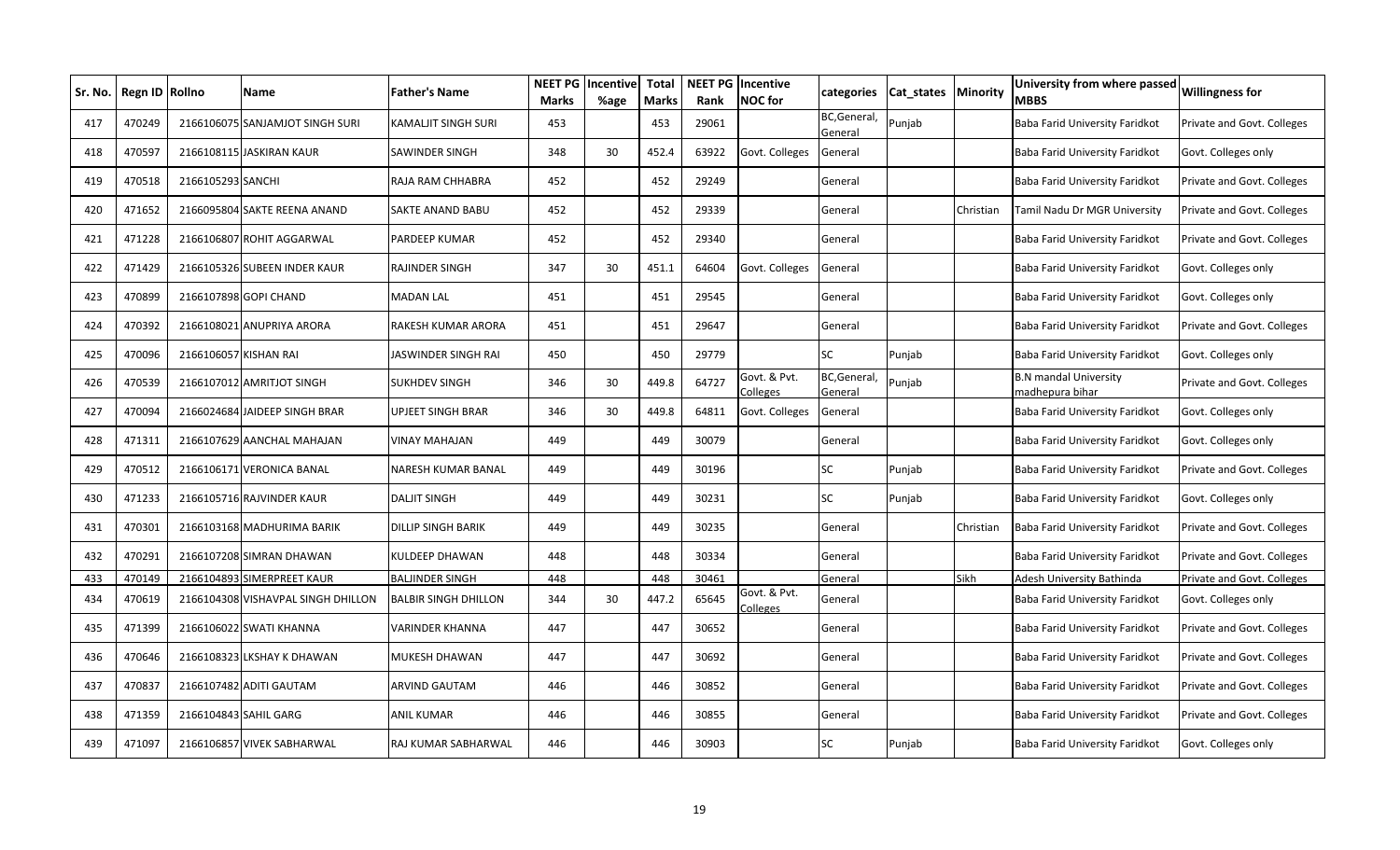| Sr. No. | Regn ID Rollno |                     | Name                        | <b>Father's Name</b>  | <b>NEET PG</b><br><b>Marks</b> | Incentive<br>%age | <b>Total</b><br>Marks | Rank  | <b>NEET PG Incentive</b><br><b>NOC</b> for | categories                      | <b>Cat states Minority</b> |           | University from where passed<br>MBBS                      | <b>Willingness for</b>     |
|---------|----------------|---------------------|-----------------------------|-----------------------|--------------------------------|-------------------|-----------------------|-------|--------------------------------------------|---------------------------------|----------------------------|-----------|-----------------------------------------------------------|----------------------------|
| 440     | 470469         |                     | 2166105629 RAGHAV SHARMA    | ASHOK KUMAR SHARMA    | 446                            |                   | 446                   | 30978 |                                            | General                         |                            |           | Baba Farid University Faridkot                            | Private and Govt. Colleges |
| 441     | 471069         |                     | 2166106662 PALWINDER KAUR   | JARNAIL SINGH         | 446                            |                   | 446                   | 31010 |                                            | General                         |                            |           | Baba Farid University Faridkot                            | Govt. Colleges only        |
| 442     | 470237         | 2166105718 NEERU    |                             | <b>DARSHAN RAM</b>    | 343                            | 30                | 445.9                 | 66051 | Govt. Colleges                             | <b>SC</b>                       | Punjab                     |           | Baba Farid University Faridkot                            | Govt. Colleges only        |
| 443     | 471206         | 2166104840 PREKSHA  |                             | ANIL KAMRA            | 444                            |                   | 444                   | 31533 |                                            | General                         |                            |           | Adesh University Bathinda                                 | Govt. Colleges only        |
| 444     | 470641         |                     | 2166107976 LALIT KUMAR      | PREM PARKASH          | 443                            |                   | 443                   | 31710 |                                            | General                         |                            |           | Baba Farid University Faridkot                            | Private and Govt. Colleges |
| 445     | 470816         |                     | 2166106629 PARAMPAL SINGH   | HARPAL SINGH          | 443                            |                   | 443                   | 31772 |                                            | General                         |                            |           | Baba Farid University Faridkot                            | Private and Govt. Colleges |
| 446     | 470795         |                     | 2166104697 AASHNA UPPAL     | SANJEEV KUMAR UPPAL   | 443                            |                   | 443                   | 31894 |                                            | General                         |                            |           | Baba Farid University Faridkot                            | Private and Govt. Colleges |
| 447     | 471404         |                     | 2166107396 SANDEEP KAUR     | SARWAN SINGH RANA     | 369                            | 20                | 442.8                 | 56328 | Govt. Colleges                             | SC                              | Punjab                     |           | Baba Farid University Faridkot                            | Govt. Colleges only        |
| 448     | 470248         | 2166128226 CLIFFY W |                             | K S WILFRED SAMRAJ    | 442                            |                   | 442                   | 31952 |                                            | BC, General,<br>General         | Tamil Nadu                 | Christian | Kerala University of Health<br>Sciences, Thrissur.        | Private and Govt. Colleges |
| 449     | 470727         |                     | 2166107873 HARSHDEEP SINGH  | KARNAIL SINGH         | 442                            |                   | 442                   | 32040 |                                            | SC                              | Punjab                     |           | Baba Farid University Faridkot                            | Private and Govt. Colleges |
| 450     | 470448         | 2166108350 SHIVANI  |                             | <b>RAKESH KUMAR</b>   | 442                            |                   | 442                   | 32102 |                                            | <b>EWS</b>                      | Punjab                     |           | Baba Farid University Faridkot                            | Private and Govt. Colleges |
| 451     | 470907         |                     | 2166111977 DEVASHISH YADAV  | VINOD KUMAR YADAV     | 442                            |                   | 442                   | 32122 |                                            | BC, General<br>General          | Rajasthan                  |           | Baba Farid University Faridkot                            | Private and Govt. Colleges |
| 452     | 470292         |                     | 2166106865 JIVESH ARORA     | RAJESH ARORA          | 442                            |                   | 442                   | 32131 |                                            | General                         |                            |           | Baba Farid University Faridkot                            | Private and Govt. Colleges |
| 453     | 470713         |                     | 2166104611 SAHIL SARANGAL   | RAJ KUMAR             | 442                            |                   | 442                   | 32137 |                                            | <b>SC</b>                       | Punjab                     |           | Baba Farid University Faridkot                            | Private and Govt. Colleges |
| 454     | 470779         | 2166109696 JYOTI    |                             | <b>GOURI SHANKAR</b>  | 441                            |                   | 441                   | 32265 |                                            | SC                              | Punjab                     |           | RAJASTHAN UNIVERSITY OF<br><b>IEALTH SCIENCES, JAIPUR</b> | Private and Govt. Colleges |
| 455     | 471330         | 2166105107 ANKITA   |                             | JEEVAN KUMAR          | 441                            |                   | 441                   | 32290 |                                            | General                         |                            |           | Baba Farid University Faridkot                            | Govt. Colleges only        |
| 456     | 470074         |                     | 2166105045 VIKRAMJEET SINGH | INDER SINGH           | 441                            |                   | 441                   | 32394 |                                            | SC, General, G Punjab<br>eneral |                            |           | RAJASTHAN UNIVERSITY OF<br><b>IEALTH SCIENCES, JAIPUR</b> | Private and Govt. Colleges |
| 457     | 470974         | 2166105264 SUMEDHA  |                             | PRAPHUL SACHDEVA      | 441                            |                   | 441                   | 32424 |                                            | General                         |                            |           | Baba Farid University Faridkot                            | Private and Govt. Colleges |
| 458     | 470914         |                     | 2166105690 RAKSHANDA        | <b>BHIM SAIN</b>      | 440                            |                   | 440                   | 32663 |                                            | General                         |                            |           | Baba Farid University Faridkot                            | Govt. Colleges only        |
| 459     | 470116         |                     | 2166104508 NAVDEEP SINGH    | LAKHWINDER SINGH      | 440                            |                   | 440                   | 32678 |                                            | General, BC,<br>General         | Punjab                     | Sikh      | Baba Farid University Faridkot                            | Private and Govt. Colleges |
| 460     | 471238         | 2166106326 RITTIKA  |                             | TILAK SINGH           | 440                            |                   | 440                   | 32737 |                                            | BC, General,<br>Genera          | Punjab                     |           | Baba Farid University Faridkot                            | Private and Govt. Colleges |
| 461     | 470390         | 2166105977 GARIMA   |                             | <b>SURINDER KUMAR</b> | 440                            |                   | 440                   | 32798 |                                            | General                         |                            |           | Baba Farid University Faridkot                            | Private and Govt. Colleges |
| 462     | 470639         |                     | 2166108035 DEEPANSHU MODI   | RAMAN KUMAR MODI      | 439                            |                   | 439                   | 32896 |                                            | General                         |                            |           | Adesh University Bathinda                                 | Private and Govt. Colleges |
| 463     | 471083         |                     | 2166107759 RAVINDER KAUR    | DEV RAJ               | 439                            |                   | 439                   | 32987 |                                            | SC                              | Punjab                     |           | Baba Farid University Faridkot                            | Private and Govt. Colleges |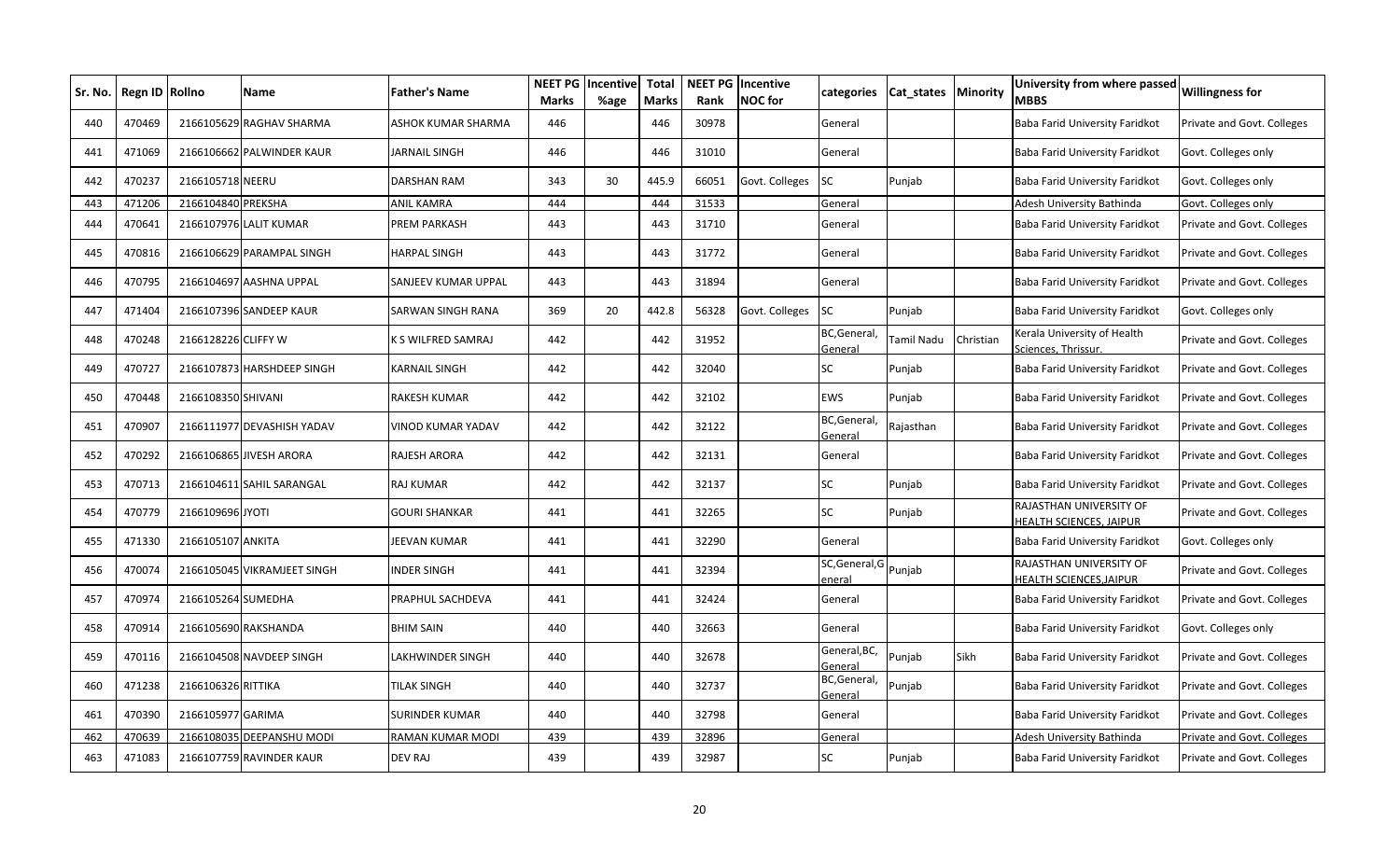| Sr. No. | Regn ID Rollno |                       | <b>Name</b>                      | Father's Name         | NEET PG<br><b>Marks</b> | Incentive<br>%age | <b>Total</b><br><b>Marks</b> | Rank  | <b>NEET PG Incentive</b><br><b>NOC</b> for | categories                     | Cat states | Minority  | University from where passed<br><b>MBBS</b>                                         | <b>Willingness for</b>     |
|---------|----------------|-----------------------|----------------------------------|-----------------------|-------------------------|-------------------|------------------------------|-------|--------------------------------------------|--------------------------------|------------|-----------|-------------------------------------------------------------------------------------|----------------------------|
| 464     | 471112         |                       | 2166107937 NAVJOT SINGH          | <b>NASIB SINGH</b>    | 439                     |                   | 439                          | 33020 |                                            | <b>SC</b>                      | Punjab     |           | Baba Farid University Faridkot                                                      | Private and Govt. Colleges |
| 465     | 470574         |                       | 2166107632 AAKANKSHA MAHAJAN     | <b>VIVEK MAHAJAN</b>  | 438                     |                   | 438                          | 33165 |                                            | General                        |            |           | Baba Farid University Faridkot                                                      | Private and Govt. Colleges |
| 466     | 470461         |                       | 2166106585 BALJINDER KAUR        | GURMAIL SINGH         | 437                     |                   | 437                          | 33505 |                                            | SC                             | Punjab     |           | Baba Farid University Faridkot                                                      | Private and Govt. Colleges |
| 467     | 471694         |                       | 2166105256 CHANDAN GOYAL         | PAWAN KUMAR           | 437                     |                   | 437                          | 33674 |                                            | General                        |            |           | Baba Farid University Faridkot                                                      | Private and Govt. Colleges |
| 468     | 471143         | 2166104361 ALKA SANDI |                                  | DAVINDER PAUL SINGH   | 436                     |                   | 436                          | 33750 |                                            | <b>SC</b>                      | Punjab     |           | Baba Farid University Faridkot                                                      | Private and Govt. Colleges |
| 469     | 470402         | 2166105428 ALISHA     |                                  | SATISH KUMAR GABA     | 436                     |                   | 436                          | 33814 |                                            | General                        |            |           | Adesh University Bathinda                                                           | Private and Govt. Colleges |
| 470     | 470545         |                       | 2166042338 RAVI BANSAL           | SUBHASH BANSAL        | 435                     |                   | 435                          | 34064 |                                            | General                        |            |           | MANIPAL ACADEMY OF HIGHER<br><b>EDUCATION</b>                                       | Govt. Colleges only        |
| 471     | 470294         |                       | 2166104986 RAGHAV AGGARWAL       | GORI SHANKER          | 435                     |                   | 435                          | 34177 |                                            | EWS, General Punjab<br>General |            |           | Baba Farid University Faridkot                                                      | Govt. Colleges only        |
| 472     | 470428         |                       | 2166106466 NISHI BAGLA           | BALVINDER KUMAR       | 435                     |                   | 435                          | 34178 |                                            | <b>SC</b>                      | Punjab     |           | Baba Farid University Faridkot                                                      | Private and Govt. Colleges |
| 473     | 470231         |                       | 2166108062 SIMRANPREET SINGH     | RAVINDERPAL SINGH     | 435                     |                   | 435                          | 34319 |                                            | General                        |            | Sikh      | Baba Farid University Faridkot                                                      | Private and Govt. Colleges |
| 474     | 470427         |                       | 2166106816 AVLEEN KAUR SANDHU    | PARMJEET SINGH SANDHU | 435                     |                   | 435                          | 34343 |                                            | General                        |            | Sikh      | Maharishi Markandeshwar (<br>Deemed to be Univesrity),<br>Mullana -Ambala. Harvana. | Private and Govt. Colleges |
| 475     | 470532         |                       | 2166105336 AGRIMA KAMRA          | RAKESH KAMRA          | 434                     |                   | 434                          | 34443 |                                            | EWS, General Punjab<br>General |            |           | Baba Farid University Faridkot                                                      | Govt. Colleges only        |
| 476     | 470223         |                       | 2166105975 AAKRITI MAHAJAN       | SURAT CHANDER         | 434                     |                   | 434                          | 34565 |                                            | General                        |            |           | Baba Farid University Faridkot                                                      | Govt. Colleges only        |
| 477     | 470093         |                       | 2166061475 MERIN ALEYAMMA REJI   | REJI CHANDY MATHEWS   | 433                     |                   | 433                          | 34619 |                                            | General                        |            | Christian | KERALA UNIVERSITY OF HEALTH<br><b>SCIENCES</b>                                      | Private and Govt. Colleges |
| 478     | 470943         |                       | 2166105039 VIKAS SOOD            | HEM CHANDER SOOD      | 433                     |                   | 433                          | 34707 |                                            | EWS, EWS, Ge Punjab<br>neral   |            |           | Baba Farid University Faridkot                                                      | Private and Govt. Colleges |
| 479     | 470319         |                       | 2166106213 NAVDEEP PRIYA         | PARMA NAND            | 433                     |                   | 433                          | 34797 |                                            | SC                             | Punjab     |           | Baba Farid University Faridkot                                                      | Govt. Colleges only        |
| 480     | 470331         |                       | 2166105443 RAJAT MAINI           | SHAM SUNDER MAINI     | 433                     |                   | 433                          | 34828 |                                            | General                        |            |           | MAHARISHI MARKENDESHWAR<br>UNIVERSITY, SOLAN, HIMACHAL<br><b>PRADESH</b>            | Private and Govt. Colleges |
| 481     | 470954         |                       | 2166107918 MANPREET KAUR         | MEHARVAN SINGH        | 433                     |                   | 433                          | 34842 |                                            | General                        |            |           | Baba Farid University Faridkot                                                      | Private and Govt. Colleges |
| 482     | 471246         |                       | 2166070001 JINCY SARA THANKACHAN | MATHUNNI THANKACHAN   | 433                     |                   | 433                          | 34845 |                                            | General                        |            |           | Kerala University of Health<br>Sciences                                             | Private and Govt. Colleges |
| 483     | 471030         |                       | 2166107215 ANMOL KAUR            | KULWANT SINGH         | 432                     |                   | 432                          | 34910 |                                            | <b>BC</b>                      | Punjab     |           | Baba Farid University Faridkot                                                      | Govt. Colleges only        |
| 484     | 470157         |                       | 2166024710 RAMANDEEP             | YASH PAL              | 432                     |                   | 432                          | 35033 |                                            | <b>SC</b>                      | Punjab     |           | Baba Farid University Faridkot                                                      | Private and Govt. Colleges |
| 485     | 470435         |                       | 2166154200 SARAH SHARMA          | SILAS DAYAL SHARMA    | 432                     |                   | 432                          | 35148 |                                            | General                        |            | Christian | Baba Farid University Faridkot                                                      | Private and Govt. Colleges |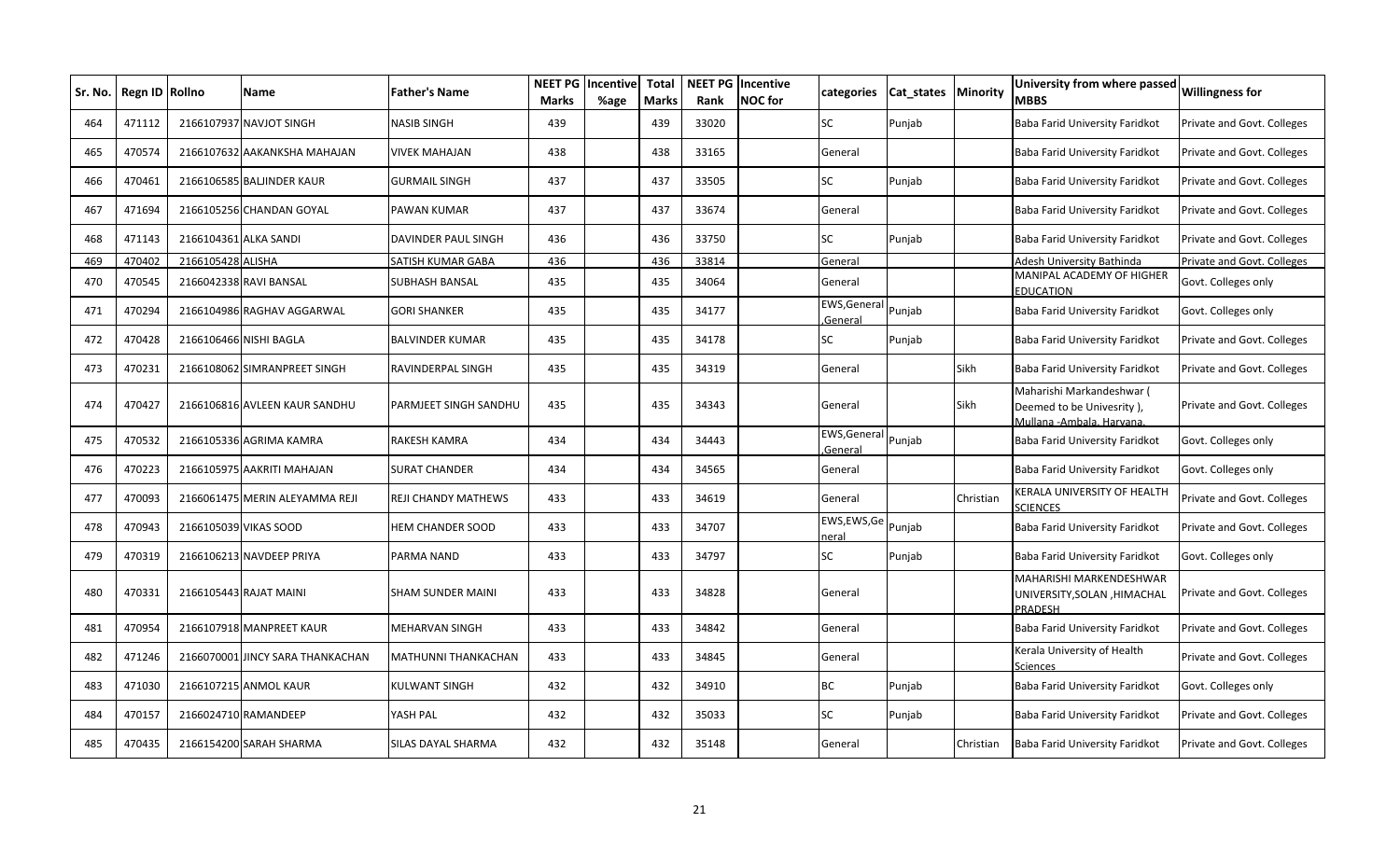| Sr. No. | Regn ID Rollno |                     | Name                               | <b>Father's Name</b>                      | NEET PG<br><b>Marks</b> | <b>Incentive</b><br>%age | <b>Total</b><br><b>Marks</b> | Rank  | <b>NEET PG Incentive</b><br><b>NOC</b> for | categories               | Cat states | Minority  | University from where passed<br><b>MBBS</b>   | <b>Willingness for</b>     |
|---------|----------------|---------------------|------------------------------------|-------------------------------------------|-------------------------|--------------------------|------------------------------|-------|--------------------------------------------|--------------------------|------------|-----------|-----------------------------------------------|----------------------------|
| 486     | 470922         |                     | 2166106456 HARLEEN KAUR            | <b>BALDEV SINGH</b>                       | 360                     | 20                       | 432                          | 59762 | Govt. Colleges                             | General                  |            |           | Baba Farid University Faridkot                | Govt. Colleges only        |
| 487     | 470071         |                     | 2166105850 SIMMER PREET SINGH      | <b>RAJWANT SINGH</b>                      | 332                     | 30                       | 431.6                        | 70640 | Govt. Colleges                             | BC, General,<br>General  | Punjab     |           | Baba Farid University Faridkot                | Govt. Colleges only        |
| 488     | 471293         |                     | 2166104784 GURBIR SINGH            | TEJINDER SINGH                            | 431                     |                          | 431                          | 35188 |                                            | General                  |            | Sikh      | Baba Farid University Faridkot                | Private and Govt. Colleges |
| 489     | 470387         |                     | 2166106589 SEJSHI LATVOSHI         | <b>GURMEET SINGH</b>                      | 431                     |                          | 431                          | 35294 |                                            | General                  |            |           | Lugansk state medical university              | Private and Govt. Colleges |
| 490     | 470247         |                     | 2166105626 SANJEEV BAINS           | ASHOK KUMAR BAINS                         | 331                     | 30                       | 430.3                        | 70731 | Govt. Colleges                             | SC                       | Punjab     |           | Baba Farid University Faridkot                | Govt. Colleges only        |
| 491     | 471037         |                     | 2166108108 BIKRAMJEET SINGH BEDI   | SATINDER SINGH BEDI                       | 331                     | 30                       | 430.3                        | 70820 | Govt. & Pvt.<br><b>Colleges</b>            | General                  |            | Sikh      | Baba Farid University Faridkot                | Private and Govt. Colleges |
| 492     | 471621         | 2166107582 PRACHI   |                                    | RAM PARKASH TULI                          | 430                     |                          | 430                          | 35591 |                                            | General                  |            |           | Baba Farid University Faridkot                | Private and Govt. Colleges |
| 493     | 471155         | 2166105917 POOJA    |                                    | SATISH KUMAR ARORA                        | 430                     |                          | 430                          | 35593 |                                            | General                  |            |           | Baba Farid University Faridkot                | Govt. Colleges only        |
| 494     | 471249         |                     | 2166107936 ROOHPREET KAUR SANDHU   | NARINDER SINGH SANDHU                     | 429                     |                          | 429                          | 35846 |                                            | General                  |            |           | Baba Farid University Faridkot                | Private and Govt. Colleges |
| 495     | 470416         |                     | 2166104897 MANPREET SINGH          | <b>BALVINDER SINGH</b>                    | 429                     |                          | 429                          | 35869 |                                            | SC, General, G<br>eneral | Punjab     |           | Baba Farid University Faridkot                | Private and Govt. Colleges |
| 496     | 471124         | 2166100563          | <b>KARAN PAL SINGH</b>             | ARVINDER PAL SINGH                        | 429                     |                          | 429                          | 35972 |                                            | General                  |            | Sikh      | Utkal University                              | Private and Govt. Colleges |
| 497     | 470525         |                     | 2166105280 ISHTPREET MANN          | <b>RAGHBIR SINGH MANN</b>                 | 429                     |                          | 429                          | 35974 |                                            | General                  |            |           | Baba Farid University Faridkot                | Private and Govt. Colleges |
| 498     | 470337         | 2166070447 JITHIN.J |                                    | JAYAMOHAN.A.S                             | 429                     |                          | 429                          | 36007 |                                            | General                  |            | Christian | THE TAMIL NADU<br>Dr.M.G.R.MEDICAL UNIVERSITY | Private and Govt. Colleges |
| 499     | 470011         | 2166108314 APRAJITA |                                    | MANOJ KUMAR                               | 429                     |                          | 429                          | 36033 |                                            | General                  |            |           | Baba Farid University Faridkot                | Govt. Colleges only        |
| 500     | 470968         |                     | 2166106301 PARAS ANAND             | SURINDER KUMAR ANAND                      | 428                     |                          | 428                          | 36142 |                                            | EWS, General<br>General  | Punjab     |           | Baba Farid University Faridkot                | Private and Govt. Colleges |
| 501     | 471638         |                     | 2166028307 BHIMANI RUTVI RAJNIKANT | <b>BHIMANI RAJNIKANT</b><br>BHAGVANJIBHAI | 428                     |                          | 428                          | 36144 |                                            | General                  |            |           | Gujarat University                            | Private and Govt. Colleges |
| 502     | 471294         |                     | 2166104926 GUNDEEP KAUR            | <b>BHUPINDER SINGH</b>                    | 428                     |                          | 428                          | 36162 |                                            | SC                       | Punjab     |           | Baba Farid University Faridkot                | Private and Govt. Colleges |
| 503     | 471617         |                     | 2166157401 ALEX BHANU              | UDAYA BHANU                               | 428                     |                          | 428                          | 36227 |                                            | General                  |            |           | Baba Farid University Faridkot                | Govt. Colleges only        |
| 504     | 471193         |                     | 2166106197 ELIKA SHARMA            | PANKAJ SHARMA                             | 428                     |                          | 428                          | 36371 |                                            | General                  |            |           | Baba Farid University Faridkot                | Govt. Colleges only        |
| 505     | 471264         |                     | 2166106739 JASLEEN KAUR            | <b>MANBIR SINGH</b>                       | 428                     |                          | 428                          | 36383 |                                            | General                  |            |           | Baba Farid University Faridkot                | Govt. Colleges only        |
| 506     | 470298         |                     | 2166104421 SANMUKH CHAWLA          | HARINDER SINGH                            | 427                     |                          | 427                          | 36432 |                                            | General                  |            | Sikh      | Baba Farid University Faridkot                | Private and Govt. Colleges |
| 507     | 470973         |                     | 2166105919 PARAMVEER PANESAR       | SATNAM KUMAR                              | 427                     |                          | 427                          | 36460 |                                            | BC, General,<br>General  | Punjab     |           | chaudhary charan singh.<br>universitv meerut  | Private and Govt. Colleges |
| 508     | 471147         |                     | 2166106318 JASPAL KAUR             | TARLOCHAN SINGH                           | 427                     |                          | 427                          | 36527 |                                            | SC                       | Punjab     |           | Baba Farid University Faridkot                | Private and Govt. Colleges |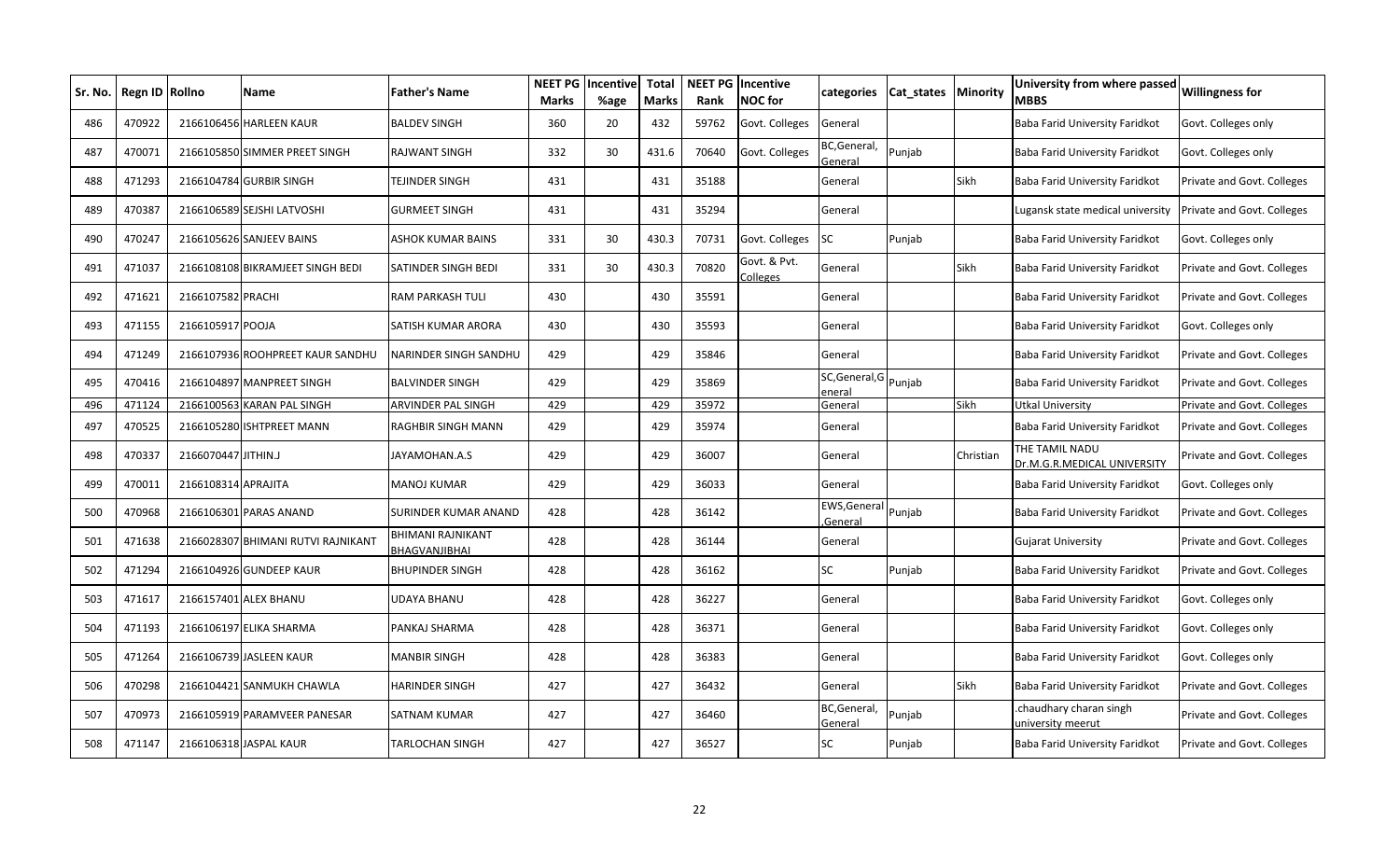| Sr. No. | Regn ID Rollno |                    | Name                            | <b>Father's Name</b>       | <b>NEET PG</b><br><b>Marks</b> | <b>Incentive</b><br>%age | <b>Total</b><br><b>Marks</b> | Rank  | <b>NEET PG Incentive</b><br><b>NOC</b> for | categories               | Cat states   Minority |             | University from where passed<br>MBBS           | <b>Willingness for</b>     |
|---------|----------------|--------------------|---------------------------------|----------------------------|--------------------------------|--------------------------|------------------------------|-------|--------------------------------------------|--------------------------|-----------------------|-------------|------------------------------------------------|----------------------------|
| 509     | 470494         |                    | 2166105962 DIVYAJOT KAUR        | <b>SUKHCHAIN SINGH</b>     | 427                            |                          | 427                          | 36560 |                                            | <b>SC</b>                | Punjab                |             | Baba Farid University Faridkot                 | Govt. Colleges only        |
| 510     | 471340         | 2166042367         | RAJAT BUDHIRAJA                 | SUNIL KUMAR BUDHIRAJA      | 427                            |                          | 427                          | 36608 |                                            | General                  |                       |             | Baba Farid University Faridkot                 | Govt. Colleges only        |
| 511     | 470284         |                    | 2166104401 IMANJEET SINGH ARORA | <b>GURMEET SINGH ARORA</b> | 426                            |                          | 426                          | 36751 |                                            | General                  |                       | Sikh        | Baba Farid University Faridkot                 | Private and Govt. Colleges |
| 512     | 471302         |                    | 2166109449 AAYLEETA GUPTA       | RAMESH KUMAR GUPTA         | 426                            |                          | 426                          | 36866 |                                            | General                  |                       |             | Baba Farid University Faridkot                 | Private and Govt. Colleges |
| 513     | 471673         |                    | 2166024588 DEEPAK KAUSHIK       | <b>RAMPAL KAUSHIK</b>      | 425                            |                          | 425                          | 36975 |                                            | General                  |                       |             | Baba Farid University Faridkot                 | Private and Govt. Colleges |
| 514     | 471333         |                    | 2166106226 PRIYANKA SHARMA      | <b>PAWAN KUMAR</b>         | 425                            |                          | 425                          | 37015 |                                            | General                  |                       |             | Baba Farid University Faridkot                 | Private and Govt. Colleges |
| 515     | 471681         | 2166044173         | <b>NEHA GOYAL</b>               | <b>LALIT GOYAL</b>         | 425                            |                          | 425                          | 37304 |                                            | General                  |                       |             | zgsipu                                         | Private and Govt. Colleges |
| 516     | 471625         | 2166107157         | <b>CHARANPREET KAUR</b>         | <b>HARCHARAN SINGH</b>     | 424                            |                          | 424                          | 37444 |                                            | General                  |                       |             | Adesh University Bathinda                      | Govt. Colleges only        |
| 517     | 470660         |                    | 2166106056 GURVARINDER SINGH    | <b>JASWANT SINGH</b>       | 326                            | 30                       | 423.8                        | 72891 | Govt. Colleges                             | General                  |                       |             | Baba Farid University Faridkot                 | Govt. Colleges only        |
| 518     | 470651         |                    | 2166106706 AMANDEEP PARMAR      | <b>KEWAL SINGH PARMAR</b>  | 423                            |                          | 423                          | 37775 |                                            | SC                       | Punjab                |             | Baba Farid University Faridkot                 | Private and Govt. Colleges |
| 519     | 470686         |                    | 2166107560 SATNAM SINGH         | <b>NATHA RAM</b>           | 423                            |                          | 423                          | 37794 |                                            | SC, General, G<br>eneral | Punjab                |             | Baba Farid University Faridkot                 | Private and Govt. Colleges |
| 520     | 470038         |                    | 2166106536 SHUBPREET KAUR       | <b>DAVINDER SINGH</b>      | 325                            | 30                       | 422.5                        | 73336 | Govt. Colleges                             | SC                       | Punjab                |             | Baba Farid University Faridkot                 | Govt. Colleges only        |
| 521     | 470348         |                    | 2166105523 KANWALPREET SINGH    | <b>TEJPAL SINGH</b>        | 422                            |                          | 422                          | 37979 |                                            | EWS, General<br>General  | Punjab                | <b>Sikh</b> | Baba Farid University Faridkot                 | Private and Govt. Colleges |
| 522     | 471291         |                    | 2166107709 HARLEEN KAUR         | <b>BHAGWAN SINGH</b>       | 422                            |                          | 422                          | 38037 |                                            | General                  |                       |             | Adesh University Bathinda                      | Private and Govt. Colleges |
| 523     | 470357         | 2166107344         | <b>RAJEETA BASUR</b>            | <b>RAJIV BASUR</b>         | 422                            |                          | 422                          | 38100 |                                            | General                  |                       |             | Baba Farid University Faridkot                 | Private and Govt. Colleges |
| 524     | 471040         |                    | 2166104420 AMRITPAL SINGH       | <b>HARDIAL SINGH</b>       | 324                            | 30                       | 421.2                        | 73752 | Govt. Colleges                             | General                  |                       |             | Bukovinian state medical<br>university.Ukraine | Govt. Colleges only        |
| 525     | 470506         |                    | 2166104370 JODHBIR SINGH        | <b>DIWAN SINGH</b>         | 324                            | 30                       | 421.2                        | 73957 | Govt. & Pvt.<br>Colleges                   | General                  |                       | Sikh        | Baba Farid University Faridkot                 | Private and Govt. Colleges |
| 526     | 470677         | 2166104518 NIMRATA |                                 | <b>MANBIR SINGH</b>        | 421                            |                          | 421                          | 38290 |                                            | General                  |                       |             | Baba Farid University Faridkot                 | Govt. Colleges only        |
| 527     | 470859         | 2166047920         | <b>ISHA MAHAJAN</b>             | <b>SALEEL MAHAJAN</b>      | 421                            |                          | 421                          | 38361 |                                            | EWS, General<br>General, | Punjab                |             | JAMMU UNIVERSITY                               | Govt. Colleges only        |
| 528     | 471346         |                    | 2166107680 ISHAN GOYAL          | <b>ASHOK KUMAR GOYAL</b>   | 421                            |                          | 421                          | 38422 |                                            | General                  |                       |             | MANIPAL ACADEMY OF HIGHER<br><b>EDUCATION</b>  | Private and Govt. Colleges |
| 529     | 471175         |                    | 2166105437 SARGAM VERMA         | SATPAL VERMA               | 421                            |                          | 421                          | 38430 |                                            | BC, General,<br>General  | Punjab                |             | Baba Farid University Faridkot                 | Private and Govt. Colleges |
| 530     | 470802         |                    | 2166108297 AMANDEEP KAUR        | <b>HARBHAJAN SINGH</b>     | 421                            |                          | 421                          | 38485 |                                            | SC, General, G<br>enera  | Punjab                |             | Baba Farid University Faridkot                 | Govt. Colleges only        |
| 531     | 471671         |                    | 2166107896 BHUSHAN SHARMA       | <b>M K SHARMA</b>          | 420                            |                          | 420                          | 38558 |                                            | General                  |                       |             | Baba Farid University Faridkot                 | Private and Govt. Colleges |
| 532     | 471004         |                    | 2166105771 GURSIMAR KAUR        | <b>GURDIAL SINGH</b>       | 420                            |                          | 420                          | 38769 |                                            | General                  |                       |             | Baba Farid University Faridkot                 | Private and Govt. Colleges |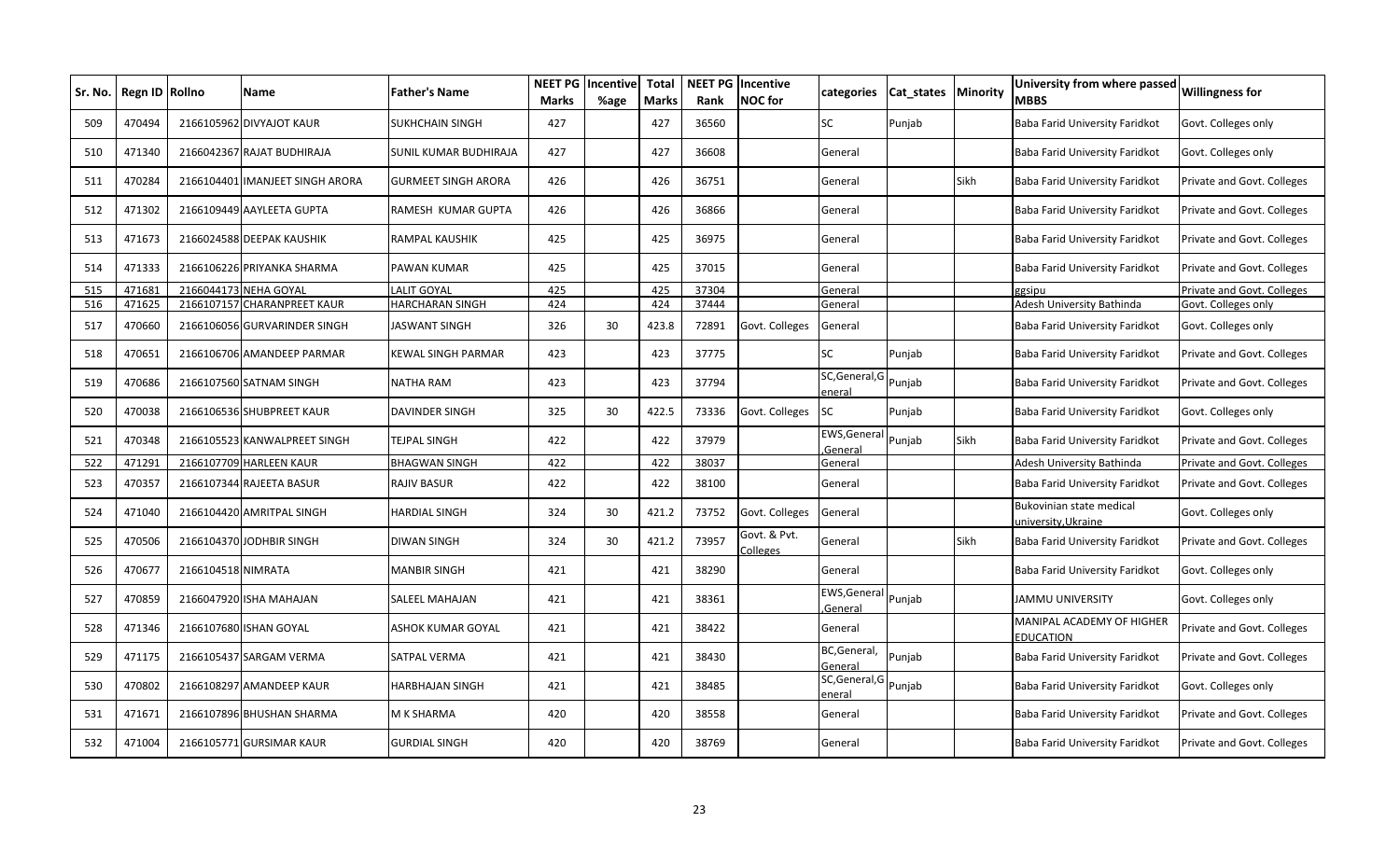| Sr. No. | Regn ID | <b>Rollno</b>      | <b>Name</b>                     | <b>Father's Name</b>         | <b>NEET PG</b><br><b>Marks</b> | Incentive<br>%age | <b>Total</b><br><b>Marks</b> | Rank  | <b>NEET PG Incentive</b><br><b>NOC</b> for | categories              | Cat states | <b>Minority</b> | University from where passed<br><b>MBBS</b>   | <b>Willingness for</b>     |
|---------|---------|--------------------|---------------------------------|------------------------------|--------------------------------|-------------------|------------------------------|-------|--------------------------------------------|-------------------------|------------|-----------------|-----------------------------------------------|----------------------------|
| 533     | 471160  |                    | 2166107904 AMARBIR SINGH        | MANGAL SINGH SANDHU          | 420                            |                   | 420                          | 38829 |                                            | General                 |            | Sikh            | Baba Farid University Faridkot                | Private and Govt. Colleges |
| 534     | 470315  | 2166105515 PURNIMA |                                 | SUSHIL KUMAR                 | 420                            |                   | 420                          | 38906 |                                            | General                 |            |                 | Baba Farid University Faridkot                | Private and Govt. Colleges |
| 535     | 470505  |                    | 2166105768 PRATEET KAUR SIDHU   | <b>GURDEEP SINGH</b>         | 419                            |                   | 419                          | 39088 |                                            | General                 |            | Sikh            | Baba Farid University Faridkot                | Private and Govt. Colleges |
| 536     | 470318  |                    | 2166105559 SHIVAM SACHDEVA      | VINOD SACHDEVA               | 419                            |                   | 419                          | 39182 |                                            | General                 |            |                 | Baba Farid University Faridkot                | Govt. Colleges only        |
| 537     | 470549  |                    | 2166043133 JASMEEN PARMAR       | RANJIT SINGH PARMAR          | 322                            | 30                | 418.6                        | 74645 | Govt. Colleges                             | BC, General,<br>General | Punjab     |                 | Baba Farid University Faridkot                | Govt. Colleges only        |
| 538     | 470752  | 2166104824 NAVJOT  |                                 | AMARJIT SINGH                | 322                            | 30                | 418.6                        | 74706 | Govt. & Pvt.<br><b>Colleges</b>            | BC, General,<br>General | Punjab     |                 | BHUPENDRA NARAYAN MANDAL<br>UNIVERSITY, BIHAR | Private and Govt. Colleges |
| 539     | 471640  |                    | 2166028028 SARITA KUMARI        | <b>INDRADEO PRASAD SINHA</b> | 418                            |                   | 418                          | 39436 |                                            | General                 |            |                 | Ranchi university                             | Govt. Colleges only        |
| 540     | 471150  |                    | 2166110009 ANKUSH MONGA         | RAJ KUMAR MONGA              | 321                            | 30                | 417.3                        | 74768 | Govt. & Pvt.<br>Colleges                   | General                 |            |                 | Baba Farid University Faridkot                | Private and Govt. Colleges |
| 541     | 471108  |                    | 2166105206 YUKTA SHARMA         | <b>NARESH SHARMA</b>         | 417                            |                   | 417                          | 39609 |                                            | EWS, General<br>General | Punjab     |                 | Baba Farid University Faridkot                | Private and Govt. Colleges |
| 542     | 470631  |                    | 2166105252 RACHITA GUPTA        | PARVEEN KUMAR GUPTA          | 417                            |                   | 417                          | 39796 |                                            | General                 |            |                 | Baba Farid University Faridkot                | Govt. Colleges only        |
| 543     | 471198  |                    | 2166106287 JASKARAN SINGH       | SAJJAN SINGH                 | 347                            | 20                | 416.4                        | 64495 | Govt. & Pvt.<br>Colleges                   | SC                      | Punjab     |                 | Baba Farid University Faridkot                | Private and Govt. Colleges |
| 544     | 470685  |                    | 2166106334 MANISHA BAGGA        | VARINDER BAGGA               | 416                            |                   | 416                          | 39950 |                                            | <b>BC</b>               | Punjab     |                 | Baba Farid University Faridkot                | Govt. Colleges only        |
| 545     | 470547  |                    | 2166104974 AYUSH SETHI          | FAPINDER KUMAR               | 416                            |                   | 416                          | 39959 |                                            | EWS,EWS,Ge<br>neral     | Punjab     |                 | Baba Farid University Faridkot                | Private and Govt. Colleges |
| 546     | 470818  |                    | 2166024467 VIVEK KUMAR GOYAL    | KULBHUSHAN GOYAL             | 416                            |                   | 416                          | 39966 |                                            | General                 |            |                 | Baba Farid University Faridkot                | Private and Govt. Colleges |
| 547     | 470016  |                    | 2166046294 AYUSH BADLAN         | NARESH KUMAR                 | 320                            | 30                | 416                          | 75445 | Govt. Colleges                             | <b>SC</b>               | Punjab     |                 | Baba Farid University Faridkot                | Govt. Colleges only        |
| 548     | 470526  |                    | 2166107254 OSHIN MADAAN         | MOHINDER PAL                 | 415                            |                   | 415                          | 40263 |                                            | General                 |            |                 | SWAMI RAMA HIMALAYAN<br><b>JNIVERSITY</b>     | Govt. Colleges only        |
| 549     | 470377  |                    | 2166107825 ARSHDEEP SINGH REKHI | HARNAM SINGH REKHI           | 415                            |                   | 415                          | 40515 |                                            | General, SC, S          | Punjab     |                 | Baba Farid University Faridkot                | Private and Govt. Colleges |
| 550     | 471645  |                    | 2166105858 HANISHA RATTAN       | RAM RATTAN                   | 319                            | 30                | 414.7                        | 75756 | Govt. Colleges                             | <b>SC</b>               | Punjab     |                 | Baba Farid University Faridkot                | Govt. Colleges only        |
| 551     | 470014  |                    | 2166106810 KANWAL PREET SINGH   | PARDUMAN SINGH               | 319                            | 30                | 414.7                        | 75895 | Govt. Colleges                             | <b>SC</b>               | Punjab     |                 | Baba Farid University Faridkot                | Govt. Colleges only        |
| 552     | 471633  |                    | 2166105948 NITIN GANGERH        | SOHAN LAL                    | 319                            | 30                | 414.7                        | 75959 | Govt. Colleges                             | <b>SC</b>               | Punjab     |                 | Baba Farid University Faridkot                | Private and Govt. Colleges |
| 553     | 470410  | 2166105960 UPKAR   |                                 | SUDESH KUMAR                 | 414                            |                   | 414                          | 40573 |                                            | SC                      | Punjab     |                 | Adesh University Bathinda                     | Private and Govt. Colleges |
| 554     | 470046  |                    | 2166106080 GURPREET SINGH       | KARNAIL SINGH                | 414                            |                   | 414                          | 40595 |                                            | SC                      | Punjab     |                 | Baba Farid University Faridkot                | Private and Govt. Colleges |
| 555     | 471479  |                    | 2166104468 PRIYANKA SETH        | JYOTI SETH                   | 414                            |                   | 414                          | 40611 |                                            | General                 |            |                 | Baba Farid University Faridkot                | Private and Govt. Colleges |
| 556     | 470554  | 2166152932 AARSI   |                                 | <b>INDRESH KUMAR</b>         | 414                            |                   | 414                          | 40766 |                                            | General                 |            |                 | Baba Farid University Faridkot                | Private and Govt. Colleges |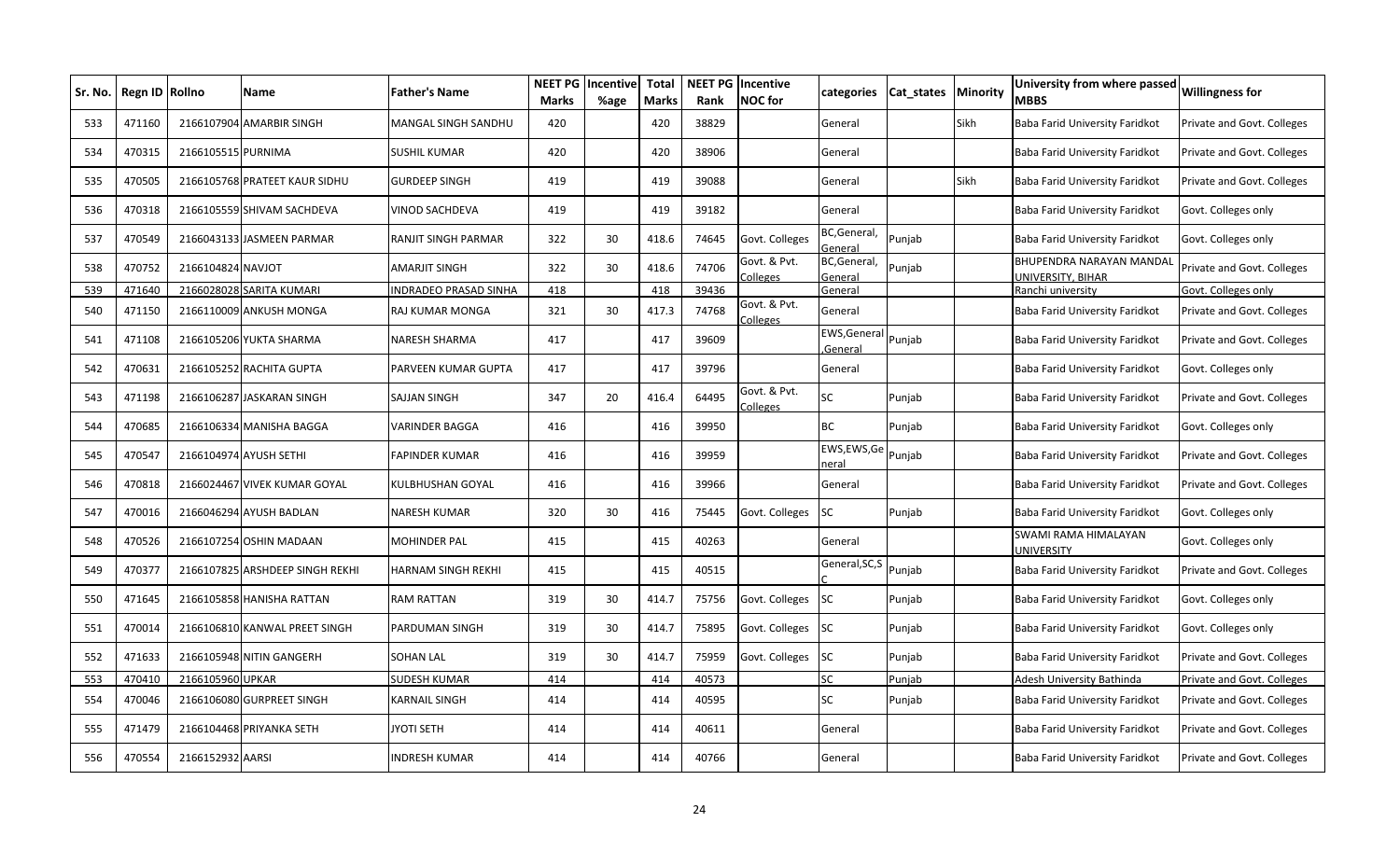| Sr. No. | Regn ID Rollno |                     | <b>Name</b>                      | <b>Father's Name</b>      | <b>NEET PG</b><br>Marks | Incentive<br>%age | <b>Total</b><br><b>Marks</b> | Rank  | <b>NEET PG Incentive</b><br><b>NOC</b> for | categories                      | Cat states   Minority |           | University from where passed<br><b>MBBS</b>         | <b>Willingness for</b>     |
|---------|----------------|---------------------|----------------------------------|---------------------------|-------------------------|-------------------|------------------------------|-------|--------------------------------------------|---------------------------------|-----------------------|-----------|-----------------------------------------------------|----------------------------|
| 557     | 471376         |                     | 2166106355 SANGYA YADAV          | VINOD KUMAR YADAV         | 414                     |                   | 414                          | 40848 |                                            | General                         |                       |           | Baba Farid University Faridkot                      | Private and Govt. Colleges |
| 558     | 470346         |                     | 2166105469 JASPINDER SINGH WALIA | SUKHBIR SINGH WALIA       | 318                     | 30                | 413.4                        | 76269 | Govt. & Pvt.<br>Colleges                   | General                         |                       |           | <b>B.N</b> mandal university<br>nadephura bihar.    | Private and Govt. Colleges |
| 559     | 471263         |                     | 2166108357 MOHIT SINGLA          | <b>RATTAN LAL</b>         | 413                     |                   | 413                          | 40904 |                                            | General                         |                       |           | Baba Farid University Faridkot                      | Private and Govt. Colleges |
| 560     | 471307         | 2166104993          | HARPUNEET                        | <b>GURDEEP SINGH</b>      | 413                     |                   | 413                          | 41090 |                                            | SC                              | Punjab                |           | Baba Farid University Faridkot                      | Govt. Colleges only        |
| 561     | 471024         | 2166104930 EVA GARG |                                  | <b>BHUSHAN KUMAR GARG</b> | 317                     | 30                | 412.1                        | 76839 | Govt. & Pvt.<br>Colleges                   | General                         |                       |           | Baba Farid University Faridkot                      | Govt. Colleges only        |
| 562     | 471137         |                     | 2166105535 SUBHAM KUMAR SINGLA   | VIJAY KUMAR               | 412                     |                   | 412                          | 41185 |                                            | General                         |                       |           | Adesh University Bathinda                           | Private and Govt. Colleges |
| 563     | 471500         | 2166107220          | <b>CHETAN MITTAL</b>             | LAJPAT RAI GUPTA          | 412                     |                   | 412                          | 41218 |                                            | General                         |                       |           | <b>Burdwan University</b>                           | Govt. Colleges only        |
| 564     | 471388         |                     | 2166044529 RAMANPREET KAUR       | <b>RANJIT SINGH</b>       | 343                     | 20                | 411.6                        | 66054 | Govt. Colleges                             | General                         |                       |           | Baba Farid University Faridkot                      | Govt. Colleges only        |
| 565     | 471659         | 2166105253          | <b>KIRANDEEP KAUR</b>            | PARVINDER SINGH           | 410                     |                   | 410                          | 41811 |                                            | General                         |                       |           | Adesh University Bathinda                           | Private and Govt. Colleges |
| 566     | 470120         | 2166106686          | <b>CHAMANDEEP KAUR</b>           | <b>JOGINDER SINGH</b>     | 410                     |                   | 410                          | 42116 |                                            | SC                              | Punjab                |           | Baba Farid University Faridkot                      | Govt. Colleges only        |
| 567     | 470737         |                     | 2166104584 KASHISH SINGHAL       | <b>PARDEEP SINGHAL</b>    | 409                     |                   | 409                          | 42328 |                                            | General                         |                       |           | Baba Farid University Faridkot                      | Private and Govt. Colleges |
| 568     | 470846         |                     | 2166069496 JIVIN SIMON SHAJI     | <b>SHAJI SIMON</b>        | 409                     |                   | 409                          | 42402 |                                            | General                         |                       | Christian | UNIVERSITY OF KERALA                                | Private and Govt. Colleges |
| 569     | 471501         |                     | 2166106512 DHARMINDER AHIR       | CHARNA RAM                | 314                     | 30                | 408.2                        | 77973 | Govt. Colleges                             | SC, General, G Punjab<br>eneral |                       |           | Baba Farid University Faridkot                      | Govt. Colleges only        |
| 570     | 471195         |                     | 2166105566 HEENA SHARMA          | YASH PAL SHARMA           | 314                     | 30                | 408.2                        | 78279 | Govt. & Pvt.<br>Colleges                   | General                         |                       |           | Baba Farid University Faridkot                      | Private and Govt. Colleges |
| 571     | 470243         |                     | 2166104872 BHUPESH GOYAL         | ASHWANI KUMAR             | 408                     |                   | 408                          | 42498 |                                            | General                         |                       |           | Baba Farid University Faridkot                      | Private and Govt. Colleges |
| 572     | 470146         |                     | 2166107945 DAYAPREET KAUR        | NIRMAL SINGH              | 408                     |                   | 408                          | 42628 |                                            | SC                              | Punjab                |           | Baba Farid University Faridkot                      | Private and Govt. Colleges |
| 573     | 471148         |                     | 2166109100 PAWAN KUMAR BANSAL    | <b>GOPAL BANSAL</b>       | 407                     |                   | 407                          | 42728 |                                            | General                         |                       |           | Dr.M.G.R.medical University,<br>:hennai             | Govt. Colleges only        |
| 574     | 470052         |                     | 2166108283 RAMANDEEP KAUR        | <b>CHARANJIT SINGH</b>    | 407                     |                   | 407                          | 42742 |                                            | <b>BC</b>                       | Punjab                |           | Baba Farid University Faridkot                      | Private and Govt. Colleges |
| 575     | 471284         |                     | 2166157622 NIDA NAEEM            | ASRARE HAQUE NAEEM        | 407                     |                   | 407                          | 42831 |                                            | General                         |                       |           | Baba Farid University Faridkot                      | Private and Govt. Colleges |
| 576     | 470166         |                     | 2166107844 BANEET CHADHA         | JAGJIT SINGH CHADHA       | 407                     |                   | 407                          | 42895 |                                            | General                         |                       | Sikh      | Baba Farid University Faridkot                      | Private and Govt. Colleges |
| 577     | 470165         |                     | 2166104269 CHANDEEPAK SINGH      | <b>AMRITPAL SINGH</b>     | 406                     |                   | 406                          | 43105 |                                            | General                         |                       |           | Maharishi Markandeshwar<br>Deemed to be) University | Private and Govt. Colleges |
| 578     | 470700         |                     | 2166106539 AARZU CHOPRA          | <b>DEEPAK CHOPRA</b>      | 404                     |                   | 404                          | 43812 |                                            | General                         |                       |           | Baba Farid University Faridkot                      | Private and Govt. Colleges |
| 579     | 470610         |                     | 2166106274 DEEPAK SALHAN         | RAJINDER PARSHAD          | 404                     |                   | 404                          | 43831 |                                            | SC                              | Punjab                |           | Baba Farid University Faridkot                      | Private and Govt. Colleges |
| 580     | 470327         |                     | 2166105092 SAHIBINDER SINGH      | JASWANT SINGH             | 404                     |                   | 404                          | 43920 |                                            | SC                              | Punjab                |           | Baba Farid University Faridkot                      | Private and Govt. Colleges |
| 581     | 470898         |                     | 2166104783 PRABHKIRAN KAUR       | FEJINDER SINGH            | 403                     |                   | 403                          | 44172 |                                            | General                         |                       |           | Baba Farid University Faridkot                      | Private and Govt. Colleges |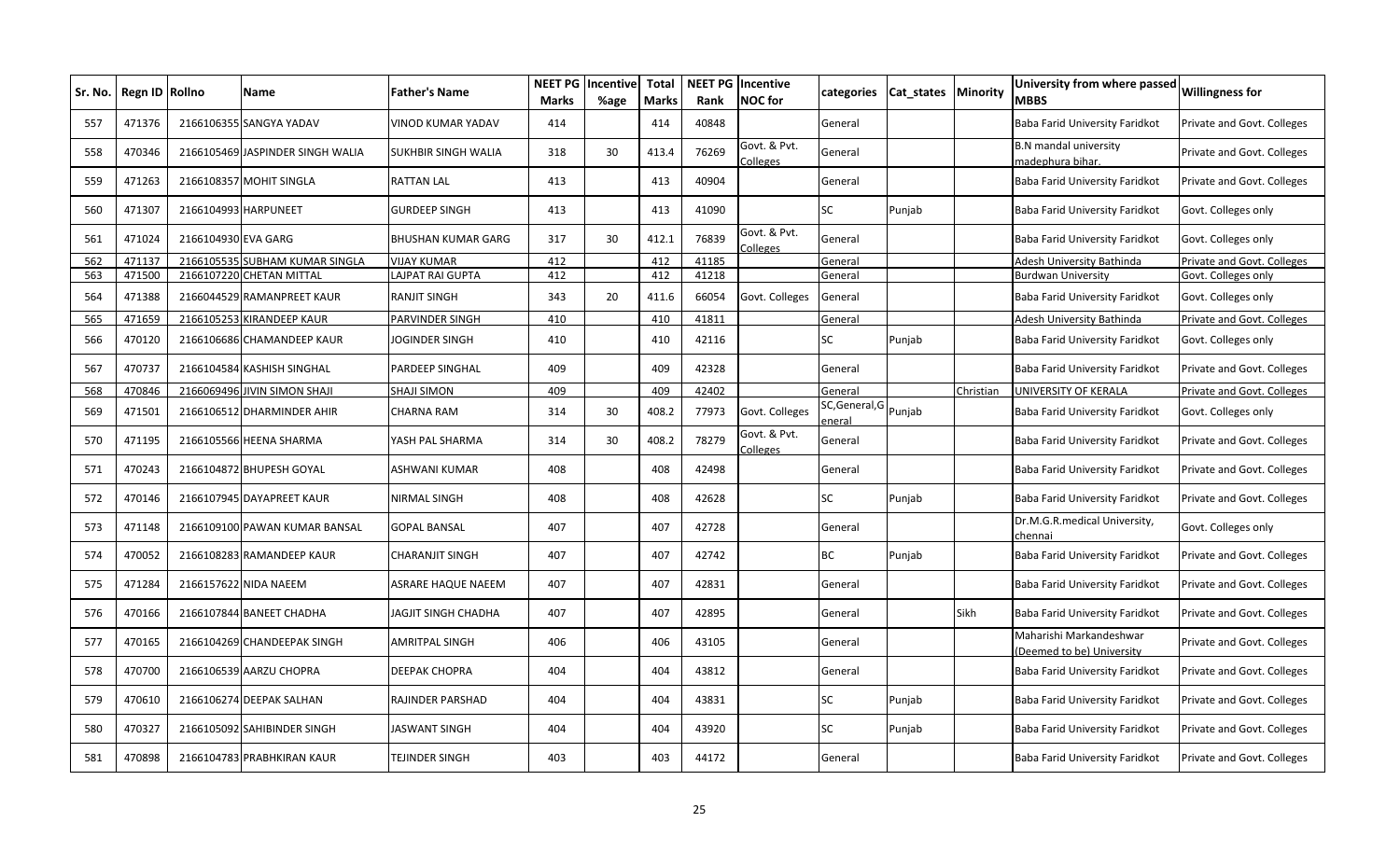| Sr. No. I | <b>Regn ID</b> | <b>Rollno</b>     | Name                              | <b>Father's Name</b>         | <b>NEET PG</b><br><b>Marks</b> | <b>Incentive</b><br>%age | <b>Total</b><br><b>Marks</b> | Rank  | <b>NEET PG</b> Incentive<br><b>NOC</b> for | categories                      | Cat states | Minority  | University from where passed<br><b>MBBS</b>               | Willingness for            |
|-----------|----------------|-------------------|-----------------------------------|------------------------------|--------------------------------|--------------------------|------------------------------|-------|--------------------------------------------|---------------------------------|------------|-----------|-----------------------------------------------------------|----------------------------|
| 582       | 470856         |                   | 2166105025 JASKIRAT SINGH MAKKAR  | <b>HARINDER SINGH MAKKAR</b> | 403                            |                          | 403                          | 44231 |                                            | General                         |            | Sikh      | <b>Baba Farid University Faridkot</b>                     | Private and Govt. Colleges |
| 583       | 470061         |                   | 2166105672 SARVESH KUMAR          | <b>BALKISH RAJ</b>           | 402                            |                          | 402                          | 44464 |                                            | SC                              | Punjab     |           | Baba Farid University Faridkot                            | Private and Govt. Colleges |
| 584       | 470163         |                   | 2166107170 PARGAT SINGH           | <b>INDERJIT SINGH</b>        | 402                            |                          | 402                          | 44574 |                                            | SC                              | Punjab     |           | Baba Farid University Faridkot                            | Private and Govt. Colleges |
| 585       | 470538         |                   | 2166105954 NAVPREET HEERA         | SUBHASH CHANDER              | 402                            |                          | 402                          | 44684 |                                            | <b>SC</b>                       | Punjab     |           | Baba Farid University Faridkot                            | Private and Govt. Colleges |
| 586       | 471421         |                   | 2166106017 INDERJIT SONIA         | UPKAR SINGH                  | 309                            | 30                       | 401.7                        | 80221 | Govt. Colleges                             | SC, General, G Punjab<br>eneral |            |           | Baba Farid University Faridkot                            | Govt. Colleges only        |
| 587       | 470975         |                   | 2166108195 PUNEET KAUR            | SURJIT SINGH                 | 401                            |                          | 401                          | 44733 |                                            | BC                              | Punjab     |           | Baba Farid University Faridkot                            | Private and Govt. Colleges |
| 588       | 470978         | 2166107044 AYUSHI |                                   | <b>SURINDER BABBAR</b>       | 401                            |                          | 401                          | 44795 |                                            | EWS                             | Punjab     |           | Baba Farid University Faridkot                            | Govt. Colleges only        |
| 589       | 471099         |                   | 2166107928 GAGANDEEP KAUR         | <b>NAIB SINGH</b>            | 401                            |                          | 401                          | 44951 |                                            | SC                              | Punjab     |           | Baba Farid University Faridkot                            | Govt. Colleges only        |
| 590       | 470822         | 2166047064 NEHA   |                                   | ASHWANI KUMAR                | 400                            |                          | 400                          | 45120 |                                            | <b>SC</b>                       | Punjab     |           | Baba Farid University Faridkot                            | Private and Govt. Colleges |
| 591       | 470072         |                   | 2166105645 ROHIT BANGER           | AVTAR KISHAN                 | 400                            |                          | 400                          | 45198 |                                            | SC, General, G<br>eneral        | Punjab     |           | Baba Farid University Faridkot                            | Private and Govt. Colleges |
| 592       | 471502         |                   | 2166046164 TANVEER DABRIA         | GURMEJ SINGH DABRIA          | 399                            |                          | 399                          | 45516 |                                            | SC                              | Punjab     |           | Baba Farid University Faridkot                            | Govt. Colleges only        |
| 593       | 470556         |                   | 2166108192 TEJINDER SINGH         | SURJIT SINGH                 | 398                            |                          | 398                          | 45830 |                                            | SC                              | Punjab     |           | Baba Farid University Faridkot                            | Govt. Colleges only        |
| 594       | 470963         |                   | 2166107826 ANTARJOT KAUR REKHI    | HARNAM SINGH REKHI           | 398                            |                          | 398                          | 45994 |                                            | General, SC, S                  | Punjab     |           | Baba Farid University Faridkot                            | Govt. Colleges only        |
| 595       | 470320         |                   | 2166106491 HARMANDEEP KAUR        | <b>BHUPINDER SINGH</b>       | 398                            |                          | 398                          | 45997 |                                            | <b>SC</b>                       | Punjab     |           | Baba Farid University Faridkot                            | Private and Govt. Colleges |
| 596       | 470618         |                   | 2166108348 KASHISH AGGARWAL       | RAKESH AGGARWAL              | 306                            | 30                       | 397.8                        | 81551 | Govt. & Pvt.<br>Colleges                   | General                         |            |           | Baba Farid University Faridkot                            | Private and Govt. Colleges |
| 597       | 470735         |                   | 2166125363 JUDE CHRISTENSON       | SAM J CHRISTENSON            | 397                            |                          | 397                          | 46325 |                                            | BC, General,<br>General         | Tamil Nadu | Christian | The Tamil Nadu Dr. M.G.R.<br>Medical University, Chennai. | Private and Govt. Colleges |
| 598       | 471073         |                   | 2166105928 PUSHTINDER SINGH       | SATRAJ SINGH                 | 396                            |                          | 396                          | 46539 |                                            | BC, General,<br>General         | Punjab     |           | Baba Farid University Faridkot                            | Govt. Colleges only        |
| 599       | 470307         |                   | 2166024353 PUNEET KAUR MANN       | <b>BALJIT SINGH</b>          | 395                            |                          | 395                          | 47007 |                                            | BC, General,<br>General         | Punjab     |           | Adesh University Bathinda                                 | Private and Govt. Colleges |
| 600       | 470262         |                   | 2166105761 MANPREET SINGH         | GOPAL SINGH                  | 395                            |                          | 395                          | 47039 |                                            | SC                              | Punjab     |           | Baba Farid University Faridkot                            | Private and Govt. Colleges |
| 601       | 470480         | 2166024439 AARZOO |                                   | JAGDISH CHANDER              | 394                            |                          | 394                          | 47142 |                                            | General                         |            |           | Baba Farid University Faridkot                            | Govt. Colleges only        |
| 602       | 470504         |                   | 2166105501 RIA SINGLA             | SURINDER PAL                 | 394                            |                          | 394                          | 47203 |                                            | General                         |            |           | Baba Farid University Faridkot                            | Private and Govt. Colleges |
| 603       | 470918         |                   | 2166024406 MANAVDEEP SINGH        | GURBACHAN SINGH              | 394                            |                          | 394                          | 47269 |                                            | General                         |            |           | Baba Farid University Faridkot                            | Govt. Colleges only        |
| 604       | 471054         |                   | 2166167239 KEVIN GEORGE VARUGHESE | <b>GEORGE VARUGHESE</b>      | 393                            |                          | 393                          | 47676 |                                            | General                         |            | Christian | NITTE UNIVERSITY                                          | Private and Govt. Colleges |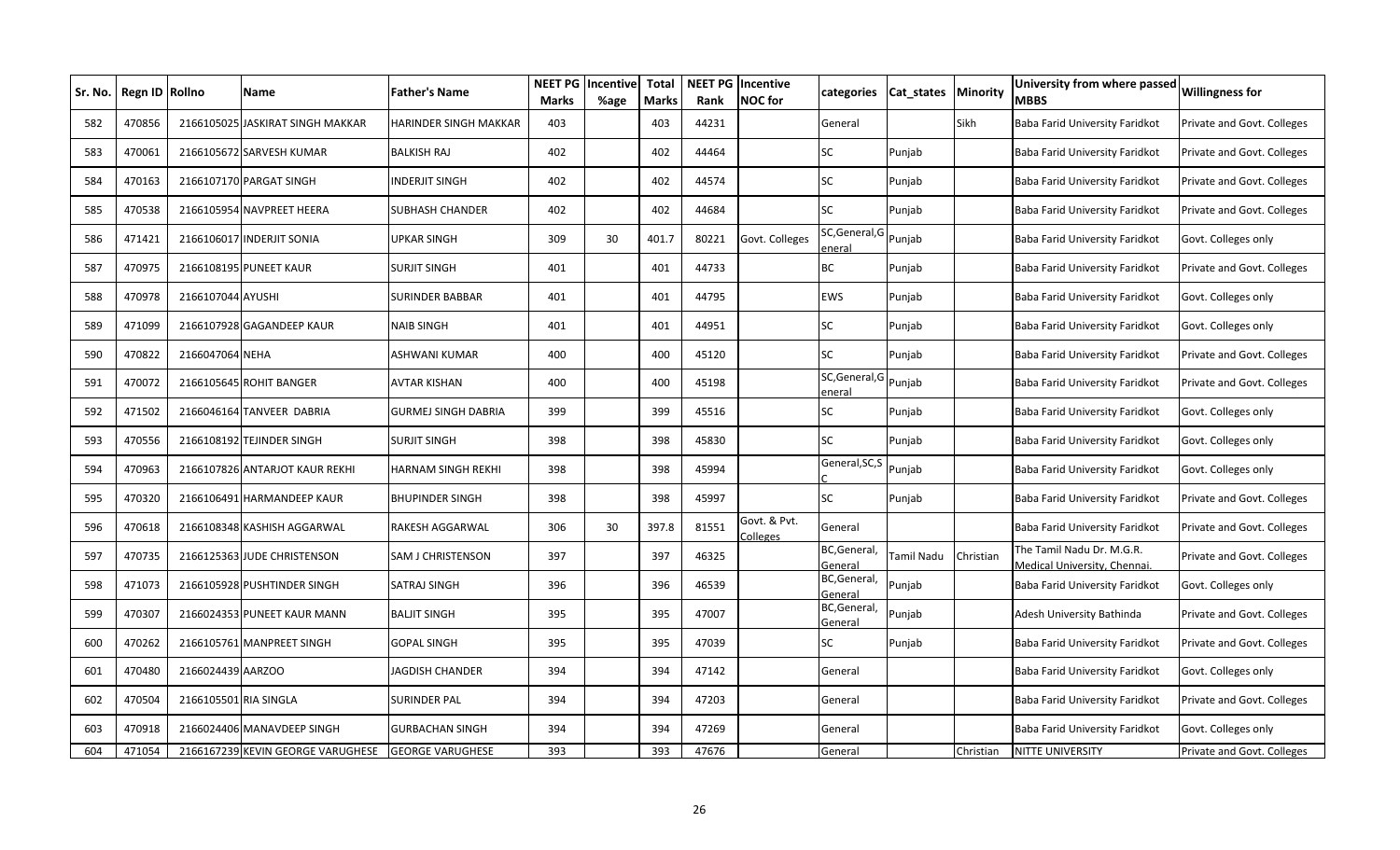| Sr. No. | Regn ID Rollno |                     | Name                                            | <b>Father's Name</b>       | <b>NEET PG</b><br><b>Marks</b> | <b>Incentive</b><br>%age | <b>Total</b><br>Marks | Rank  | <b>NEET PG Incentive</b><br><b>NOC</b> for | categories                      | Cat states | <b>Minority</b> | University from where passed<br><b>MBBS</b>            | <b>Willingness for</b>            |
|---------|----------------|---------------------|-------------------------------------------------|----------------------------|--------------------------------|--------------------------|-----------------------|-------|--------------------------------------------|---------------------------------|------------|-----------------|--------------------------------------------------------|-----------------------------------|
| 605     | 471092         |                     | 2166105143 APANPREET KAUR                       | <b>KULWANT SINGH</b>       | 393                            |                          | 393                   | 47688 |                                            | EWS, EWS, Ge<br>าeral           | Punjab     |                 | Baba Farid University Faridkot                         | Govt. Colleges only               |
| 606     | 470101         | 2166167761          | <b>STEPHEN TOM JUDE</b>                         | A G JUDE                   | 393                            |                          | 393                   | 47706 |                                            | General                         |            | Christian       | Baba Farid University Faridkot                         | Private and Govt. Colleges        |
| 607     | 470406         |                     | 2166107496 MANMEET SINGH                        | <b>BALWANT SINGH</b>       | 392                            |                          | 392                   | 48037 |                                            | SC, General, G Punjab<br>enera  |            |                 | Baba Farid University Faridkot                         | Private and Govt. Colleges        |
| 608     | 471035         | 2166105981 PRIYANKA |                                                 | <b>SURINDER PAL</b>        | 301                            | 30                       | 391.3                 | 83714 | Govt. & Pvt.<br>Colleges                   | SС                              | Punjab     |                 | Baba Farid University Faridkot                         | Private and Govt. Colleges        |
| 609     | 470562         |                     | 2166104324 GUNEET KAUR                          | <b>BALWINDER SINGH</b>     | 390                            |                          | 390                   | 48535 |                                            | General                         |            | Sikh            | Baba Farid University Faridkot                         | Private and Govt. Colleges        |
| 610     | 470892         | 2166043744          | <b>KSHITIJA ATTRY</b>                           | RAJESH KUMAR ATTRY         | 390                            |                          | 390                   | 48689 |                                            | General                         |            |                 | Adesh University Bathinda                              | Private and Govt. Colleges        |
| 611     | 470904         | 2166105224          | <b>LIZA GUPTA</b>                               | OM PARKASH                 | 390                            |                          | 390                   | 48723 |                                            | General                         |            |                 | Adesh University Bathinda                              | <b>Private and Govt. Colleges</b> |
| 612     | 470981         |                     | 2166104466 RAMANDEEP SINGH                      | <b>JUGRAJ SINGH</b>        | 390                            |                          | 390                   | 48757 |                                            | SC                              | Punjab     |                 | Baba Farid University Faridkot                         | Private and Govt. Colleges        |
| 613     | 470793         |                     | 2166106740 SUPREET KAUR                         | <b>MANGAL SINGH</b>        | 389                            |                          | 389                   | 48977 |                                            | SC, General, G<br>enera         | Punjab     |                 | Baba Farid University Faridkot                         | Private and Govt. Colleges        |
| 614     | 470386         | 2166105791 JYOTI    |                                                 | <b>HARI SHANKER</b>        | 389                            |                          | 389                   | 48989 |                                            | SС                              | Punjab     |                 | Baba Farid University Faridkot                         | Govt. Colleges only               |
| 615     | 470194         | 2166106181          | ISHA BHARDWAJ                                   | <b>NAVEEN BHARDWAJ</b>     | 388                            |                          | 388                   | 49392 |                                            | General                         |            |                 | Baba Farid University Faridkot                         | Private and Govt. Colleges        |
| 616     | 471649         | 2166108291          | <b>MANPREET KAUR</b>                            | <b>GURMEET SINGH DEYEA</b> | 388                            |                          | 388                   | 49489 |                                            | SC.                             | Punjab     |                 | Baba Farid University Faridkot                         | Govt. Colleges only               |
| 617     | 471049         |                     | 2166106051 SURBHI SANGRA                        | YASH PAUL SANGRA           | 298                            | 30                       | 387.4                 | 84789 | Govt. & Pvt.<br>Colleges                   | SC.                             | Punjab     |                 | Baba Farid University Faridkot                         | Private and Govt. Colleges        |
| 618     | 471626         |                     | 2166031945 SAMUEL SARAANSH SAMSON RAMESH SAMSON |                            | 387                            |                          | 387                   | 49609 |                                            | General                         |            | Christian       | Baba Farid University Faridkot                         | Private and Govt. Colleges        |
| 619     | 470833         | 2166105561 SUKRITI  |                                                 | VIRINDER KUMAR SHARMA      | 387                            |                          | 387                   | 49715 |                                            | General                         |            |                 | Baba Farid University Faridkot                         | Private and Govt. Colleges        |
| 620     | 470503         |                     | 2166104323 NIKHIL BHAGAT                        | <b>BALWINDER KUMAR</b>     | 387                            |                          | 387                   | 49778 |                                            | SC, General, G<br>eneral        | Punjab     |                 | Baba Farid University Faridkot                         | Govt. Colleges only               |
| 621     | 470170         |                     | 2166107273 SIMRATA SINGH                        | NAVTEJ SINGH DHINDSA       | 387                            |                          | 387                   | 49779 |                                            | General                         |            |                 | Baba Farid University Faridkot                         | Private and Govt. Colleges        |
| 622     | 470440         | 2166105673          | <b>GUGNEET KAUR</b>                             | <b>BALVINDER SINGH</b>     | 386                            |                          | 386                   | 50091 |                                            | SC                              | Punjab     |                 | Baba Farid University Faridkot                         | Private and Govt. Colleges        |
| 623     | 471241         | 2166106167          | <b>KAREENA ARORA</b>                            | <b>NARESH ARORA</b>        | 385                            |                          | 385                   | 50427 |                                            | General                         |            |                 | Baba Farid University Faridkot                         | Private and Govt. Colleges        |
| 624     | 470405         | 2166042041 PRAGYA   |                                                 | ASHWANI KUMAR              | 385                            |                          | 385                   | 50596 |                                            | General                         |            |                 | Baba Farid University Faridkot                         | Govt. Colleges only               |
| 625     | 470130         |                     | 2166107212 MADHURPREET KAUR                     | KULDEEP SINGH              | 385                            |                          | 385                   | 50600 |                                            | SC                              | Punjab     |                 | Baba Farid University Faridkot                         | Govt. Colleges only               |
| 626     | 471364         | 2166105517 PALLAVI  |                                                 | <b>SUSHIL KUMAR</b>        | 384                            |                          | 384                   | 50841 |                                            | SC, General, G<br><u>eneral</u> | Punjab     |                 | Baba Farid University Faridkot                         | Govt. Colleges only               |
| 627     | 470411         |                     | 2166105742 SUPREET RAI                          | <b>DILBAG RAI</b>          | 383                            |                          | 383                   | 50971 |                                            | SC.                             | Punjab     |                 | Adesh University Bathinda                              | Private and Govt. Colleges        |
| 628     | 470169         |                     | 2166026020 NATTA NEHEMIAH HARSHIL               | <b>NATTA RAVI KUMAR</b>    | 383                            |                          | 383                   | 50978 |                                            | General                         |            | Christian       | THE TAMIL NADU Dr. M.G.R.<br><b>MEDICAL UNIVERSITY</b> | Private and Govt. Colleges        |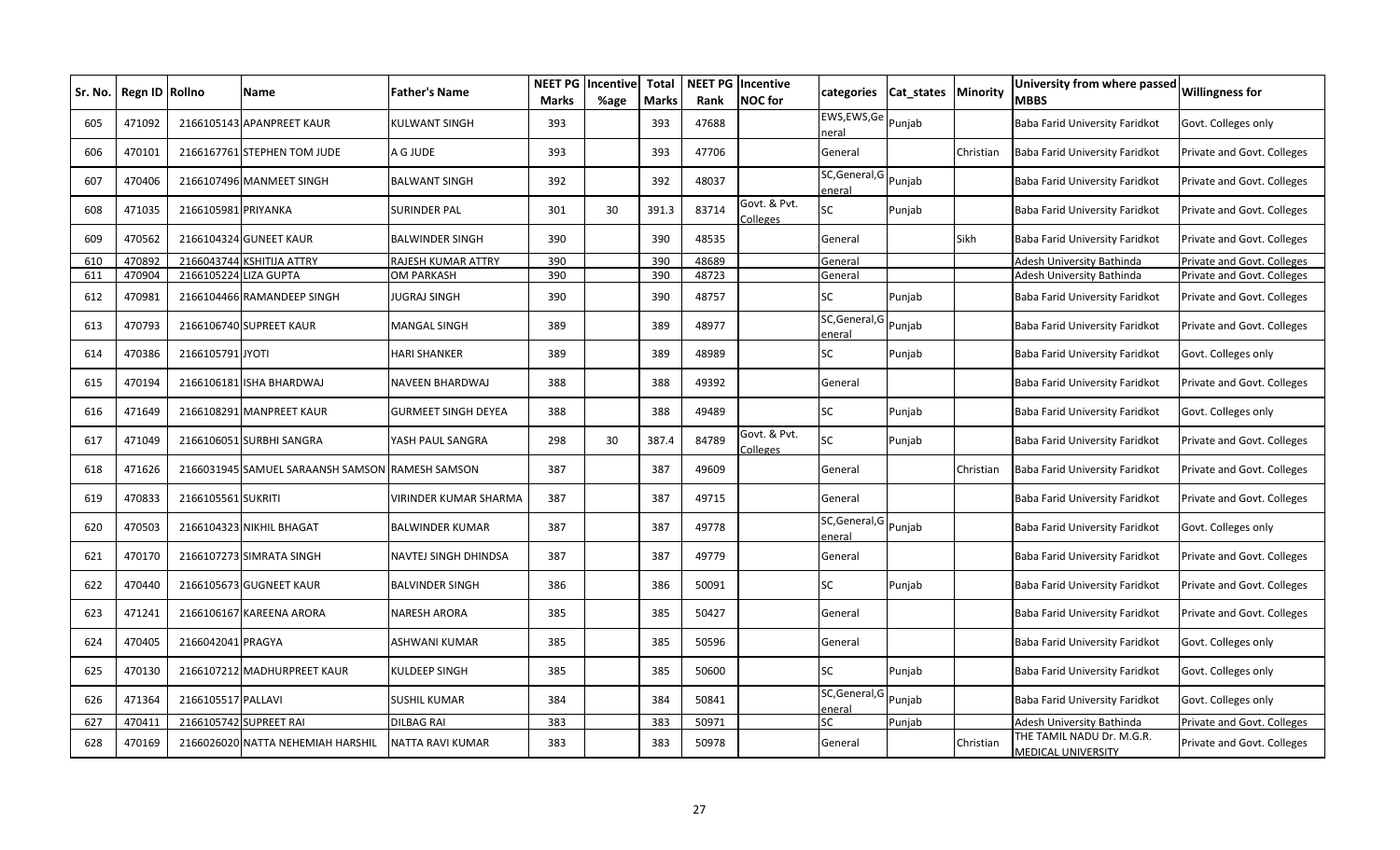| Sr. No. | Regn ID Rollno |                     | Name                              | Father's Name         | <b>NEET PG</b><br><b>Marks</b> | Incentive<br>%age | <b>Total</b><br><b>Marks</b> | Rank  | <b>NEET PG Incentive</b><br><b>NOC</b> for | categories                      | Cat states | Minority    | University from where passed<br><b>MBBS</b>        | Willingness for            |
|---------|----------------|---------------------|-----------------------------------|-----------------------|--------------------------------|-------------------|------------------------------|-------|--------------------------------------------|---------------------------------|------------|-------------|----------------------------------------------------|----------------------------|
| 629     | 471270         |                     | 2166105841 IVNEET KAUR            | IASWINDER SINGH       | 383                            |                   | 383                          | 51126 |                                            | General                         |            | Sikh        | Baba Farid University Faridkot                     | Private and Govt. Colleges |
| 630     | 470896         |                     | 2166107671 PRIYANKA NARULA        | ARVIND NARULA         | 383                            |                   | 383                          | 51164 |                                            | General                         |            |             | Baba Farid University Faridkot                     | Private and Govt. Colleges |
| 631     | 470748         |                     | 2166106889 NIVEDITA ROHINI CALTON | RAJNEESH KUMAR CALTON | 382                            |                   | 382                          | 51330 |                                            | General                         |            | Christian   | Baba Farid University Faridkot                     | Private and Govt. Colleges |
| 632     | 470565         |                     | 2166107333 RAMANDEEP BHARDWAJ     | RAJESH KUMAR BHARDWAJ | 382                            |                   | 382                          | 51337 |                                            | General                         |            |             | Baba Farid University Faridkot                     | Private and Govt. Colleges |
| 633     | 471059         |                     | 2166105714 MANRAJ SINGH           | <b>DALJIT SINGH</b>   | 382                            |                   | 382                          | 51414 |                                            | <b>SC</b>                       | Punjab     |             | Baba Farid University Faridkot                     | Govt. Colleges only        |
| 634     | 471654         |                     | 2166156046 NITTURI HADHASSA       | N YESU RATHNAM        | 382                            |                   | 382                          | 51582 |                                            | General                         |            | Christian   | DR. NTR University of Health<br>ciences, vijaywada | Private and Govt. Colleges |
| 635     | 471229         |                     | 2166062445 JOBIN CLEETUS          | CLEETUS K.P           | 381                            |                   | 381                          | 51606 |                                            | General                         |            | Christian   | KERALA UNIVERSITY OF HEALTH<br><b>SCIENCES</b>     | Private and Govt. Colleges |
| 636     | 470032         |                     | 2166104654 ARUSHI GUPTA           | RAMAN GUPTA           | 381                            |                   | 381                          | 51641 |                                            | General                         |            |             | Baba Farid University Faridkot                     | Private and Govt. Colleges |
| 637     | 470250         |                     | 2166104966 DOLLY SINGLA           | DEWAN CHAND SINGLA    | 381                            |                   | 381                          | 51831 |                                            | <b>EWS</b>                      | Punjab     |             | Adesh University Bathinda                          | Private and Govt. Colleges |
| 638     | 470942         |                     | 2166106582 HARAMRIT SINGH         | GURINDER SINGH        | 380                            |                   | 380                          | 52110 |                                            | EWS, General<br>General         | Punjab     | <b>Sikh</b> | Baba Farid University Faridkot                     | Private and Govt. Colleges |
| 639     | 471104         |                     | 2166104382 SHALINDERJEET KAUR     | GULZAR SINGH          | 379                            |                   | 379                          | 52584 |                                            | SC                              | Punjab     |             | Baba Farid University Faridkot                     | Private and Govt. Colleges |
| 640     | 471224         |                     | 2166042439 SACHIN GOEL            | <b>VIJAY GOEL</b>     | 379                            |                   | 379                          | 52591 |                                            | General                         |            |             | Adesh University Bathinda                          | Private and Govt. Colleges |
| 641     | 470689         |                     | 2166106333 RISHAVJIT SINGH        | V K SINGH             | 378                            |                   | 378                          | 52784 |                                            | SC                              | Punjab     |             | Baba Farid University Faridkot                     | Govt. Colleges only        |
| 642     | 471612         |                     | 2166106259 AAKRITI SOOD           | RAJEEV SOOD           | 378                            |                   | 378                          | 52989 |                                            | General                         |            |             | MAHARISHI MARKENDESHWAR<br>UNIVERSITY              | Private and Govt. Colleges |
| 643     | 470642         |                     | 2166108381 MANPREET KAUR          | SURINDER SINGH        | 377                            |                   | 377                          | 53086 |                                            | SC                              | Punjab     |             | Baba Farid University Faridkot                     | Private and Govt. Colleges |
| 644     | 470482         |                     | 2166169101 AMANDEEP KAUR          | GURJINDER SINGH       | 377                            |                   | 377                          | 53154 |                                            | SC                              | Punjab     |             | Baba Farid University Faridkot                     | Private and Govt. Colleges |
| 645     | 471029         |                     | 2166106914 SARLEEN KAUR ARORA     | RAMINDER SINGH ARORA  | 376                            |                   | 376                          | 53606 |                                            | General                         |            | Sikh        | KATHMANDU UNIVERSITY                               | Private and Govt. Colleges |
| 646     | 470195         |                     | 2166107155 PREET KANWAL           | HARBHAJAN SINGH       | 376                            |                   | 376                          | 53653 |                                            | General                         |            | Sikh        | Baba Farid University Faridkot                     | Private and Govt. Colleges |
| 647     | 470363         |                     | 2166108173 HARJOT SINGH           | SURDEEP SINGH         | 375                            |                   | 375                          | 53778 |                                            | SC, General, G Punjab<br>eneral |            |             | Baba Farid University Faridkot                     | Govt. Colleges only        |
| 648     | 471662         |                     | 2166067426 ELIZABETH JOSE         | IOSE P KUNNATH        | 375                            |                   | 375                          | 54092 |                                            | General                         |            | Christian   | Baba Farid University Faridkot                     | Private and Govt. Colleges |
| 649     | 471615         | 2166104729 SHIRIN   |                                   | SUBASH CHANDER        | 375                            |                   | 375                          | 54125 |                                            | <b>SC</b>                       | Puniab     |             | Ch. charan singh university                        | Private and Govt. Colleges |
| 650     | 470906         |                     | 2166107599 LEKHNI PRIYA           | SANJI RAM             | 375                            |                   | 375                          | 54193 |                                            | SC                              | Punjab     |             | Baba Farid University Faridkot                     | Govt. Colleges only        |
| 651     | 471482         | 2166105972 SHRESHTH |                                   | SUMAN KUMAR           | 374                            |                   | 374                          | 54222 |                                            | General                         |            |             | Baba Farid University Faridkot                     | Govt. Colleges only        |
| 652     | 470127         |                     | 2166107570 MANDEEP RAI            | PREM NATH             | 287                            | 30                | 373.1                        | 89829 | Govt. Colleges                             | SC, General, G Punjab<br>enera  |            |             | ugansk state medical university,<br>ıkraine        | Govt. Colleges only        |
| 653     | 470215         |                     | 2166152542 VIVEK SHAW             | SAMUEL MUKESH SHAW    | 373                            |                   | 373                          | 54540 |                                            | General                         |            | Christian   | Baba Farid University Faridkot                     | Private and Govt. Colleges |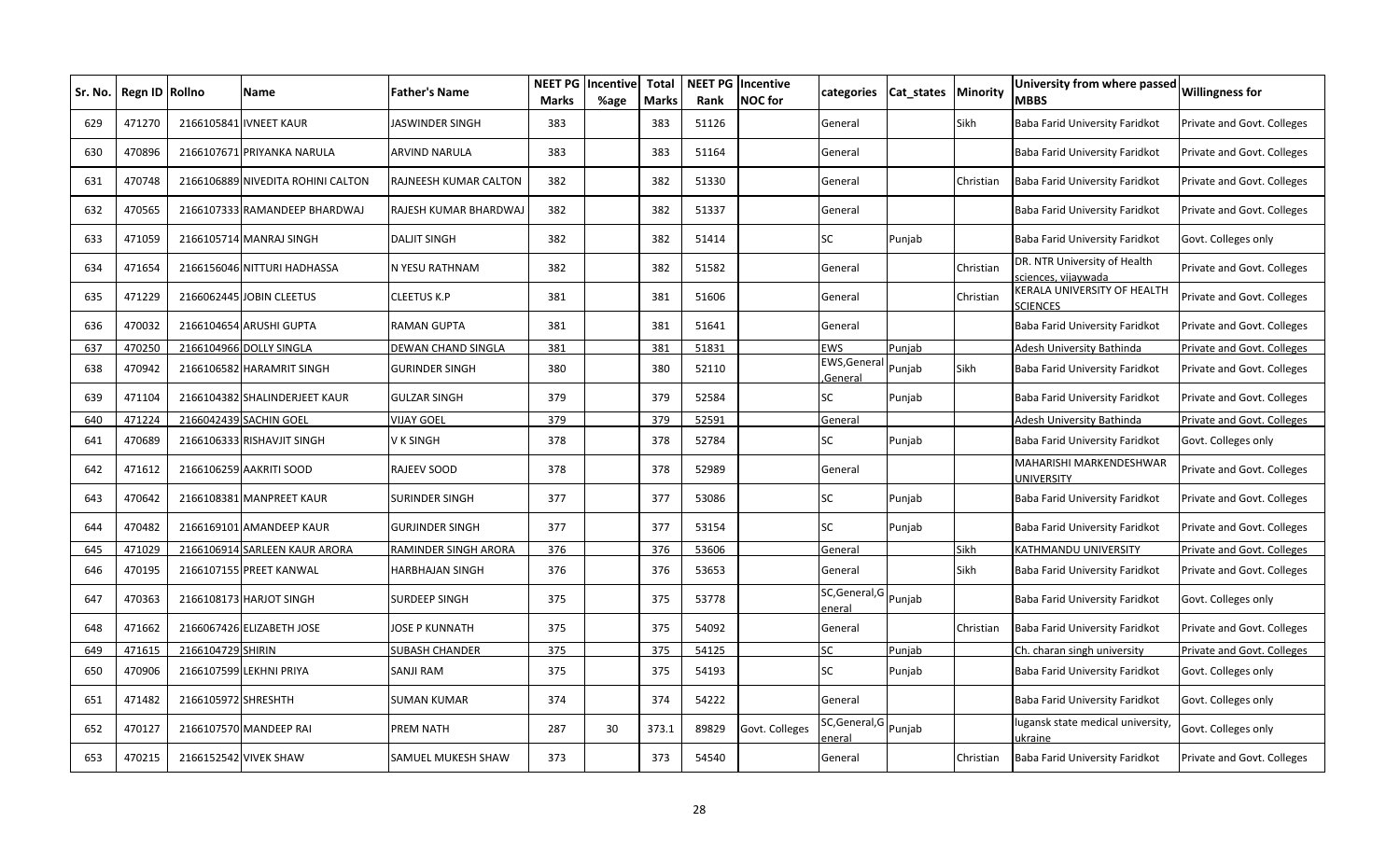| Sr. No. l | Regn ID | <b>Rollno</b>       | Name                         | <b>Father's Name</b>     | <b>NEET PG</b><br><b>Marks</b> | Incentive<br>%age | <b>Total</b><br><b>Marks</b> | Rank  | <b>NEET PG Incentive</b><br><b>NOC</b> for | categories                      | Cat_states   Minority |             | University from where passed<br>MBBS                    | <b>Willingness for</b>     |
|-----------|---------|---------------------|------------------------------|--------------------------|--------------------------------|-------------------|------------------------------|-------|--------------------------------------------|---------------------------------|-----------------------|-------------|---------------------------------------------------------|----------------------------|
| 654       | 471441  |                     | 2166106029 PANKAJ VERMA      | VIJAY KUMAR VERMA        | 373                            |                   | 373                          | 54617 |                                            | EWS, General Punjab<br>General  |                       |             | Adesh University Bathinda                               | Govt. Colleges only        |
| 655       | 471574  |                     | 2166113860 BIPANPREET KAUR   | JAGIR SINGH              | 373                            |                   | 373                          | 54654 |                                            | SC, General, G Punjab<br>eneral |                       |             | Baba Farid University Faridkot                          | Private and Govt. Colleges |
| 656       | 470699  |                     | 2166105610 RHYTHAM NAGRATH   | ANIL NAGRATH             | 373                            |                   | 373                          | 54761 |                                            | General                         |                       |             | Baba Farid University Faridkot                          | Private and Govt. Colleges |
| 657       | 470652  |                     | 2166024382 VAIBHAV CHADHA    | DESH DEEPAK CHADHA       | 373                            |                   | 373                          | 54849 |                                            | General                         |                       |             | Baba Farid University Faridkot                          | Private and Govt. Colleges |
| 658       | 470196  | 2166106138 ANU MAHI |                              | MANGAL RAM               | 373                            |                   | 373                          | 54860 |                                            | <b>SC</b>                       | Punjab                |             | Baba Farid University Faridkot                          | Govt. Colleges only        |
| 659       | 471028  |                     | 2166105804 PREET INDER SINGH | HARVINDER SINGH          | 372                            |                   | 372                          | 54964 |                                            | General                         |                       | <b>Sikh</b> | Baba Farid University Faridkot                          | Private and Govt. Colleges |
| 660       | 470767  |                     | 2166104586 DILPREET SINGH    | PARMJIT SINGH            | 371                            |                   | 371                          | 55246 |                                            | BC,General,<br>General          | Punjab                |             | Baba Farid University Faridkot                          | Private and Govt. Colleges |
| 661       | 471667  |                     | 2166104541 ROHAN KASHYAP     | MOHAN LAL                | 371                            |                   | 371                          | 55257 |                                            | ВC                              | Punjab                |             | Baba Farid University Faridkot                          | Private and Govt. Colleges |
| 662       | 470139  |                     | 2166106109 PARAMVIR SINGH    | KULDIP SINGH             | 370                            |                   | 370                          | 55600 |                                            | SC                              | Punjab                |             | Baba Farid University Faridkot                          | Private and Govt. Colleges |
| 663       | 470412  |                     | 2166105682 MANJYOTI LAKHA    | BALWINDER SINGH LAKHA    | 370                            |                   | 370                          | 55765 |                                            | SC                              | Punjab                |             | Baba Farid University Faridkot                          | Private and Govt. Colleges |
| 664       | 470154  |                     | 2166105677 NAVJOT KAUR       | BALWINDER SINGH          | 369                            |                   | 369                          | 56141 |                                            | General                         |                       | Sikh        | Baba Farid University Faridkot                          | Private and Govt. Colleges |
| 665       | 470314  |                     | 2166024702 PRERNA AGGARWAL   | VINOD KUMAR AGGARWAL     | 369                            |                   | 369                          | 56268 |                                            | General                         |                       |             | Baba Farid University Faridkot                          | Govt. Colleges only        |
| 666       | 470021  |                     | 2166104696 VIKRAM KAPOOR     | SANJEEV KAPOOR           | 368                            |                   | 368                          | 56669 |                                            | General                         |                       |             | Baba Farid University Faridkot                          | Private and Govt. Colleges |
| 667       | 471391  |                     | 2166105413 SHIVANI SINGLA    | SANJEEV KUMAR SINGLA     | 367                            |                   | 367                          | 56836 |                                            | General                         |                       |             | Baba Farid University Faridkot                          | Private and Govt. Colleges |
| 668       | 471090  |                     | 2166106401 JASKARAN SINGH    | AMRIK SINGH              | 367                            |                   | 367                          | 56996 |                                            | SC                              | Punjab                |             | Baba Farid University Faridkot                          | Govt. Colleges only        |
| 669       | 471145  |                     | 2166107957 MANSIMRAN KAUR    | PARMINDER SINGH          | 366                            |                   | 366                          | 57281 |                                            | General                         |                       |             | Baba Farid University Faridkot                          | Private and Govt. Colleges |
| 670       | 470039  |                     | 2166105484 TINISH MITTAL     | SUNIL MITTAL             | 366                            |                   | 366                          | 57339 |                                            | General                         |                       |             | Baba Farid University Faridkot                          | Private and Govt. Colleges |
| 671       | 470147  |                     | 2166107809 MANJEET KAMAL     | HARBAKHSH SINGH HIRA     | 281                            | 30                | 365.3                        | 92345 | Govt. Colleges                             | <b>SC</b>                       | Punjab                |             | Baba Farid University Faridkot                          | Govt. Colleges only        |
| 672       | 470897  |                     | 2166105274 HARLAB SINGH      | PYARA SINGH              | 281                            | 30                | 365.3                        | 92527 | Govt. Colleges                             | <b>SC</b>                       | Punjab                |             | The West Bengal University Of<br><b>Health Sciences</b> | Govt. Colleges only        |
| 673       | 470887  |                     | 2166024403 HARSIMRANPREET    | GIAN CHAND               | 365                            |                   | 365                          | 57385 |                                            | <b>SC</b>                       | Punjab                |             | Baba Farid University Faridkot                          | Govt. Colleges only        |
| 674       | 470388  |                     | 2166104883 VISHAVJEET SINGH  | <b>BABAR FARID SINGH</b> | 365                            |                   | 365                          | 57542 |                                            | General                         |                       |             | Adesh University Bathinda                               | Private and Govt. Colleges |
| 675       | 470278  |                     | 2166107194 KAMALJIT KAUR     | KAPTAN SINGH             | 365                            |                   | 365                          | 57570 |                                            | SC                              | Punjab                |             | Baba Farid University Faridkot                          | Private and Govt. Colleges |
| 676       | 470586  |                     | 2166106132 SHUBHAM SEHGAL    | LEKH RAM SEHGAL          | 365                            |                   | 365                          | 57623 |                                            | SC                              | Punjab                |             | Baba Farid University Faridkot                          | Private and Govt. Colleges |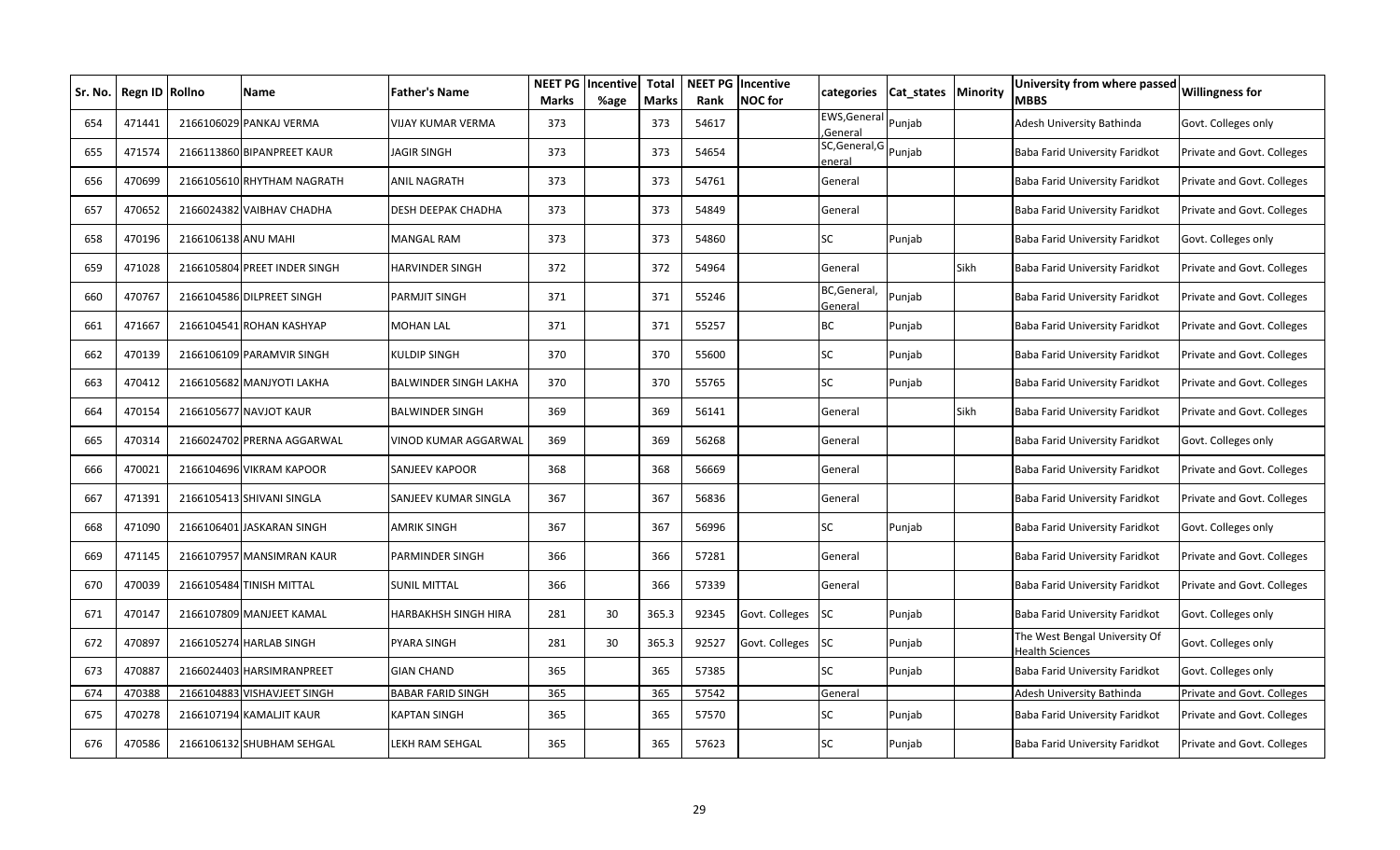| Sr. No. | Regn ID Rollno |                     | Name                               | Father's Name             | <b>NEET PG</b><br><b>Marks</b> | Incentive<br>%age | <b>Total</b><br><b>Marks</b> | Rank  | <b>NEET PG Incentive</b><br><b>NOC</b> for | categories                      | Cat_states   Minority | University from where passed<br><b>MBBS</b> | <b>Willingness for</b>     |
|---------|----------------|---------------------|------------------------------------|---------------------------|--------------------------------|-------------------|------------------------------|-------|--------------------------------------------|---------------------------------|-----------------------|---------------------------------------------|----------------------------|
| 677     | 471686         |                     | 2166106140 MANVINDER KAUR          | MANJIT SINGH              | 365                            |                   | 365                          | 57758 |                                            | <b>SC</b>                       | Punjab                | Baba Farid University Faridkot              | Govt. Colleges only        |
| 678     | 470650         |                     | 2166106548 ISHA ARORA              | DHARAMVIR ARORA           | 364                            |                   | 364                          | 57999 |                                            | General                         |                       | Baba Farid University Faridkot              | Private and Govt. Colleges |
| 679     | 471627         |                     | 2166042191 YOGESH PACHISIA         | RAJ KUMAR PACHISIA        | 364                            |                   | 364                          | 58176 |                                            | SC                              | Haryana               | Baba Farid University Faridkot              | Govt. Colleges only        |
| 680     | 470425         |                     | 2166104615 VIPAN CHANDERPAL BHATIA | RAJ MAL BHATIA            | 280                            | 30                | 364                          | 93200 | Govt. Colleges                             | SC, General, G Punjab<br>eneral |                       | Baba Farid University Faridkot              | Govt. Colleges only        |
| 681     | 470367         |                     | 2166104664 KANWARTAJ SINGH         | RAMINDER SINGH            | 279                            | 30                | 362.7                        | 93490 | Govt. & Pvt.<br>Colleges                   | BC, General,<br>General         | Punjab                | Baba Farid University Faridkot              | Private and Govt. Colleges |
| 682     | 471061         | 2166108253 SHAINA   |                                    | VINOD KUMAR               | 362                            |                   | 362                          | 58761 |                                            | General                         |                       | Adesh University Bathinda                   | Private and Govt. Colleges |
| 683     | 470807         | 2166107919 DIVYA    |                                    | MICHAEL KUMAR             | 362                            |                   | 362                          | 58857 |                                            | SC, General, G Punjab<br>enera  |                       | Baba Farid University Faridkot              | Govt. Colleges only        |
| 684     | 470535         |                     | 2166105324 YASHI GAUTAM            | RAJINDER PRASAD<br>GAUTAM | 361                            |                   | 361                          | 59103 |                                            | EWS, General<br>General         | Punjab                | Baba Farid University Faridkot              | Private and Govt. Colleges |
| 685     | 470643         |                     | 2166105773 AMARPREET KAUR          | GURDIP SINGH              | 361                            |                   | 361                          | 59121 |                                            | General                         |                       | Baba Farid University Faridkot              | Private and Govt. Colleges |
| 686     | 471377         |                     | 2166106003 PARMINDER JOT           | TARSEM KUMAR              | 361                            |                   | 361                          | 59140 |                                            | SC                              | Punjab                | Baba Farid University Faridkot              | Govt. Colleges only        |
| 687     | 471670         |                     | 2166106711 SURINDER KUMAR          | KRISHAN LAL               | 360                            |                   | 360                          | 59239 |                                            | General                         |                       | PUNJABI UNIVERSITY PATIALA                  | Govt. Colleges only        |
| 688     | 471431         |                     | 2166089504 MOHAN BHANOTH           | NARSAIAH                  | 360                            |                   | 360                          | 59261 |                                            | SC                              | Andra<br>Pradesh      | dr ntr uhs                                  | Govt. Colleges only        |
| 689     | 471519         |                     | 2166162057 CHANDER SHEIKHER        | RAM PARTAP MEHRA          | 358                            |                   | 358                          | 60159 |                                            | <b>SC</b>                       | Punjab                | Baba Farid University Faridkot              | Private and Govt. Colleges |
| 690     | 471430         |                     | 2166105106 RAMANDEEP KAUR          | JEET SINGH                | 357                            |                   | 357                          | 60470 |                                            | SC, General, G Punjab<br>enera  |                       | Baba Farid University Faridkot              | Govt. Colleges only        |
| 691     | 471102         | 2166107620 ANU BALA |                                    | SWARAN DASS               | 357                            |                   | 357                          | 60703 |                                            | SC                              | Punjab                | Baba Farid University Faridkot              | Govt. Colleges only        |
| 692     | 470548         |                     | 2166046270 SUKHREET KAUR           | MANMOHAN SINGH            | 356                            |                   | 356                          | 60875 |                                            | General, BC,<br>General         | Punjab                | Baba Farid University Faridkot              | Private and Govt. Colleges |
| 693     | 470672         |                     | 2166106107 AMANDEEP SINGH          | KULDIP SINGH              | 356                            |                   | 356                          | 61052 |                                            | SC                              | Punjab                | Baba Farid University Faridkot              | Private and Govt. Colleges |
| 694     | 471170         | 2166078947 KM JYOTI |                                    | AWDHESH KUMAR             | 355                            |                   | 355                          | 61283 |                                            | <b>SC</b>                       | Uttar<br>Pradesh      | Baba Farid University Faridkot              | Govt. Colleges only        |
| 695     | 470814         |                     | 2166107010 SUPREET KAUR            | SUKHDEV SINGH             | 355                            |                   | 355                          | 61492 |                                            | SC, General, G<br>eneral        | Punjab                | Baba Farid University Faridkot              | Private and Govt. Colleges |
| 696     | 471056         |                     | 2166105942 ANUREET KAUR            | SHIVDARSHAN SINGH         | 355                            |                   | 355                          | 61517 |                                            | General                         |                       | Adesh University Bathinda                   | Govt. Colleges only        |
| 697     | 470890         |                     | 2166104707 HEENA KASHYAP           | SATPAL KASHYAP            | 355                            |                   | 355                          | 61568 |                                            | SC                              | Punjab                | Baba Farid University Faridkot              | Govt. Colleges only        |
| 698     | 470999         |                     | 2166105072 JASANPREET SINGH        | <b>JAGSIR SINGH</b>       | 272                            | 30                | 353.6                        | 96390 | Govt. Colleges                             | SC                              | Punjab                | Baba Farid University Faridkot              | Govt. Colleges only        |
| 699     | 470742         |                     | 2166106106 HARPREET SINGH          | KULDIP SINGH              | 353                            |                   | 353                          | 62231 |                                            | SC                              | Punjab                | Baba Farid University Faridkot              | Private and Govt. Colleges |
| 700     | 470275         | 2166105978 PRIYANKA |                                    | SURINDER KUMAR            | 352                            |                   | 352                          | 62550 |                                            | SC, General, G Punjab<br>eneral |                       | Baba Farid University Faridkot              | Private and Govt. Colleges |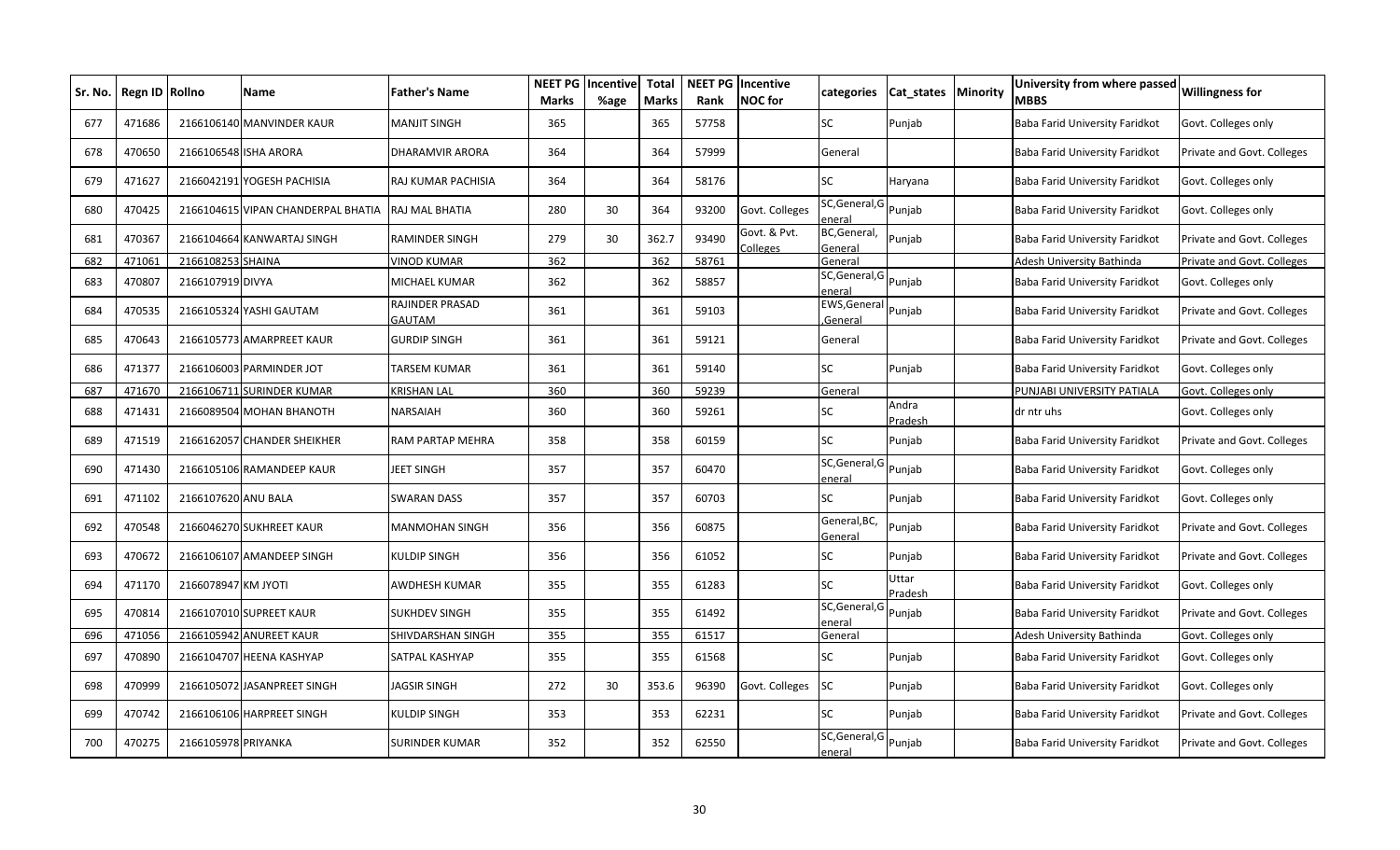| Sr. No. | Regn ID Rollno |                   | Name                                | Father's Name                    | <b>NEET PG</b><br><b>Marks</b> | Incentive<br>%age | <b>Total</b><br><b>Marks</b> | Rank  | <b>NEET PG Incentive</b><br><b>NOC</b> for | categories                     | Cat states | Minority  | University from where passed<br><b>MBBS</b>          | <b>Willingness for</b>     |
|---------|----------------|-------------------|-------------------------------------|----------------------------------|--------------------------------|-------------------|------------------------------|-------|--------------------------------------------|--------------------------------|------------|-----------|------------------------------------------------------|----------------------------|
| 701     | 470332         | 2166042696 SONAL  |                                     | KRISHAN KUMAR GOEL               | 352                            |                   | 352                          | 62567 |                                            | General                        |            |           | Baba Farid University Faridkot                       | Private and Govt. Colleges |
| 702     | 471601         |                   | 2166105140 JASVEER KAUR             | KULDEEP SINGH                    | 351                            |                   | 351                          | 62858 |                                            | General                        |            |           | Baba Farid University Faridkot                       | Private and Govt. Colleges |
| 703     | 471676         |                   | 2166163134 AMRIT MALIK              | CHARANJIT SINGH MALIK            | 350                            |                   | 350                          | 63101 |                                            | General                        |            |           | D. Y Patil University, Navi<br>Mumbai                | Private and Govt. Colleges |
| 704     | 470780         |                   | 2166106409 SURABHI DUGGAL           | ANIL KUMAR                       | 349                            |                   | 349                          | 63547 |                                            | EWS, General Punjab<br>General |            | Christian | Baba Farid University Faridkot                       | Private and Govt. Colleges |
| 705     | 471317         |                   | 2166105701 ANURINDER RAJU           | <b>BUTA RAM</b>                  | 290                            | 20                | 348                          | 88364 | Govt. Colleges                             | <b>SC</b>                      | Punjab     |           | TRIBHUVAN UNIVERSITY.                                | Govt. Colleges only        |
| 706     | 470133         |                   | 2166107498 SHASHI PAUL              | <b>BISHAMBER DASS</b>            | 346                            |                   | 346                          | 64622 |                                            | SC                             | Punjab     |           | Baba Farid University Faridkot                       | Govt. Colleges only        |
| 707     | 470398         |                   | 2166108320 MOHD SHAIBAZ             | MOHD SIRAJ                       | 345                            |                   | 345                          | 65011 |                                            | BC, General,<br>General        | Punjab     |           | Baba Farid University Faridkot                       | Private and Govt. Colleges |
| 708     | 470533         |                   | 2166106859 DEEPAK CHOWDHARY         | RAJAN KUMAR                      | 345                            |                   | 345                          | 65349 |                                            | SC                             | Punjab     |           | Baba Farid University Faridkot                       | Private and Govt. Colleges |
| 709     | 471635         |                   | 2166017272 JANE SELVAN SATHIAVADIVU | <b>ARUL NIRAI SELVAN</b>         | 345                            |                   | 345                          | 65456 |                                            | BC                             | Tamil Nadu | Christian | The Tamil Nadu Dr.MGR Medical<br>University, Chennai | Private and Govt. Colleges |
| 710     | 471389         |                   | 2166105414 PRIYAL MITTAL            | SANJEEV MITTAL                   | 345                            |                   | 345                          | 65459 |                                            | General                        |            |           | Adesh University Bathinda                            | Private and Govt. Colleges |
| 711     | 471611         |                   | 2166105735 SINDHUJA SINGH           | DHARAM LAL                       | 344                            |                   | 344                          | 65801 |                                            | <b>SC</b>                      | Punjab     |           | Baba Farid University Faridkot                       | Private and Govt. Colleges |
| 712     | 470434         |                   | 2166107023 NIRALAM KAUR             | SULAKHAN SINGH                   | 343                            |                   | 343                          | 65835 |                                            | SC,SC,Gener                    | Punjab     |           | Baba Farid University Faridkot                       | Govt. Colleges only        |
| 713     | 471643         |                   | 2166107119 AARZOO AHUJA             | DEEPAK AHUJA                     | 343                            |                   | 343                          | 66025 |                                            | General                        |            |           | Baba Farid University Faridkot                       | Private and Govt. Colleges |
| 714     | 471052         |                   | 2166106516 SUKHDIP SINGH BASRA      | CHUHAR SINGH                     | 341                            |                   | 341                          | 66554 |                                            | SC                             | Punjab     |           | Baba Farid University Faridkot                       | Govt. Colleges only        |
| 715     | 470475         |                   | 2166105400 MEENAL GOYAL             | SANJAY GOYAL                     | 341                            |                   | 341                          | 66793 |                                            | General                        |            |           | Baba Farid University Faridkot                       | Private and Govt. Colleges |
| 716     | 471661         |                   | 2166071040 CYRIL THOMAS             | THOMAS MANUEL                    | 340                            |                   | 340                          | 67007 |                                            | General                        |            |           | K.L.E ACADEMY OF HIGHER<br><b>EDUCATION</b>          | Govt. Colleges only        |
| 717     | 470244         |                   | 2166105851 SAKSHI DHIR              | RAKESH DHIR                      | 340                            |                   | 340                          | 67345 |                                            | General                        |            |           | Baba Farid University Faridkot                       | Private and Govt. Colleges |
| 718     | 470771         | 2166106160 BHARTI |                                     | MULAKH RAJ                       | 339                            |                   | 339                          | 67554 |                                            | <b>SC</b>                      | Punjab     |           | Baba Farid University Faridkot                       | Private and Govt. Colleges |
| 719     | 471672         | 2166107788 MONICA |                                     | <b>GURJEET SINGH</b>             | 339                            |                   | 339                          | 67756 |                                            | General                        |            |           | Adesh University Bathinda                            | Private and Govt. Colleges |
| 720     | 470037         |                   | 2166106647 TANVIR SINGH SODHI       | <b>JAGDEEP SINGH SODHI</b>       | 338                            |                   | 338                          | 68012 |                                            | General                        |            |           | Baba Farid University Faridkot                       | Private and Govt. Colleges |
| 721     | 470666         |                   | 2166108363 AKSHANSH GUPTA           | SATINDER BHUSHAN<br><b>GUPTA</b> | 338                            |                   | 338                          | 68077 |                                            | General                        |            |           | Adesh University Bathinda                            | Private and Govt. Colleges |
| 722     | 470034         |                   | 2166024428 RAVIJYOT SINGH           | HARJINDER SINGH                  | 338                            |                   | 338                          | 68152 |                                            | General                        |            |           | Adesh University Bathinda                            | Private and Govt. Colleges |
| 723     | 471516         |                   | 2166042268 DEEPTI BHATIA            | SANJEEV KUMAR BHATIA             | 337                            |                   | 337                          | 68546 |                                            | General                        |            |           | choudhary charan singh<br>university                 | Private and Govt. Colleges |
| 724     | 471678         |                   | 2166106940 BABITA RANI              | ROOR CHAND                       | 335                            |                   | 335                          | 68995 |                                            | SC                             | Punjab     |           | Baba Farid University Faridkot                       | Private and Govt. Colleges |
| 725     | 470358         |                   | 2166104450 GURPREET SINGH           | IASWANT SINGH                    | 335                            |                   | 335                          | 69280 |                                            | BC,BC,Gener                    | Punjab     |           | Baba Farid University Faridkot                       | Private and Govt. Colleges |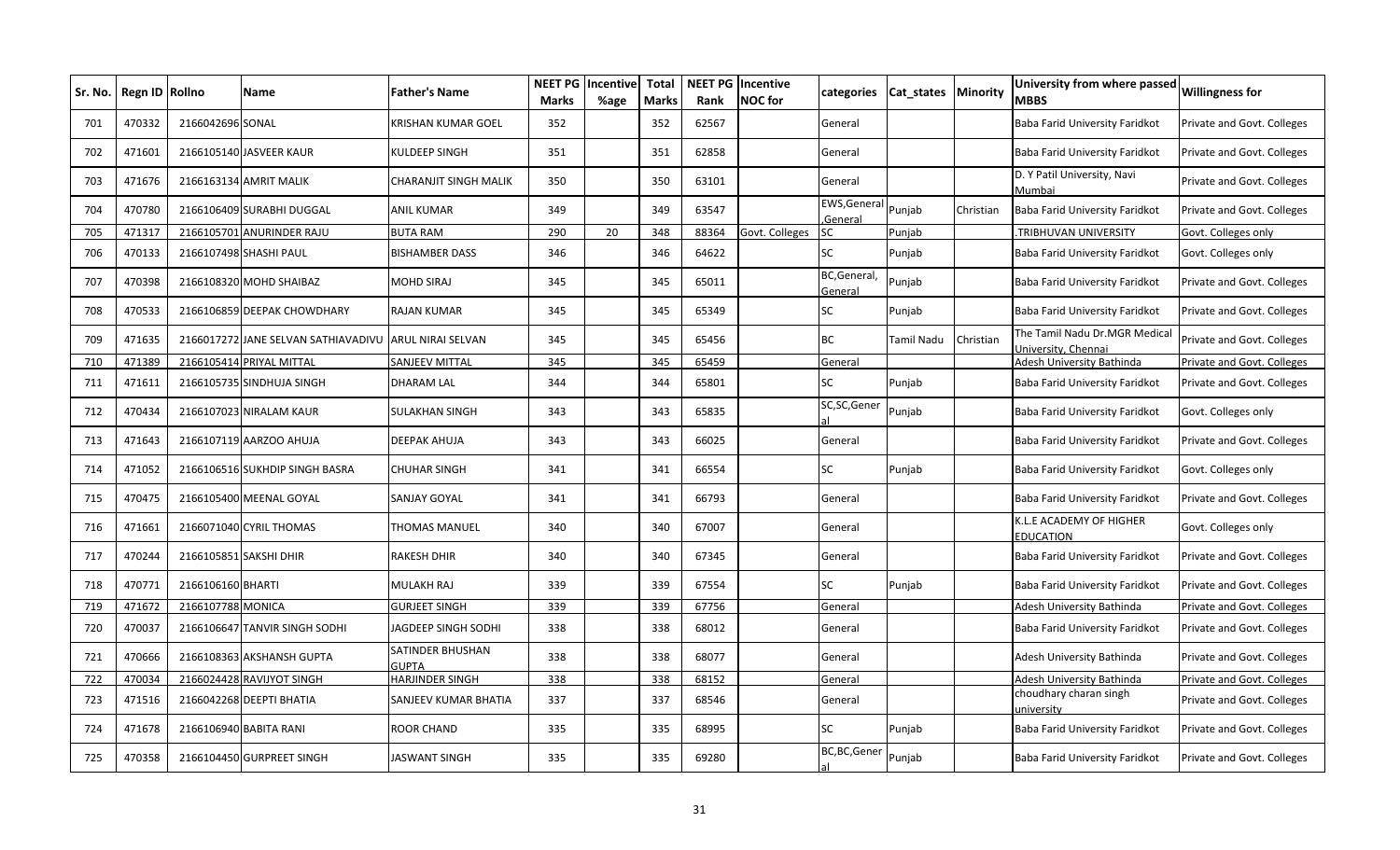| Sr. No. | Regn ID Rollno |                    | Name                            | <b>Father's Name</b>         | <b>NEET PG</b><br><b>Marks</b> | Incentive<br>%age | <b>Total</b><br><b>Marks</b> | Rank  | <b>NEET PG Incentive</b><br><b>NOC</b> for | categories                    | Cat states | <b>Minority</b> | University from where passed<br>MBBS                                | <b>Willingness for</b>     |
|---------|----------------|--------------------|---------------------------------|------------------------------|--------------------------------|-------------------|------------------------------|-------|--------------------------------------------|-------------------------------|------------|-----------------|---------------------------------------------------------------------|----------------------------|
| 726     | 470530         | 2166105693         | <b>BARJINDER SINGH MAHAY</b>    | <b>BHUPINDER SINGH MAHAY</b> | 335                            |                   | 335                          | 69296 |                                            | SC, General, G<br>eneral      | Puniab     | Sikh            | Baba Farid University Faridkot                                      | Private and Govt. Colleges |
| 727     | 471149         |                    | 2166104521 JASPINDER KAUR       | MANINDERPAL SINGH            | 334                            |                   | 334                          | 69848 |                                            | General                       |            |                 | Baba Farid University Faridkot                                      | Private and Govt. Colleges |
| 728     | 470855         |                    | 2166042087 SAACHI SOOD          | <b>HARINDER SOOD</b>         | 334                            |                   | 334                          | 69872 |                                            | General                       |            |                 | Baba Farid University Faridkot                                      | Govt. Colleges only        |
| 729     | 470219         | 2166106024         | <b>AMIT BHARDWAJ</b>            | <b>VIJAY BHARDWAJ</b>        | 333                            |                   | 333                          | 69954 |                                            | General                       |            |                 | Baba Farid University Faridkot                                      | Private and Govt. Colleges |
| 730     | 470325         | 2166105926 RANJANA |                                 | <b>SATPAL</b>                | 333                            |                   | 333                          | 70220 |                                            | SC                            | Punjab     |                 | Baba Farid University Faridkot                                      | Govt. Colleges only        |
| 731     | 470600         | 2166104352         | <b>RAVNEET KAUR</b>             | <b>CHETAN PARKASH SINGH</b>  | 332                            |                   | 332                          | 70550 |                                            | SC                            | Punjab     |                 | Baba Farid University Faridkot                                      | Govt. Colleges only        |
| 732     | 470673         | 2166024617         | PEARL SHARMA VALMIKI            | SANJEEV KUMAR                | 331                            |                   | 331                          | 70716 |                                            | SC                            | Punjab     |                 | Baba Farid University Faridkot                                      | Govt. Colleges only        |
| 733     | 471666         |                    | 2166105569 ASTHA NARULA         | YASHWINDER PAL NARULA        | 331                            |                   | 331                          | 70940 |                                            | General                       |            |                 | Baba Farid University Faridkot                                      | Private and Govt. Colleges |
| 734     | 471486         | 2166104721         | <b>AAKSHI</b>                   | <b>SHIV RAM</b>              | 330                            |                   | 330                          | 71507 |                                            | SC                            | Punjab     |                 | Adesh University Bathinda                                           | Govt. Colleges only        |
| 735     | 470459         | 2166134874         | <b>FEDRY SINGH</b>              | <b>BLESSED SINGH</b>         | 330                            |                   | 330                          | 71524 |                                            | BC, General,<br>General       | Tamil Nadu | Christian       | Gerala University of Health<br>Sciences (KUHS)                      | Private and Govt. Colleges |
| 736     | 470865         |                    | 2166106799 KAMALJOT SINGH       | <b>PARAMJIT SINGH</b>        | 330                            |                   | 330                          | 71529 |                                            | BC, General,<br>General       | Punjab     |                 | UNIVERSITY OF MAURITIUS                                             | Private and Govt. Colleges |
| 737     | 470697         |                    | 2166104479 PRABHJOT KAUR        | <b>KARNAIL SINGH</b>         | 330                            |                   | 330                          | 71567 |                                            | SC                            | Punjab     |                 | Adesh University Bathinda                                           | Private and Govt. Colleges |
| 738     | 470937         |                    | 2166105983 RAHUL MEHMI          | <b>SURINDER PAL</b>          | 329                            |                   | 329                          | 71622 |                                            | SC                            | Punjab     |                 | Baba Farid University Faridkot                                      | Private and Govt. Colleges |
| 739     | 471100         |                    | 2166161139 SHANU SINGH          | JAI PRAKASH SINGH            | 329                            |                   | 329                          | 71651 |                                            | SC, General, GUttar<br>eneral | Pradesh    |                 | Baba Farid University Faridkot                                      | Govt. Colleges only        |
| 740     | 470422         |                    | 2166105418 HARPREET KAUR        | <b>SARBJIT SINGH</b>         | 327                            |                   | 327                          | 72612 |                                            | General                       |            |                 | Baba Farid University Faridkot                                      | Govt. Colleges only        |
| 741     | 471622         |                    | 2166107022 JASMANDEEP KAUR GILL | <b>SUKHWINDER SINGH GILL</b> | 326                            |                   | 326                          | 72931 |                                            | General                       |            |                 | Hemwati Nandan Bahuguna<br>Garhwal University                       | Private and Govt. Colleges |
| 742     | 471620         |                    | 2166042255 TUSHAR BHADADA       | <b>SANJAY BHADADA</b>        | 325                            |                   | 325                          | 73599 |                                            | General                       |            |                 | MM University of Medical<br>Sciences & Research, Mullana<br>Ambala) | Govt. Colleges only        |
| 743     | 471503         |                    | 2166026345 RAJAT SOLOMON        | RAJU SAMSON SOLOMON          | 324                            |                   | 324                          | 73703 |                                            | General                       |            | Christian       | Devi ahilya vishwa vidhalaya<br>DAVV)indore                         | Private and Govt. Colleges |
| 744     | 471653         |                    | 2166105827 AMRITA THIND         | <b>JASBIR SINGH THIND</b>    | 323                            |                   | 323                          | 74089 |                                            | General                       |            |                 | Baba Farid University Faridkot                                      | Govt. Colleges only        |
| 745     | 471623         |                    | 2166002832 SARAH MADHULIKA JALA | <b>JALA BHUSHAN BABU</b>     | 323                            |                   | 323                          | 74095 |                                            | General                       |            | Christian       | THE TAMILNADU MGR<br><b>JNIVERSITY</b>                              | Private and Govt. Colleges |
| 746     | 471641         |                    | 2166058305 NONITA PARASHAR      | YOGENDRA KUMAR<br>PARASHAR   | 322                            |                   | 322                          | 74686 |                                            | General                       |            |                 | KURUKSHETRA UNIVERSITY                                              | Govt. Colleges only        |
| 747     | 471242         | 2166106574         | PRIYA BANOTRA                   | <b>GURDEV RAJ BANOTRA</b>    | 321                            |                   | 321                          | 75028 |                                            | SC                            | Punjab     |                 | Baba Farid University Faridkot                                      | Private and Govt. Colleges |
| 748     | 470240         | 2166158559         | <b>AMRIT PRAKASH SINGH</b>      | <b>GOKUL PRASAD SINGH</b>    | 320                            |                   | 320                          | 75155 |                                            | General                       |            |                 | CSJM UNIVERSITY KANPUR .U P                                         | Private and Govt. Colleges |
| 749     | 471289         |                    | 2166108093 SHIVANI SHARMA       | <b>SANJEEV KUMAR</b>         | 320                            |                   | 320                          | 75375 |                                            | General                       |            |                 | Baba Farid University Faridkot                                      | Govt. Colleges only        |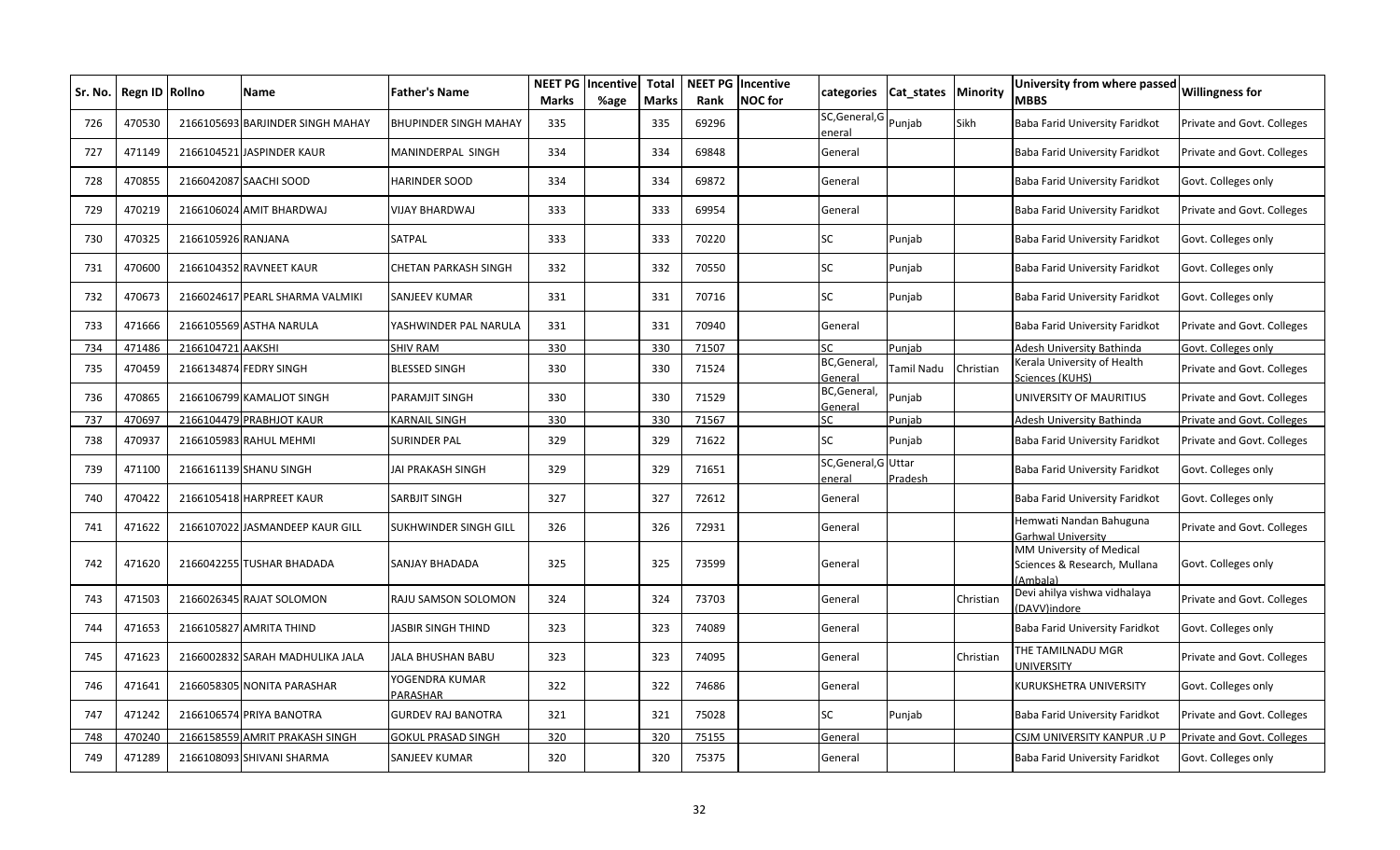| Sr. No. | Regn ID Rollno |                      | Name                           | <b>Father's Name</b>     | <b>NEET PG</b><br><b>Marks</b> | Incentive<br>%age | <b>Total</b><br><b>Marks</b> | Rank  | <b>NEET PG Incentive</b><br><b>NOC</b> for | categories                | <b>Cat states Minority</b> |           | University from where passed<br>MBBS                    | <b>Willingness for</b>     |
|---------|----------------|----------------------|--------------------------------|--------------------------|--------------------------------|-------------------|------------------------------|-------|--------------------------------------------|---------------------------|----------------------------|-----------|---------------------------------------------------------|----------------------------|
| 750     | 470540         | 2166107970           | <b>RUCHIKA</b>                 | PRADEEP KUMAR            | 320                            |                   | 320                          | 75455 |                                            | SC                        | Punjab                     |           | Baba Farid University Faridkot                          | Private and Govt. Colleges |
| 751     | 471616         | 2166071986 HARDIL TP |                                | <b>G THOMAS HARDY</b>    | 320                            |                   | 320                          | 75520 |                                            | <b>BC</b>                 | Tamil Nadu                 | Christian | PEOPLES UNIVERSITY                                      | Private and Govt. Colleges |
| 752     | 470024         |                      | 2166106036 KRISHMA BANSAL      | <b>VIKAS BANSAL</b>      | 320                            |                   | 320                          | 75541 |                                            | General                   |                            |           | Baba Farid University Faridkot                          | Private and Govt. Colleges |
| 753     | 470167         |                      | 2166106794 JAPNEET KAUR        | <b>OPINDER SINGH</b>     | 319                            |                   | 319                          | 75878 |                                            | General                   |                            | Sikh      | Baba Farid University Faridkot                          | Private and Govt. Colleges |
| 754     | 470500         | 2166133157           | NISHANTH IMMANUEL<br>IESUDASAN | CA NELSON JESUDASAN      | 318                            |                   | 318                          | 76279 |                                            | General                   |                            | Christian | PONDICHERRY UNIVERSITY                                  | Private and Govt. Colleges |
| 755     | 470470         | 2166107009 RABIA     |                                | <b>SUKHDEV MASIH</b>     | 318                            |                   | 318                          | 76394 |                                            | ВC                        | Punjab                     | Christian | Baba Farid University Faridkot                          | Private and Govt. Colleges |
| 756     | 470501         |                      | 2166104778 AVLEEN KAUR         | <b>TALWINDER SINGH</b>   | 318                            |                   | 318                          | 76476 |                                            | BC,BC,Gener               | Punjab                     |           | Baba Farid University Faridkot                          | Govt. Colleges only        |
| 757     | 470496         | 2166104646 BHAWNA    |                                | <b>RAKESH KUMAR</b>      | 317                            |                   | 317                          | 76695 |                                            | General                   |                            |           | naharishi markandeshwar<br>nedical college and hospital | Private and Govt. Colleges |
| 758     | 470731         |                      | 2166105608 SHIVANI KAMBOJ      | <b>ANIL KAMBOJ</b>       | 316                            |                   | 316                          | 77178 |                                            | BC                        | Punjab                     |           | Baba Farid University Faridkot                          | Private and Govt. Colleges |
| 759     | 471151         | 2166107988 KRITIKA   |                                | <b>RAJ KUMAR</b>         | 316                            |                   | 316                          | 77223 |                                            | <b>SC</b>                 | Punjab                     |           | Baba Farid University Faridkot                          | Govt. Colleges only        |
| 760     | 470180         |                      | 2166163320 TERIFA ANDRADE      | <b>FRANCIS ANDRADE</b>   | 316                            |                   | 316                          | 77243 |                                            | General                   |                            |           | Baba Farid University Faridkot                          | Private and Govt. Colleges |
| 761     | 470087         |                      | 2166062683 MINTU ANN JOY       | <b>JOY PAUL</b>          | 315                            |                   | 315                          | 77567 |                                            | General                   |                            | Christian | KERALA UNIVERSITY OF HEALTH<br><b>CIENCES</b>           | Private and Govt. Colleges |
| 762     | 470212         | 2166031272           | <b>HARPREET SINGH</b>          | <b>HARJINDER SINGH</b>   | 314                            |                   | 314                          | 78042 |                                            | EWS,EWS,Ge Punjab<br>eral |                            |           | Crimea federal University Russia                        | Private and Govt. Colleges |
| 763     | 471644         |                      | 2166042118 ARSHDEEP JAGGA      | <b>LACHHMAN DASS</b>     | 314                            |                   | 314                          | 78179 |                                            | General                   |                            |           | Maharishi Markandeshwar<br><b>Jniversity, Mullana</b>   | Private and Govt. Colleges |
| 764     | 470085         |                      | 2166168441 SHALOM MASSEY       | <b>SURESH MASSEY</b>     | 314                            |                   | 314                          | 78286 |                                            | General                   |                            | Christian | Baba Farid University Faridkot                          | Private and Govt. Colleges |
| 765     | 470202         |                      | 2166113633 RENU MAKKER         | <b>BALDEV RAJ GROVER</b> | 312                            |                   | 312                          | 79039 |                                            | General                   |                            |           | Baba Farid University Faridkot                          | Govt. Colleges only        |
| 766     | 471647         |                      | 2166021640 JANNET MARY JOHN    | <b>JOHN SAMUEL</b>       | 311                            |                   | 311                          | 79419 |                                            | General                   |                            | Christian | Baba Farid University Faridkot                          | Private and Govt. Colleges |
| 767     | 470919         |                      | 2166105137 SHWETAAMBRI         | KRISHAN LAL SETHI        | 310                            |                   | 310                          | 79818 |                                            | General                   |                            |           | DR.BHIMRAO AMBEDKAR<br><b>JNIVERSITY AGRA.</b>          | Private and Govt. Colleges |
| 768     | 470022         |                      | 2166063708 PRINCE BABU         | <b>BABU P LUKOSE</b>     | 310                            |                   | 310                          | 79901 |                                            | General                   |                            | Christian | <b>KERALA UNIVERSITY</b>                                | Private and Govt. Colleges |
| 769     | 470455         |                      | 2166106633 PRABHLEEN KAUR      | <b>HARVINDER SINGH</b>   | 310                            |                   | 310                          | 79988 |                                            | SC                        | Punjab                     |           | Baba Farid University Faridkot                          | Govt. Colleges only        |
| 770     | 471401         |                      | 2166106216 AMANPREET KAUR      | <b>PARMINDER SINGH</b>   | 310                            |                   | 310                          | 79997 |                                            | SC                        | Punjab                     |           | Baba Farid University Faridkot                          | Private and Govt. Colleges |
| 771     | 471027         |                      | 2166042403 MANMEET KAUR        | <b>SURINDER SINGH</b>    | 309                            |                   | 309                          | 80194 |                                            | BC, General,<br>General   | Punjab                     |           | Baba Farid University Faridkot                          | Govt. Colleges only        |
| 772     | 470691         |                      | 2166105113 HARWINDER KAUR      | <b>JUJHAR SINGH</b>      | 309                            |                   | 309                          | 80241 |                                            | General                   |                            | Sikh      | Baba Farid University Faridkot                          | Private and Govt. Colleges |
| 773     | 470602         |                      | 2166106191 PARAS JAIN          | P K JAIN                 | 305                            |                   | 305                          | 81951 |                                            | General                   |                            |           | Baba Farid University Faridkot                          | Private and Govt. Colleges |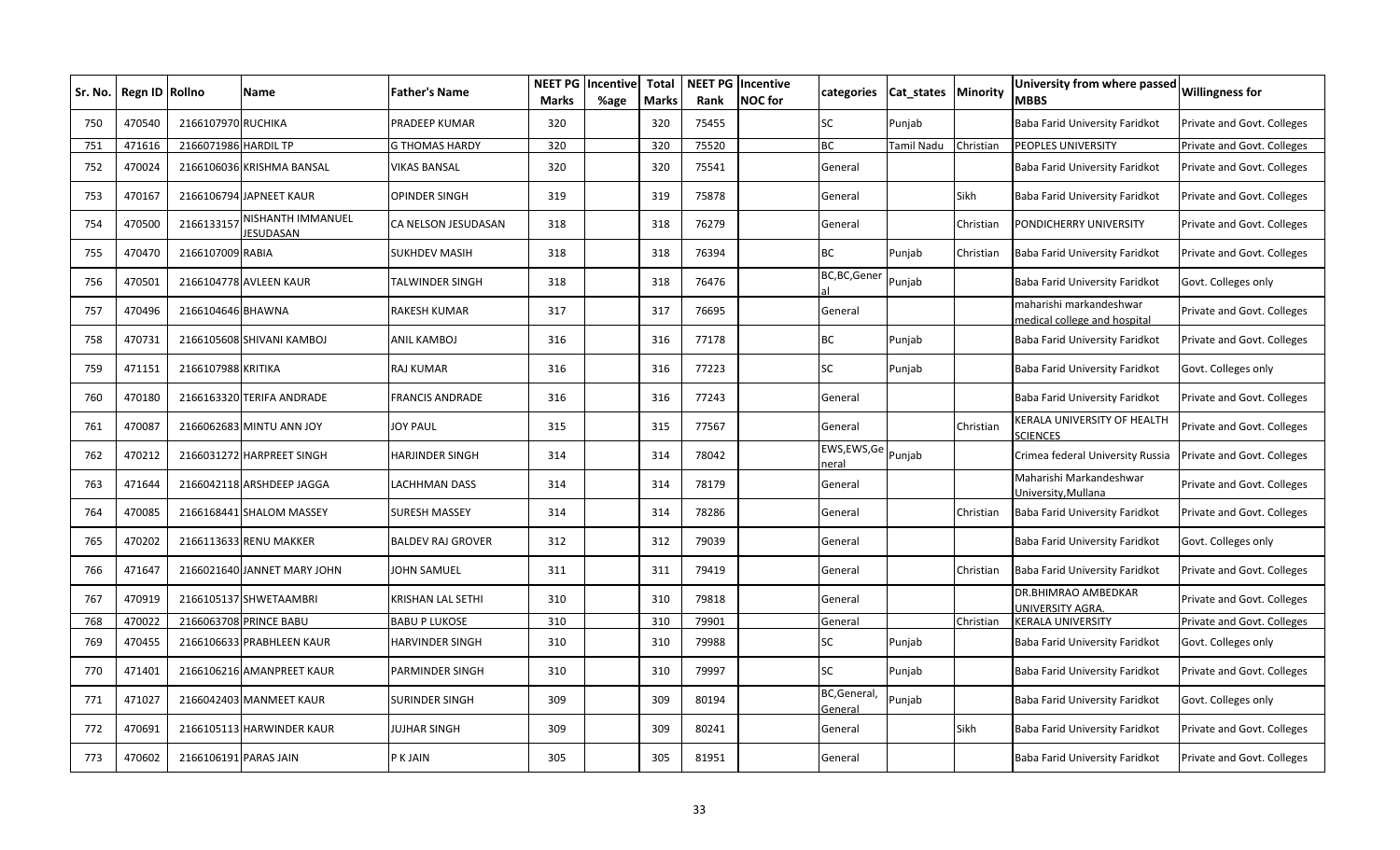| Sr. No. | Regn ID Rollno |                       | <b>Name</b>                    | <b>Father's Name</b>     | NEET PG<br><b>Marks</b> | Incentive<br>%age | <b>Total</b><br><b>Marks</b> | Rank  | <b>NEET PG Incentive</b><br><b>NOC</b> for | categories              | Cat states | <b>Minority</b> | University from where passed<br>MBBS                                            | <b>Willingness for</b>     |
|---------|----------------|-----------------------|--------------------------------|--------------------------|-------------------------|-------------------|------------------------------|-------|--------------------------------------------|-------------------------|------------|-----------------|---------------------------------------------------------------------------------|----------------------------|
| 774     | 470825         | 2166105296 SONAKSHI   |                                | <b>RAJESH BABBAR</b>     | 305                     |                   | 305                          | 82151 |                                            | General                 |            |                 | Adesh University Bathinda                                                       | Private and Govt. Colleges |
| 775     | 471522         | 2166044620 RUCHI JAIN |                                | SATYA PRAKASH JAIN       | 303                     |                   | 303                          | 82712 |                                            | General                 |            |                 | THE TAMIL NADU DR. M.G.R.<br>MEDICAL UNIVERSITY , CHENNAI<br><b>TAMII NADIJ</b> | Private and Govt. Colleges |
| 776     | 470324         |                       | 2166104349 HRIDYESH MEHRA      | <b>CHANDAK MEHRA</b>     | 303                     |                   | 303                          | 82728 |                                            | General                 |            |                 | Baba Farid University Faridkot                                                  | Private and Govt. Colleges |
| 777     | 470843         |                       | 2166105273 SHEFALI GARG        | PURSHOTAM LAL GARG       | 302                     |                   | 302                          | 83170 |                                            | General                 |            |                 | Adesh University Bathinda                                                       | Govt. Colleges only        |
| 778     | 471685         |                       | 2166092245 RAVINDER SINGH GILL | <b>BALJIT SINGH GILL</b> | 301                     |                   | 301                          | 83425 |                                            | SC                      | Puniab     |                 | Dr B R Ambedkar University                                                      | Govt. Colleges only        |
| 779     | 470812         |                       | 2166106515 MUKUL GURU          | CHIRANJI LAL GURU        | 300                     |                   | 300                          | 84382 |                                            | SC                      | Punjab     |                 | Baba Farid University Faridkot                                                  | Govt. Colleges only        |
| 780     | 471165         | 2166105811 NIHARIKA   |                                | JAGDISH LAL RAMLE        | 299                     |                   | 299                          | 84751 |                                            | SC                      | Punjab     |                 | Baba Farid University Faridkot                                                  | Private and Govt. Colleges |
| 781     | 470764         |                       | 2166107436 TUSHAR JAGAT        | <b>SURINDER JAGAT</b>    | 298                     |                   | 298                          | 84865 |                                            | SC                      | Punjab     |                 | Baba Farid University Faridkot                                                  | Private and Govt. Colleges |
| 782     | 470621         | 2166106175 DEEPALI    |                                | NARINDER KUMAR           | 297                     |                   | 297                          | 85362 |                                            | General, SC, S          | Punjab     |                 | Baba Farid University Faridkot                                                  | Private and Govt. Colleges |
| 783     | 471402         |                       | 2166107158 CHANDAN GUMRA       | HARI SINGH GUMRA         | 295                     |                   | 295                          | 86441 |                                            | <b>SC</b>               | Punjab     |                 | Baba Farid University Faridkot                                                  | Govt. Colleges only        |
| 784     | 470143         | 2166107221 ANCHAL     |                                | LAKHMI CHAND             | 294                     |                   | 294                          | 86864 |                                            | SC                      | Punjab     |                 | Baba Farid University Faridkot                                                  | Private and Govt. Colleges |
| 785     | 471630         |                       | 2166106552 KIRANDEEP KAUR      | DILBAG SINGH             | 292                     |                   | 292                          | 87672 |                                            | SC                      | Punjab     |                 | Adesh University Bathinda                                                       | Govt. Colleges only        |
| 786     | 471295         |                       | 2166107707 GAGANDEEP           | <b>BANT RAM</b>          | 291                     |                   | 291                          | 87870 |                                            | SC                      | Punjab     |                 | Adesh University Bathinda                                                       | Govt. Colleges only        |
| 787     | 471493         |                       | 2166104722 AAKANKSHA           | SHIV RAM                 | 291                     |                   | 291                          | 87984 |                                            | SC                      | Punjab     |                 | Adesh University Bathinda                                                       | Govt. Colleges only        |
| 788     | 471465         |                       | 2166127934 W. ARUN VETHA KUMAR | A.WISELIN JEYA KUMAR     | 290                     |                   | 290                          | 88640 |                                            | <b>BC</b>               | Tamil Nadu |                 | Sri Ramachandra University                                                      | Private and Govt. Colleges |
| 789     | 471060         | 2166046182 SABRI      |                                | HEMRAJ                   | 289                     |                   | 289                          | 88923 |                                            | SC, General, G<br>enera | Punjab     |                 | Baba Farid University Faridkot                                                  | Private and Govt. Colleges |
| 790     | 470971         |                       | 2166104413 ANUPAM SINGH        | <b>GURVINDER SINGH</b>   | 288                     |                   | 288                          | 89232 |                                            | SC                      | Punjab     |                 | Baba Farid University Faridkot                                                  | Private and Govt. Colleges |
| 791     | 470649         |                       | 2166105802 HARLEEN KAUR        | <b>HARPAL SINGH</b>      | 286                     |                   | 286                          | 89965 |                                            | SC                      | Punjab     |                 | Baba Farid University Faridkot                                                  | Private and Govt. Colleges |
| 792     | 470090         |                       | 2166160044 ARVIND KUMAR        | <b>RATTI LAL</b>         | 286                     |                   | 286                          | 89996 |                                            | SC                      | Punjab     |                 | Baba Farid University Faridkot                                                  | Govt. Colleges only        |
| 793     | 470719         |                       | 2166105911 HARPREET KAUR       | <b>SAROOP SINGH</b>      | 282                     |                   | 282                          | 92035 |                                            | SC.                     | Punjab     |                 | Baba Farid University Faridkot                                                  | Govt. Colleges only        |
| 794     | 471610         |                       | 2166106623 HARBALJOT KAUR      | <b>HARMAIL SINGH</b>     | 281                     |                   | 281                          | 92551 |                                            | SC                      | Punjab     |                 | Baba Farid University Faridkot                                                  | Private and Govt. Colleges |
| 795     | 470987         |                       | 2166106872 GUNJAN BHATIA       | RAJESH KUMAR BHATIA      | 277                     |                   | 277                          | 94306 |                                            | SC                      | Punjab     |                 | Baba Farid University Faridkot                                                  | Private and Govt. Colleges |
| 796     | 470010         |                       | 2166105920 HARLEEN KAUR        | SATNAM SINGH             | 277                     |                   | 277                          | 94313 |                                            | BC,BC,Gener             | Punjab     |                 | Baba Farid University Faridkot                                                  | Govt. Colleges only        |
| 797     | 471412         |                       | 2166162611 SUKHJINDER KAUR     | SARWAN SINGH             | 272                     |                   | 272                          | 96350 |                                            | SC                      | Punjab     |                 | Baba Farid University Faridkot                                                  | Private and Govt. Colleges |
| 798     | 470302         |                       | 2166105772 GURPREET SINGH      | <b>GURDIAL SINGH</b>     | 271                     |                   | 271                          | 96806 |                                            | SC                      | Punjab     |                 | Baba Farid University Faridkot                                                  | Govt. Colleges only        |
| 799     | 470060         |                       | 2166106766 PAWANDEEP KAUR      | MR BALWINDER RAM         | 271                     |                   | 271                          | 97088 |                                            | SC                      | Punjab     |                 | Baba Farid University Faridkot                                                  | Govt. Colleges only        |